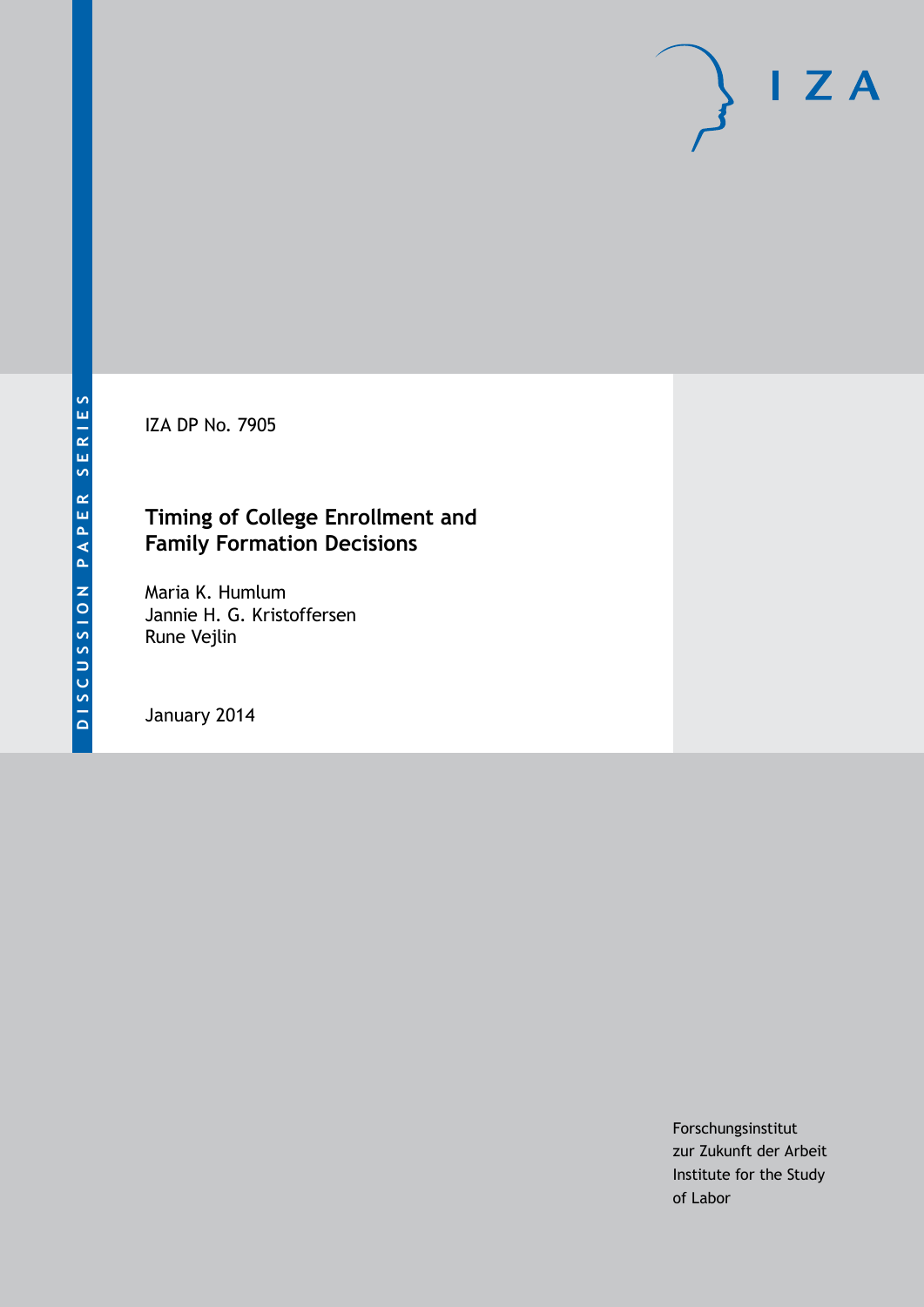# **Timing of College Enrollment and Family Formation Decisions**

## **Maria K. Humlum**

*Aarhus University and IZA*

## **Jannie H. G. Kristoffersen**

*CEBR, CBS*

## **Rune Vejlin**

*Aarhus University and CAP*

Discussion Paper No. 7905 January 2014

IZA

P.O. Box 7240 53072 Bonn Germany

Phone: +49-228-3894-0 Fax: +49-228-3894-180 E-mail: [iza@iza.org](mailto:iza@iza.org)

Any opinions expressed here are those of the author(s) and not those of IZA. Research published in this series may include views on policy, but the institute itself takes no institutional policy positions. The IZA research network is committed to the IZA Guiding Principles of Research Integrity.

The Institute for the Study of Labor (IZA) in Bonn is a local and virtual international research center and a place of communication between science, politics and business. IZA is an independent nonprofit organization supported by Deutsche Post Foundation. The center is associated with the University of Bonn and offers a stimulating research environment through its international network, workshops and conferences, data service, project support, research visits and doctoral program. IZA engages in (i) original and internationally competitive research in all fields of labor economics, (ii) development of policy concepts, and (iii) dissemination of research results and concepts to the interested public.

<span id="page-1-0"></span>IZA Discussion Papers often represent preliminary work and are circulated to encourage discussion. Citation of such a paper should account for its provisional character. A revised version may be available directly from the author.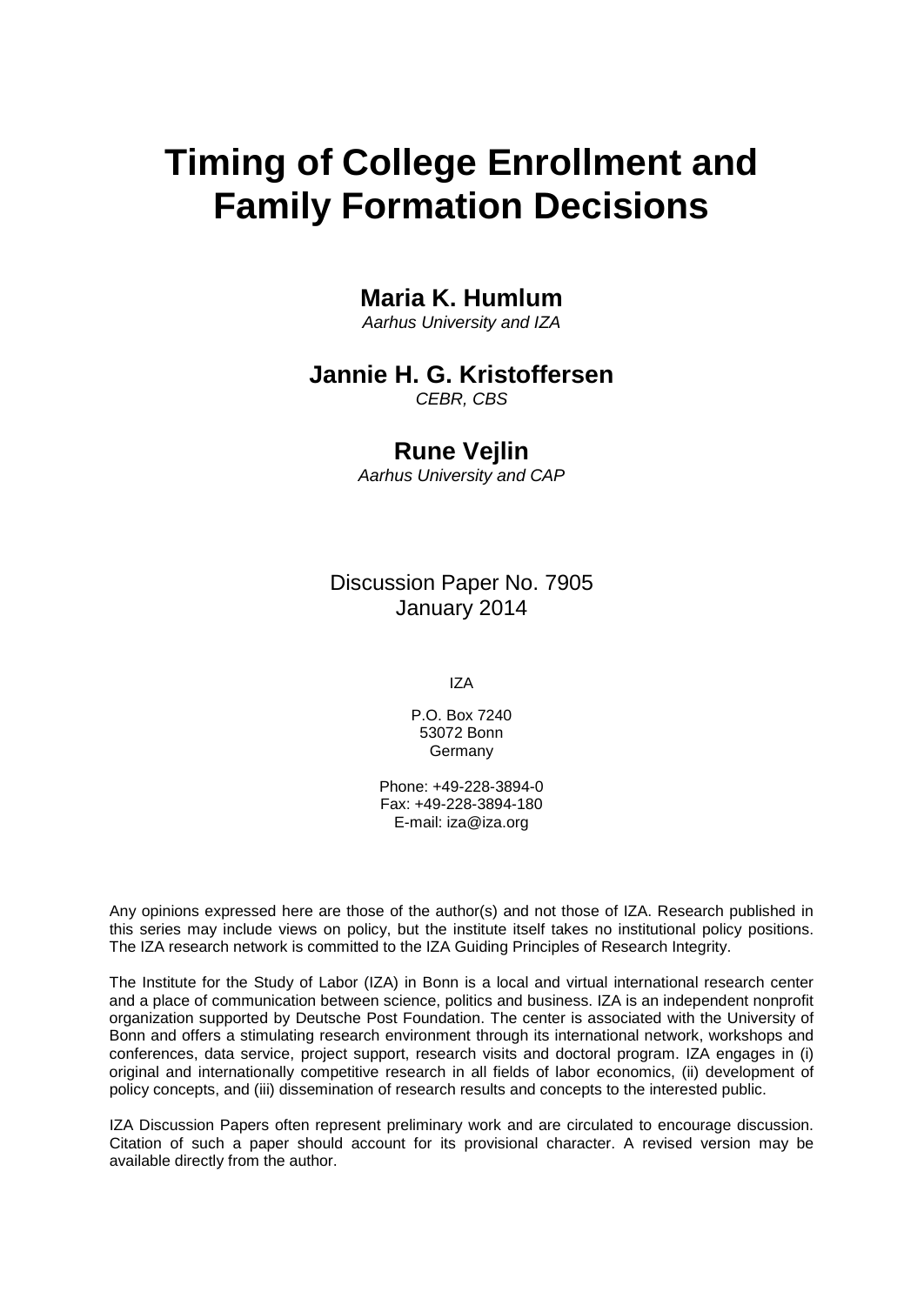IZA Discussion Paper No. 7905 January 2014

# **ABSTRACT**

## **Timing of College Enrollment and Family Formation Decisions[\\*](#page-1-0)**

The level of progression of an individual's educational or labor market career is a potentially important factor for family formation decisions. We address this issue by considering the effects of a particular college admission system on family formation. We show that the admission system affects mainly the timing of college enrollment and not the college-going decision. As such, we consider a specific type of career interruption and its consequences for relationship formation and fertility decisions. Specifically, we employ a regression discontinuity design based on the college admission system to estimate the effect of being above the admission requirement in the year of application on later family formation decisions. We find that the admission system has substantial effects on the timing of family formation and, specifically, that the timing of college enrollment is an important determinant hereof. This suggests that career interruptions such as delays in the educational system can have large effects on family decision-making.

JEL Classification: I2, J12, J13

Keywords: fertility, education policy, career interruptions, delayed college enrollment, regression discontinuity

Corresponding author:

Maria K. Humlum Department of Economics and Business Aarhus University Fuglesangs Allé 4 8210 Aarhus V **Denmark** E-mail: [mhumlum@econ.au.dk](mailto:mhumlum@econ.au.dk)

We are grateful to the office of the Coordinated Enrollment System in Denmark for the opportunity to use their database in our work. Maria Knoth Humlum and Rune Vejlin gratefully acknowledge support from The Danish Council for Independent Research – Social Sciences, grant no. 09-068698 and 09- 066745, respectively. We thank Marianne Simonsen, participants at DGPE 2009, DGPE 2010, the LMDG-BI 2011 meeting, the Empirical analysis of family economics workshop in Ebeltoft, ESPE 2011, IWAEE 2011, and the Workshop on Family and Gender in Honningsvåg, and seminar participants at the University of Copenhagen, Aarhus University, Carnegie Mellon University, and SFI for constructive comments.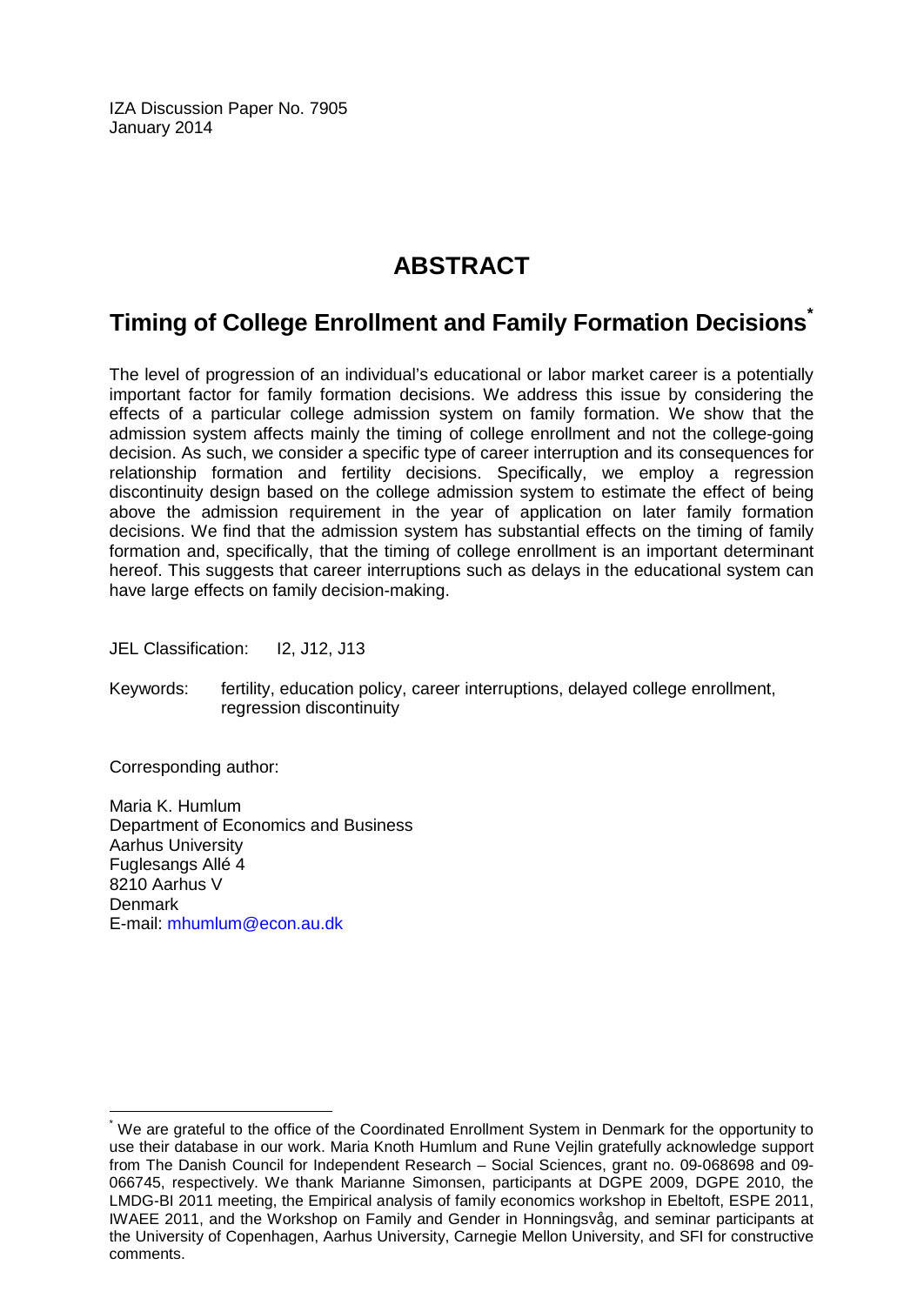## 1 Introduction

Low fertility rates in almost all OECD countries have caused a large demographic shift in recent years. Fertility rates in Italy, Spain, Germany, and Japan are as low as 1.3 children per woman, whereas only the United States, New Zealand, Ireland, Iceland, and France have fertility rates above 1.9 children per woman, see Feyrer, Sacerdote, and Stern (2008). Understanding why we observe lower fertility rates is essential in order to design policies that can help alleviate the problem. The drop in fertility has to some extent coincided with an increase in women's educational attainment, see Goldin and Katz (2002), and there is considerable empirical evidence linking education and fertility decisions, see, e.g., Currie and Moretti (2003) and Black, Devereux, and Salvanes (2008). We contribute to this literature by presenting empirical evidence suggesting that delayed college enrollment has substantial effects on family formation decisions. Since the timing of college enrollment is likely to be correlated with a range of unobservable characteristics, we use a feature of the Danish college admission system to identify the effect of being above the admission requirement in one's preferred college program on family formation outcomes. Further, analyzing how being above the admission requirement affects the timing of enrollment and the choice of specific college programs allows us to make relevant observations about the timing of college enrollment and family formation decisions.

From a theoretical perspective, there are a number of potential explanations why delayed college enrollment would affect family formation decisions. Education is a time-consuming activity, and as such, it may crowd out time spent on other activities including searching for a mate and caring for a child. Becker (1965) proposes a labor supply model in which education increases earnings and thus increases women's opportunity cost of having children. However, as higher education leads to higher permanent income, this could also lead to higher fertility. The literature on the quantity-quality trade-off regarding children generally makes the prediction that fertility is decreasing in education, see Becker and Lewis (1973) and Becker and Tomes (1976). Happel, Hill, and Low (1984) consider a model of the timing of the first birth. Among other things they suggest that prospective parents have an economic incentive to align the costs of having a child with a period of their lives where their income is relatively high if they wish to smooth consumption over their life-cycle and capital markets are not perfect. This is what Happel, Hill, and Low (1984)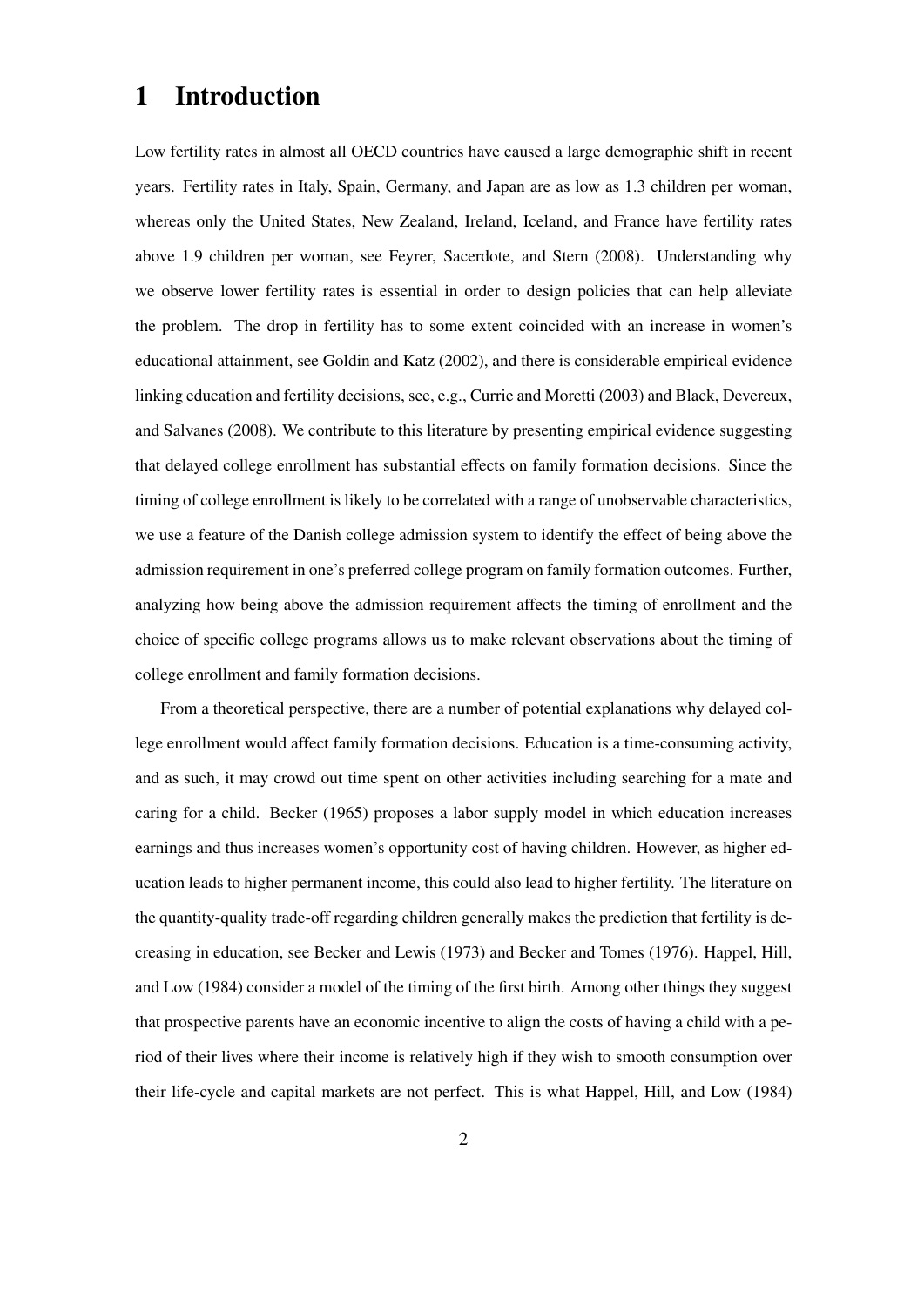term the "consumption-smoothing motive in child-timing decisions". Since household income will tend to increase substantially when one or both wage earners complete their education and enter the labor market, the presence of this consumption-smoothing motive implies that the timing of college enrollment may affect the timing of family formation. Also, if there is uncertainty about getting a job after completing college, or uncertainty about the wage in the potential job, then a risk-averse prospective parent may want to postpone family formation until having procured the first job. It may also be that women prefer to delay childbirth until they have reached certain career-related milestones due to social norms. This mechanism would probably be especially important for career-oriented and highly-educated women, who are likely to be over-represented in our sample of college applicants.

Delayed college enrollment has become increasingly widespread in recent years in many countries. Cammelli, Antonelli, di Francia, Gasperoni, and Sgarzi (2011) report that prior to 2001, 11 percent of Italian high school graduates delayed enrollment, while in 2008 this was more than doubled. Holmlund, Liu, and Skans (2008) find that 27 percent of Swedish college entrants in 2000 had delayed enrollment by two to four years. Furthermore, over the period from 1977 to 2002 the median number of years between high school graduation and college enrollment was 3. Based on the National Educational Longitudinal Study, Bozick and DeLuca (2005) establish that 16 percent of high school graduates in the US postpone college enrollment by more than seven months. In addition, Horn, Cataldi, Sikora, and Carroll (2005) report that the proportion of undergraduates who delay enrollment has increased over the past decade in the US.<sup>1</sup> Delayed enrollment thus appears to be an increasingly important type of career interruption, not only in continental Europe, but also in the US.

Our study is closely related to the literature on the relationship between educational attainment and family formation. This literature has documented a strong link between the two. In order to establish whether this is indeed a causal link, some studies have used exogenous variation in educational attainment generated by rules regarding age at school entry and compulsory schooling laws. For school entry rules, the existing evidence is somewhat mixed. Using data from birth

<sup>&</sup>lt;sup>1</sup>In the 1999–2000 school year, 46 percent of undergraduate students did not start their post-secondary schooling the same calendar year that they completed high school according to Horn, Cataldi, Sikora, and Carroll (2005). Their sample is based on all students aged 18–56.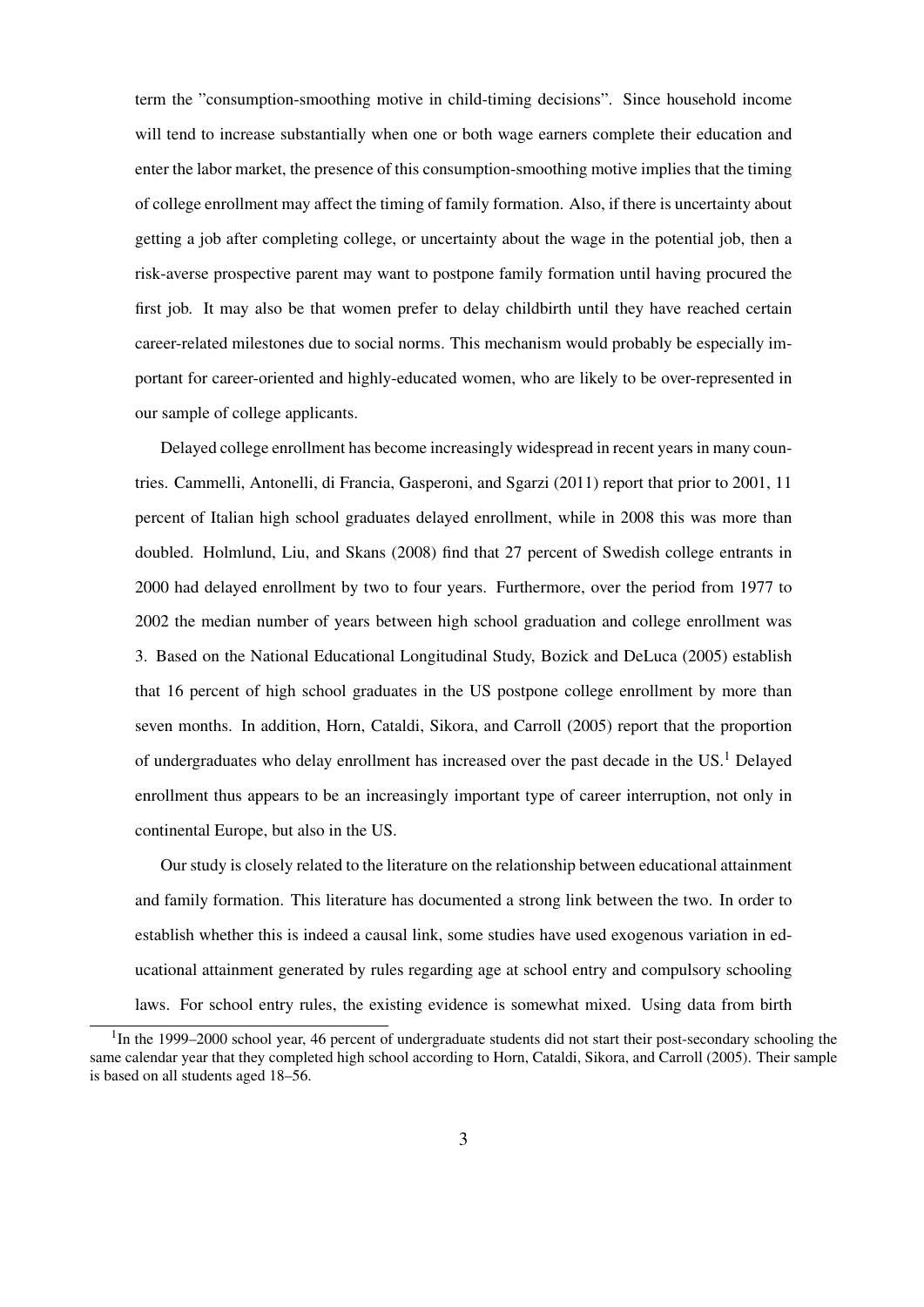records from Texas and California McCrary and Royer (2011) find little effect of mother's education on fertility outcomes. However, using a similar approach, Skirbekk, Kohler, and Prskawetz (2004) find positive effects on the age at first and second birth and age at first marriage for Swedish women, while Black, Devereux, and Salvanes (2011), using Norwegian data, find little impact of school starting age on educational attainment, but some impact on teenage pregnancies.

Compulsory schooling laws have been used to instrument educational attainment to study the effects of education on various outcomes. Focusing on family formation outcomes, there is a substantial amount of evidence suggesting that educational attainment affects fertility and marriage choices. Whether or not the effects on family formation decisions are temporary, e.g. affecting only the age at first birth, or permanent, e.g. affecting completed fertility, appears to remain an open question though. While Monstad, Propper, and Salvanes (2008) use Norwegian data and find little effect on completed fertility, Fort, Schneeweis, and Winter-Ebmer (2011) use data from eight European countries and find that more education actually increases completed fertility. Also, increasing the length of compulsory schooling reduces the incidence of teenage pregnancies, see Black, Devereux, and Salvanes (2008) for Norway and the U.S. or Silles (2011) for Great Britain and Northern Ireland. Devereux and Tripathi (2009) find that increasing the length of compulsory schooling increases age at first marriage.

To find exogenous variation that changes the length of education at higher levels in the educational system is much more rare. Obviously, the mechanisms and potential effects of education are also likely to be different. Currie and Moretti (2003) use college openings as an instrument for education and find that increasing education reduces completed fertility. More recently, Grönqvist and Hall (2013) use a Swedish reform that prolonged vocational tracks from two to three years among other things. They find that the reform reduced early fertility. Overall, there appears to be a consensus that educational decisions and thereby educational policy affect many important life decisions including family formation decisions.

We contribute to the current literature along several dimensions. First, we use a very different source of exogenous variation than existing studies, namely college admission requirements. Thus, we use exogenous variation that affects individuals at a much later stage in life than almost all of the studies mentioned above. This type of variation is interesting to study from a policy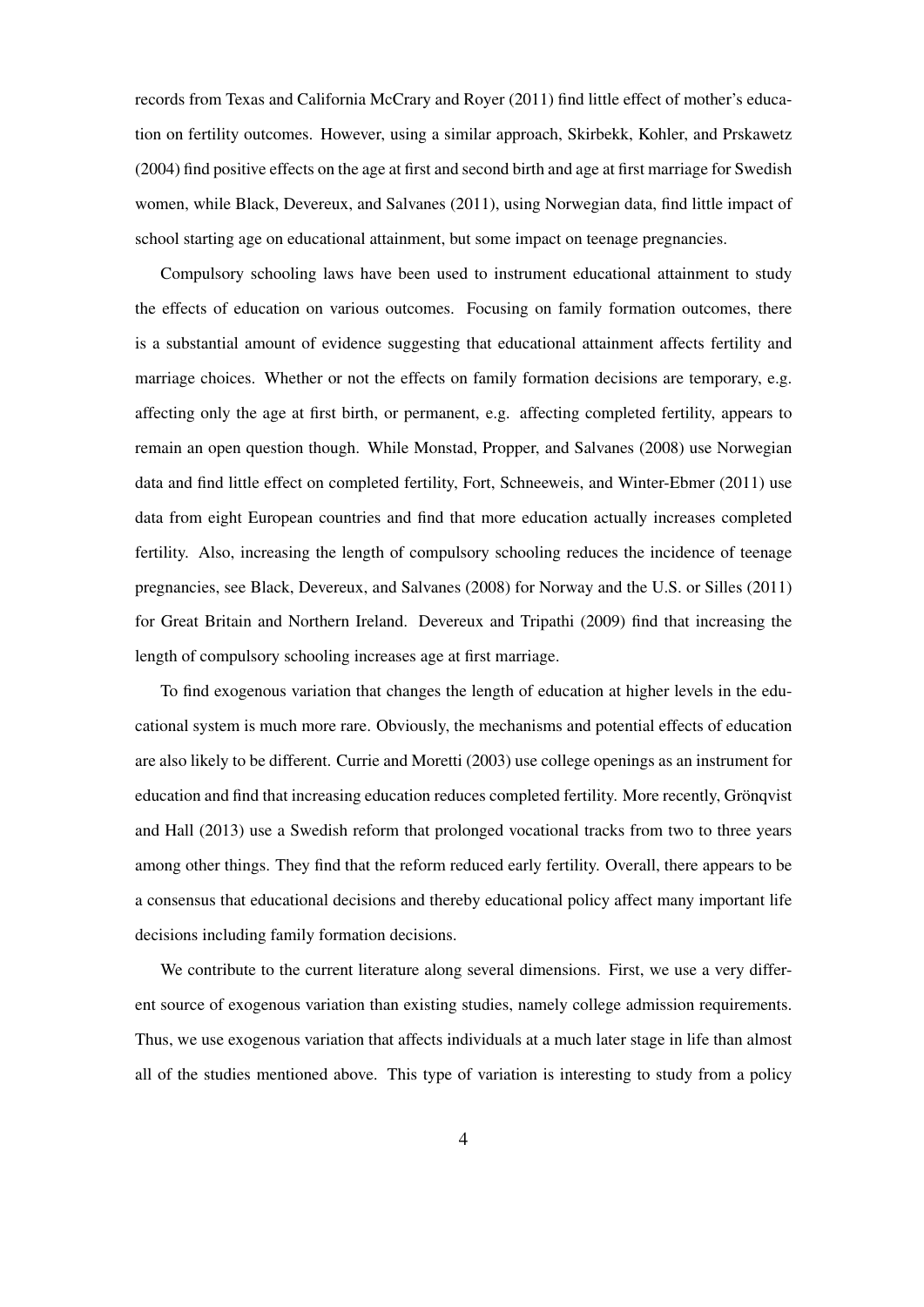perspective, since—to a large extent—it is a policy choice whether or not to encourage immediate enrollment in college. Secondly, we show that being above the admission requirement affects mainly the timing of college enrollment indicating that timing really is the channel through which the admission system affects family formation. This is opposed to many of the studies using school starting age as an instrument. The main point in these studies is that *years of education* is an important determinant of fertility. We argue that there may be an additional mechanism through which school starting age and educational policy in general affect fertility, namely the *timing* of educational progression. We show that individuals who are affected by the admission system are induced to postpone their college entry, but not alter their college-going decision as such. Therefore, we interpret our estimates as reflecting primarily a timing effect and not a human capital effect. Finally, we contribute to the literature on career interruptions and the effects hereof.

In our empirical analysis, we use the setup of the Danish college admission system to analyze how this interrelates with college enrollment and family formation decisions. Using a regression discontinuity design, we estimate the effect of being above the admission requirement on later family formation decisions.<sup>2</sup> To the extent that the admission system affects only the timing of college enrollment, we estimate the effect of a particular type of career interruption on the timing of fertility and relationship formation. Danish colleges are capacity constrained, and a centralized admission system ensures that the most able applicants in terms of high school GPA are allocated to their preferred college programs, resulting in an effective grade requirement (henceforth the admission requirement) for each college program in each year. Applicants with a GPA above the requirement are admitted, and applicants with a GPA below the requirement are rejected.<sup>3</sup> Since the admission requirements are unknown to applicants when they apply, the admission system is a potential source of exogenous variation in college-going decisions, such as the timing of enrollment and the choice of college program.

In order to interpret the effects of being above the admission requirement on fertility and marriage, we also consider how college enrollment, college completion, and earnings are affected. Overall, these results suggest that the admission system affects mainly the timing of college en-

<sup>&</sup>lt;sup>2</sup>See Öckert (2010) for an example of a study using a college admission system to identify causal effects of education on earnings.

 $3$ In reality the admission system is more complex. Additional details are given in section 2.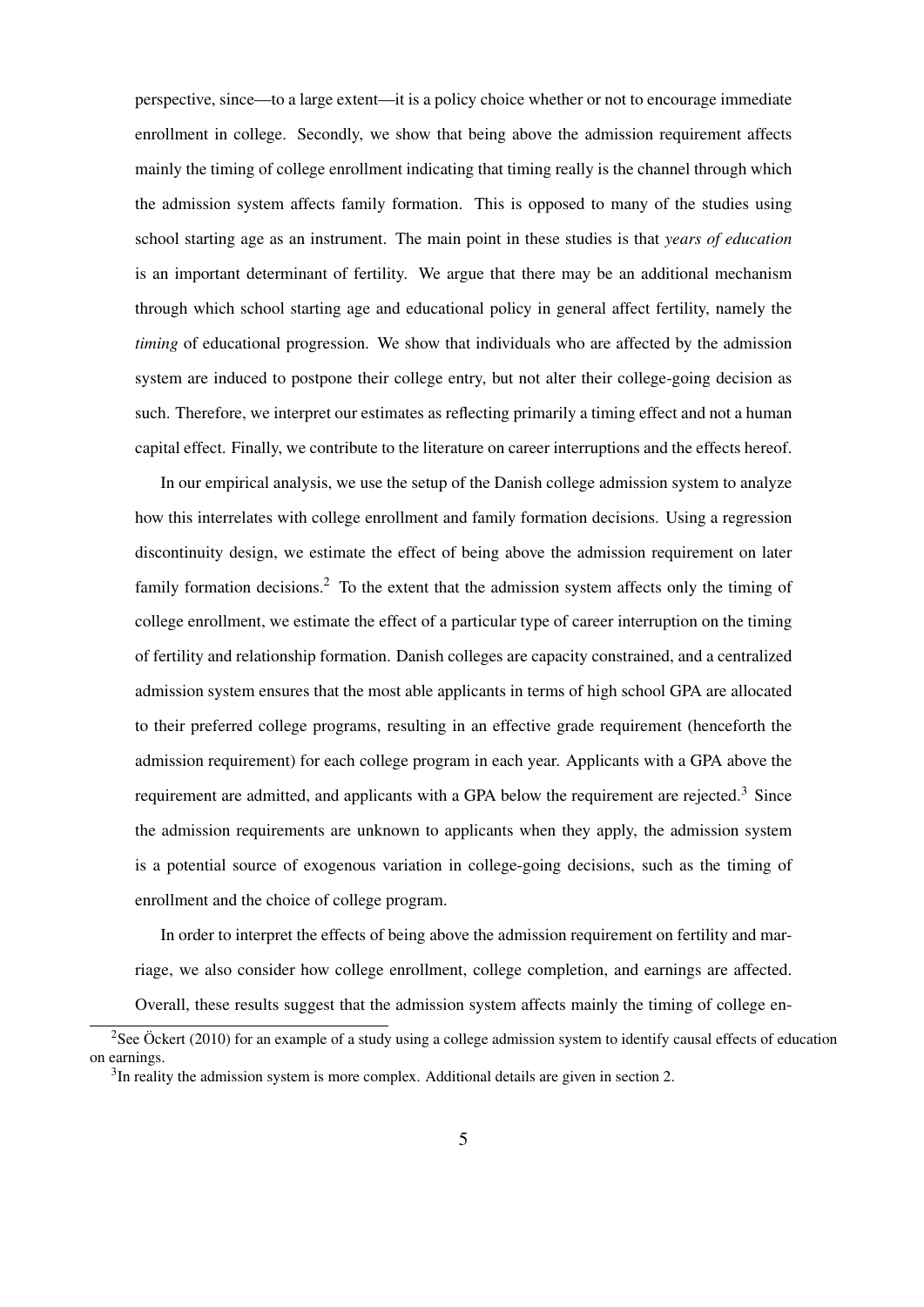rollment. We find substantial effects of being above the admission requirement on family formation outcomes. The pattern of the estimates is consistent with a setting in which the level of progression in the educational system affects family decision-making. Thus, our analysis suggests that later college entry leads to delays in family formation and possibly also to long-run differences in family size. Compared to the literature using school starting age, we find much larger effects on family formation outcomes.

Even though our estimates suggest relatively large effects of delayed enrollment, the macrolevel effects might be even larger. Feyrer, Sacerdote, and Stern (2008) argue that if large peer effects exist in fertility choices, even individual-level effects might have large effects on the macro level. Ciliberto, Miller, Nielsen, and Simonsen (2013) find evidence that peer effects in fertility exist at the workplace, while Kuziemko (2006) presents evidence on sibling peer effects in fertility choices. In the presence of peer effects, our individual-level estimates represent a lower bound of the macro-level effect.

The paper is organized as follows. In section 2 the institutional settings and the Coordinated Enrollment System for colleges in Denmark are described. In section 3 we outline our empirical approach. Section 4 describes the data used, and in section 5 we present our estimation results. Finally, section 6 concludes.

## 2 Institutional settings

In Denmark compulsory schooling has a duration of 9 years, and children usually start school at the age of seven.<sup>4</sup> After compulsory school further education can be obtained by attending either a vocational education and training program or a high school program. In high school, the students can choose between a business track, a technical track, or an academic track. High school programs and to a smaller extent vocational programs serve as qualifying educations for entering college programs. The costs of going to college are negligible in Denmark compared to, for example, the US, as college programs are free and publicly provided, and very generous

<sup>&</sup>lt;sup>4</sup>In 2009 this was changed to 10 years of compulsory schooling starting at the age of six.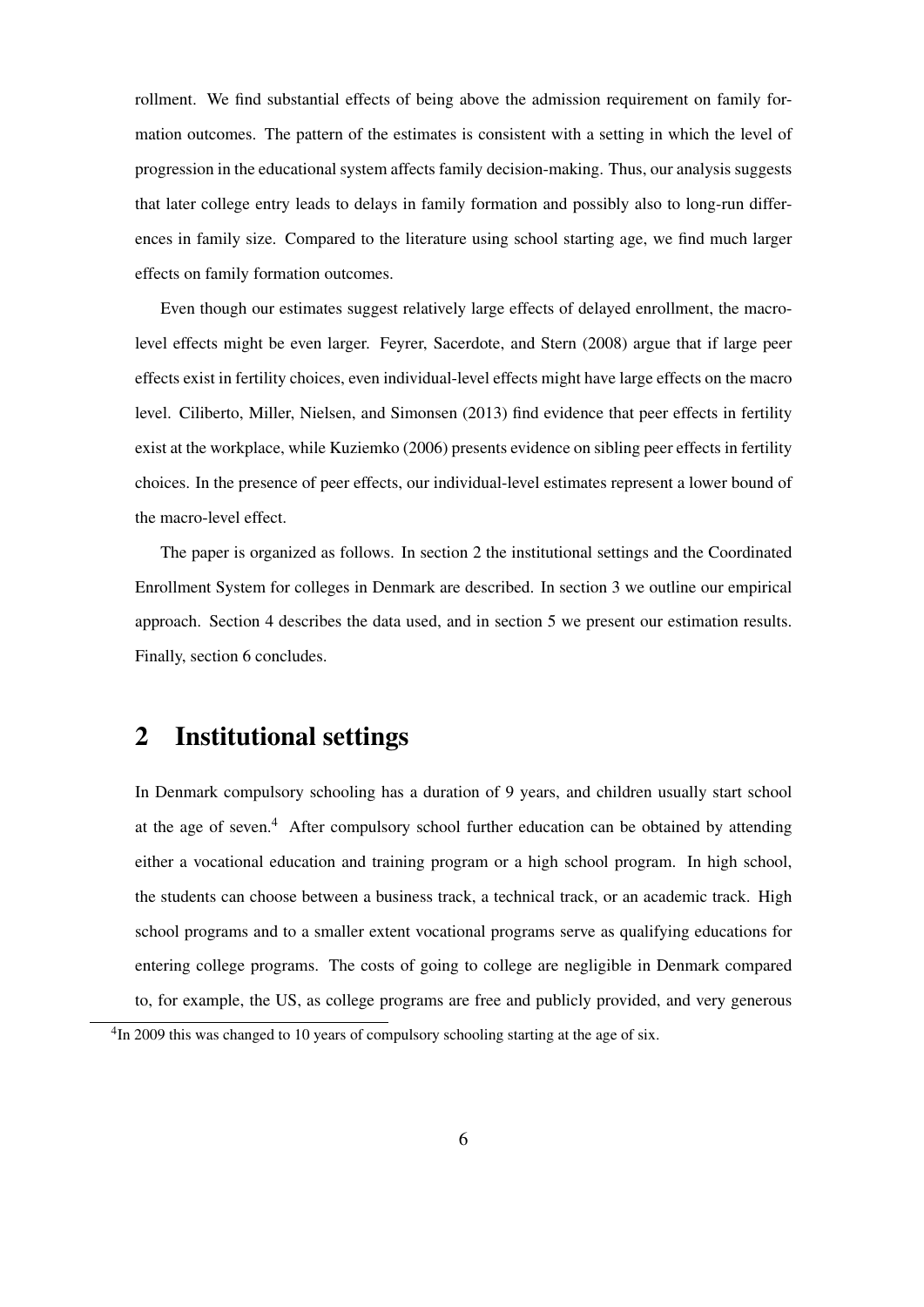student grants are provided by the government.<sup>5</sup> It is also possible to take up additional student loans at favorable terms. In general, the student grant is set to cover living expenses.

## 2.1 The Coordinated Enrollment System

All applications to college programs in Denmark are handled by a centralized admission system, the Coordinated Enrollment System (CES). The applicant can apply to up to eight different college programs in the same application. For a large number of college programs there are more applicants than available slots, which implies that college applicants are potentially constrained in their choice of college programs.

CES allocates applicants to college programs such that the best applicants are allocated to their preferred college programs. The system is complex, but the majority of applicants are assessed exclusively on their high school GPA. In addition, each college program has some basic requirements that mainly consist of high school course requirements. Each college reports to CES how many slots they have in each program. The applicants are ranked according to their high school GPA. Higher-ranking applicants are admitted, and the admission requirement for a particular college program is set at the GPA of the marginal applicant. An applicant with a GPA above the admission requirement is offered a slot, whereas an applicant with a GPA below the admission requirement is rejected. In this way, the admission requirement for each college program is determined each year after the application deadline. Even though the number of slots in each program varies little from year to year, the number of applicants varies, which means that the admission requirement varies. Thus, applicants do not know the admission requirement at the time they apply, and at least for individuals with a GPA close to the admission requirement, it will not be possible to predict whether the admission requirement of a given college program will be above or below their GPA.<sup>6</sup>

Many programs use a simple admission rule for applicants with a GPA equal to the admission requirement; they simply offer admission to all of these applicants. Another common rule is an age tie-breaking rule. The rule implies that when two applicants are tied with respect to GPA,

<sup>&</sup>lt;sup>5</sup>In 2010 the student grant for a student not living at home was DKK 5,384 corresponding to approximately USD 900 per month.

<sup>&</sup>lt;sup>6</sup>We document the time variation in the admission requirements in section 4.3.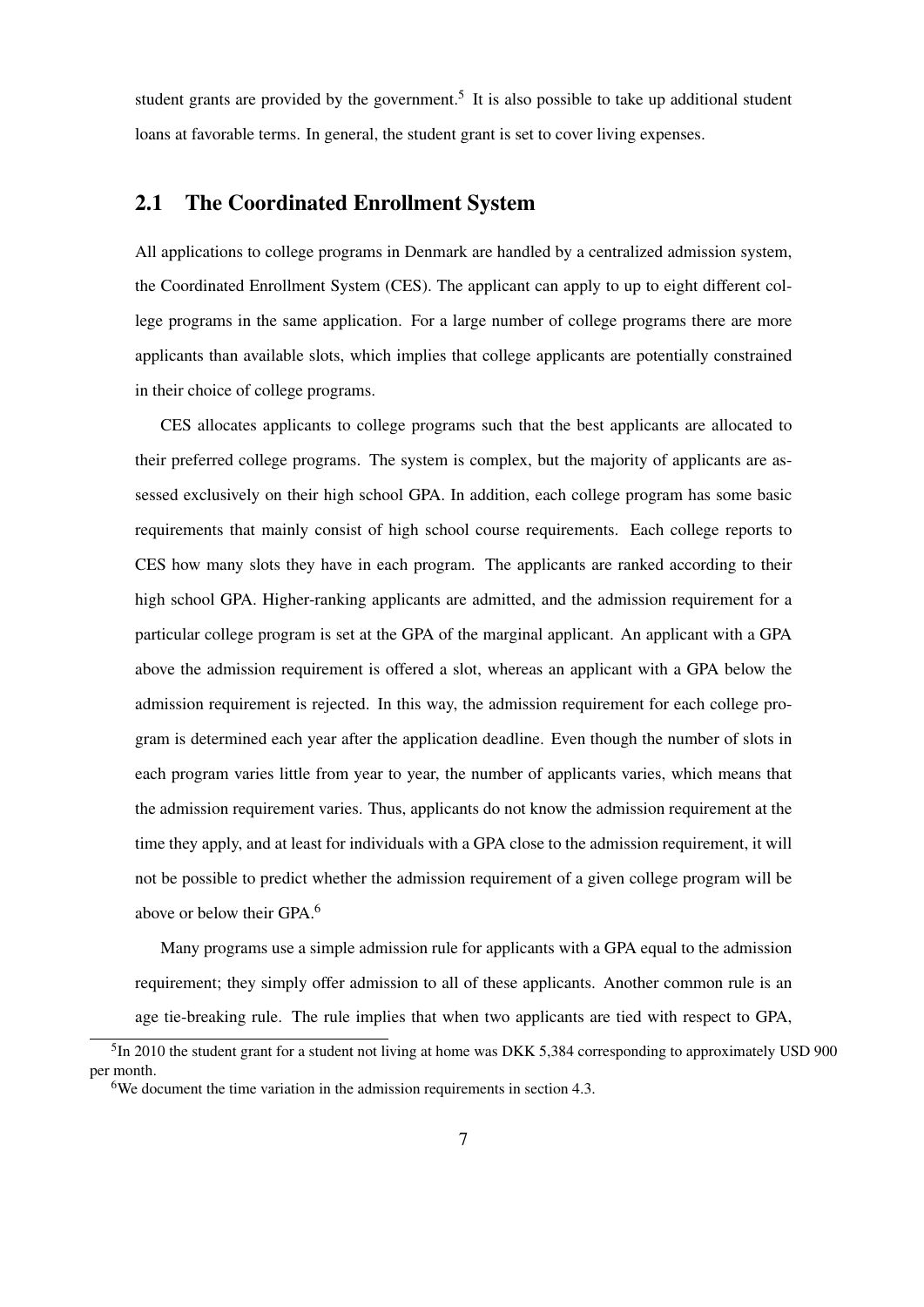the oldest applicant is admitted. In addition, some college programs use other types of admission rules for these marginal applicants. In the empirical analysis, we focus on programs that offer admission to all applicants with a GPA equal to the admission requirement.

As previously mentioned, some applicants are assessed on other characteristics besides their high school GPA. One can apply based on a point system, which gives points partly for the GPA from the qualifying education and partly for other activities such as relevant work experience, stays abroad etc. The slots in a given year allocated to such applicants constitute a minor part of the total number of slots.

The system also allows applicants to apply for standby slots, i.e., the applicant is guaranteed a slot in the next academic year at the latest. These slots are allocated to applicants who have a GPA slightly below the admission requirement. For college programs that offer standby slots, a standby requirement will be determined along with the admission requirement. The existence of the standby slots implies that individuals who are just below the admission requirement are likely to enroll in their preferred college program within a year of their original application, if they have applied for a standby slot. Standby slots are used extensively and especially at the college programs that we include in the estimation sample. For example, the ratio of standby slots to regular slots across relevant college programs at the largest university in Denmark in 2001 was about 10 percent.

## 3 Empirical Approach

The empirical approach is inspired by the institutional settings described above. The basic idea is to use the fact that applicants at the time of application cannot perfectly predict what the admission requirement is going to be in a given college program. The underlying assumption behind the identification strategy is that applicants who end up being just above or just below the admission requirement are essentially the same ex ante. If the admission requirement for an applicant's preferred program turns out to be above the applicant's GPA, there is a much lower chance of being admitted to that program in that year than if the admission requirement turns out to be below the applicant's GPA. Thus, one can think of this as a set of fuzzy regression discontinuities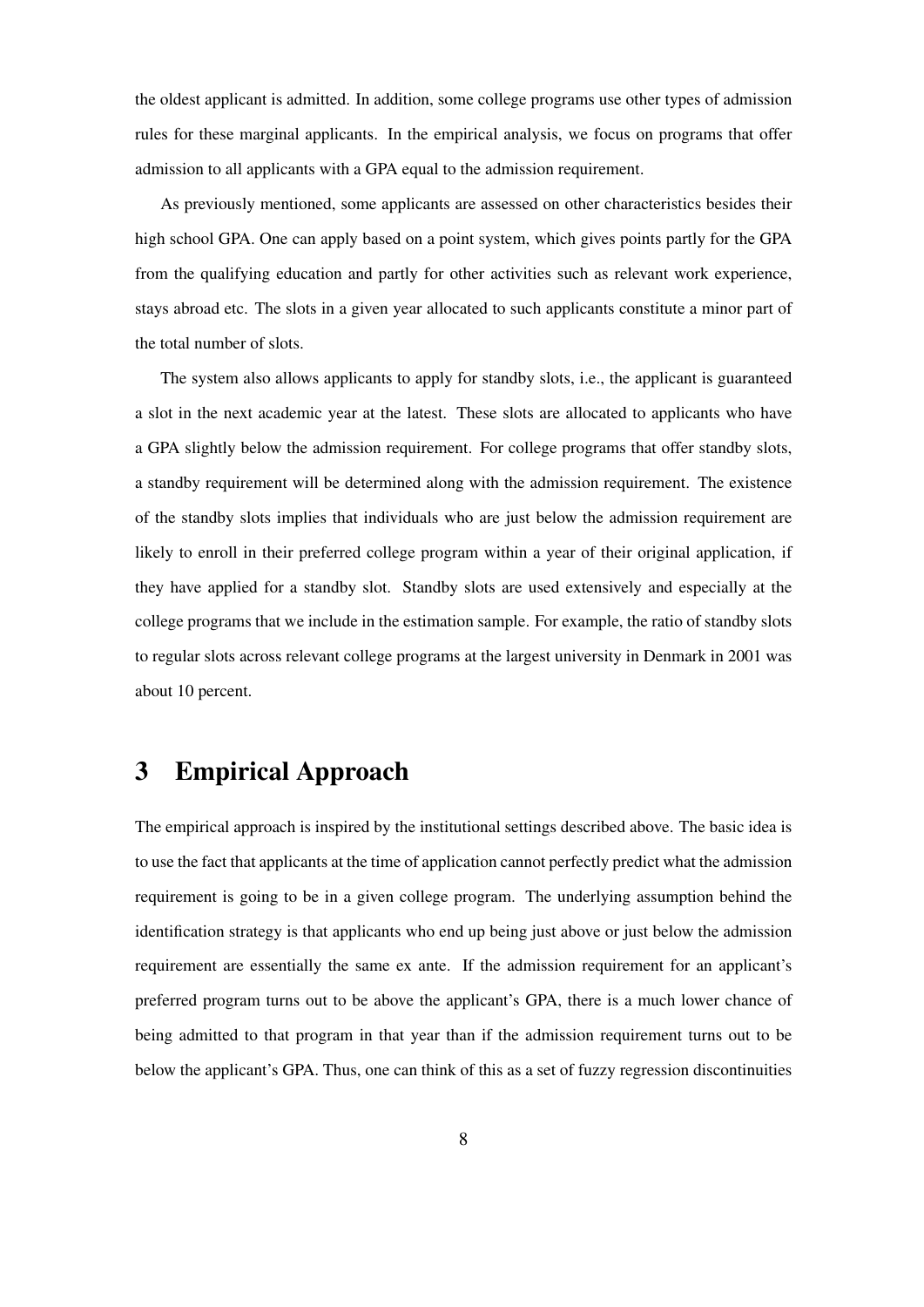$(RDs)^7$ , if one considers each college program in each year separately.

Let *d<sub>i</sub>* measure the distance from the admission requirement of individual *i*'s preferred college program to individuals *i*'s high school GPA.

$$
d_i = GPA_i - AR_i \quad \begin{cases} < 0 \Rightarrow t_i = 0 \\ > 0 \Rightarrow t_i = 1 \end{cases}
$$

where  $GPA_i$  is the high school GPA for individual *i*, and  $AR_i$  is the admission requirement at individual *i*'s preferred college program. We will refer to  $d_i = 0$  as *the discontinuity point*. Under the assumption that applicants cannot perfectly predict the admission requirement, *t<sup>i</sup>* will only be correlated with later outcomes to the extent that it affects college-going decisions, such as the timing of enrollment and the choice of college program. Thus, for applicants with distances sufficiently close to zero, we can estimate the causal effect of being above the admission requirement of one's preferred college program  $(t_i = 1)$  on later outcomes. Our focus is on family formation outcomes, but in order to explore the mechanisms behind our results, we will also analyze how being above the admission requirement affects college enrollment, completion, and labor market earnings.

For an individual *i* with preferred college program *k* in year *t*, we consider the following outcome equation,

$$
y_i = f(d_i, t_i) + X_i\beta + \theta_{tk} + \gamma t_i + \varepsilon_i
$$

where  $y_i$  is the outcome.  $f$  is a function such as splines or polynomials approximating the underlying variables. Specifically, we will allow for the effect of  $d_i$  to vary by whether an individual is above or below the admission requirement.  $X_i$  is a vector of control variables such as age, gender, parental background etc. θ*tk* is a preferred program-year fixed effect (program *k* in year *t*). For example, there will be a separate fixed effect for applicants who prefer to enroll in Medicine at a particular college in a particular year. This captures differences across time and college programs and underlines the fact that we are essentially pooling  $K \times T$  (No. of college programs  $\times$  No. of time periods) regression discontinuities. Finally,  $\gamma$  is the parameter of interest.

<sup>7</sup>See Imbens and Lemieux (2008) for a useful methodological overview of regression discontinuity designs.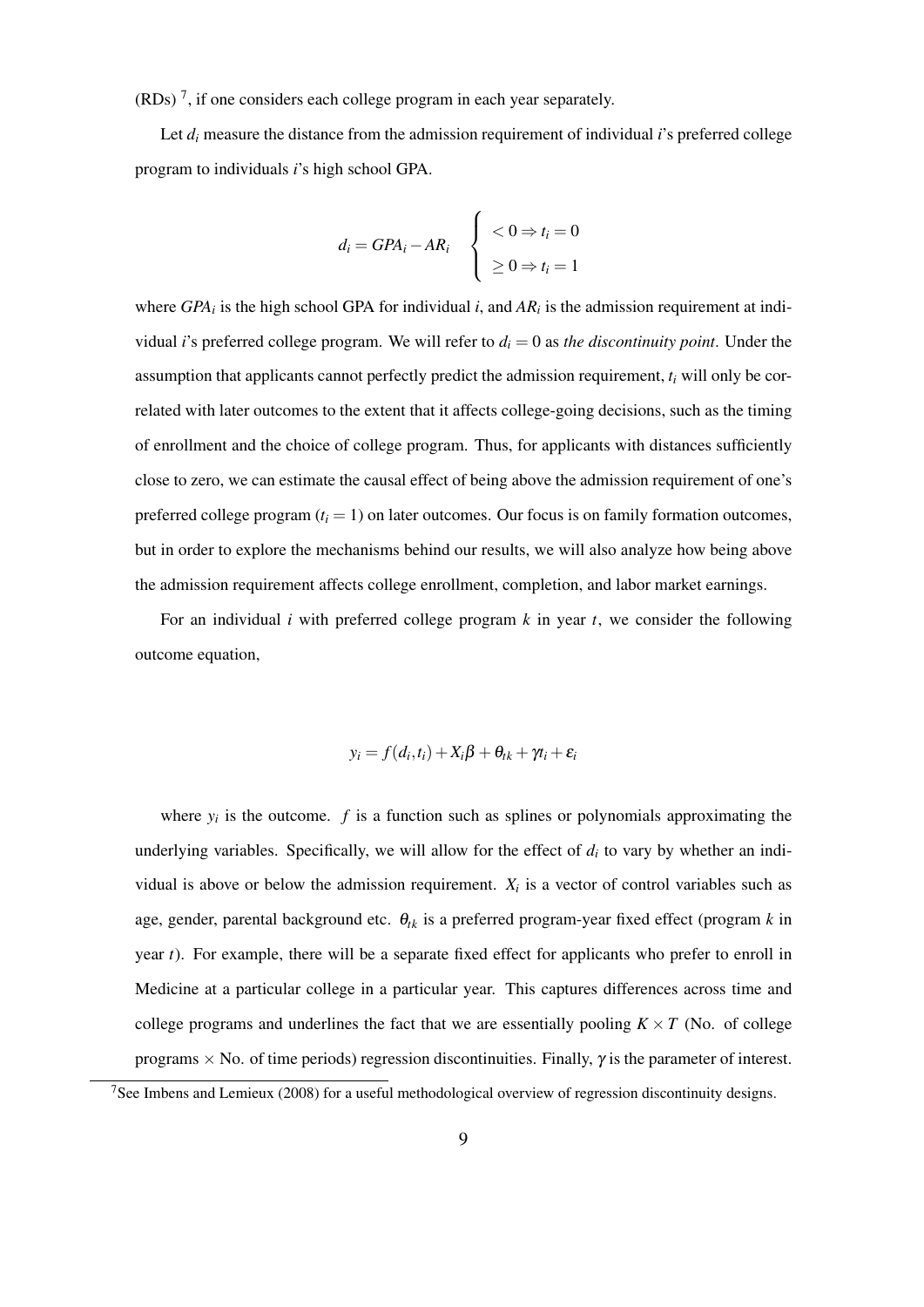We will refer to the estimates of  $\gamma$  as reduced form estimates. To account for the fact that the individual error terms, the  $\varepsilon_i$ 's, may be correlated within college programs, we generally cluster standard errors at the college program level.

We estimate the effect of being above the admission requirement in the year of application on later family formation decisions. Hence, the year of application (henceforth abbreviated by YOA) is the obvious reference point, and we consider marriage and parenthood *x* years after YOA. In this sense, we estimate a series of parameters,  $\gamma_x$ , corresponding to a series of outcomes,  $y_{ix}$ . In order to be more specific about the ages at which we are looking, we also consider marriage and parenthood at specific ages. Since there is some variation in the age of the applicants in the YOA, the resulting estimates based on outcomes at specific ages are to some extent blurred. This will especially hold true, if family formation decisions are indeed based on the stage of career that the individual is at.

## 4 Data

The data used for the empirical analysis are administrative data hosted by Statistics Denmark and cover the entire Danish population. These data are linked to data from the Coordinated Enrollment System (CES) for college programs in Denmark. The combined data set contains detailed information on young individuals, their college-related choices and preferences, and their educational and family background.

The CES data contains information on all applications to college programs in Denmark in the period 1996–2006. The data thus provides information on all individuals who *intended* to enroll in college during this period. Since a college application to CES includes a prioritized list of college programs, we can distinguish between the applicants' actual college choices and their stated college preferences.

## 4.1 Description of the Sample

To obtain a suitable sample for the analyses described in the empirical section, we introduce a number of restrictions on the data. Table 1 provides an overview of the sample selection. The data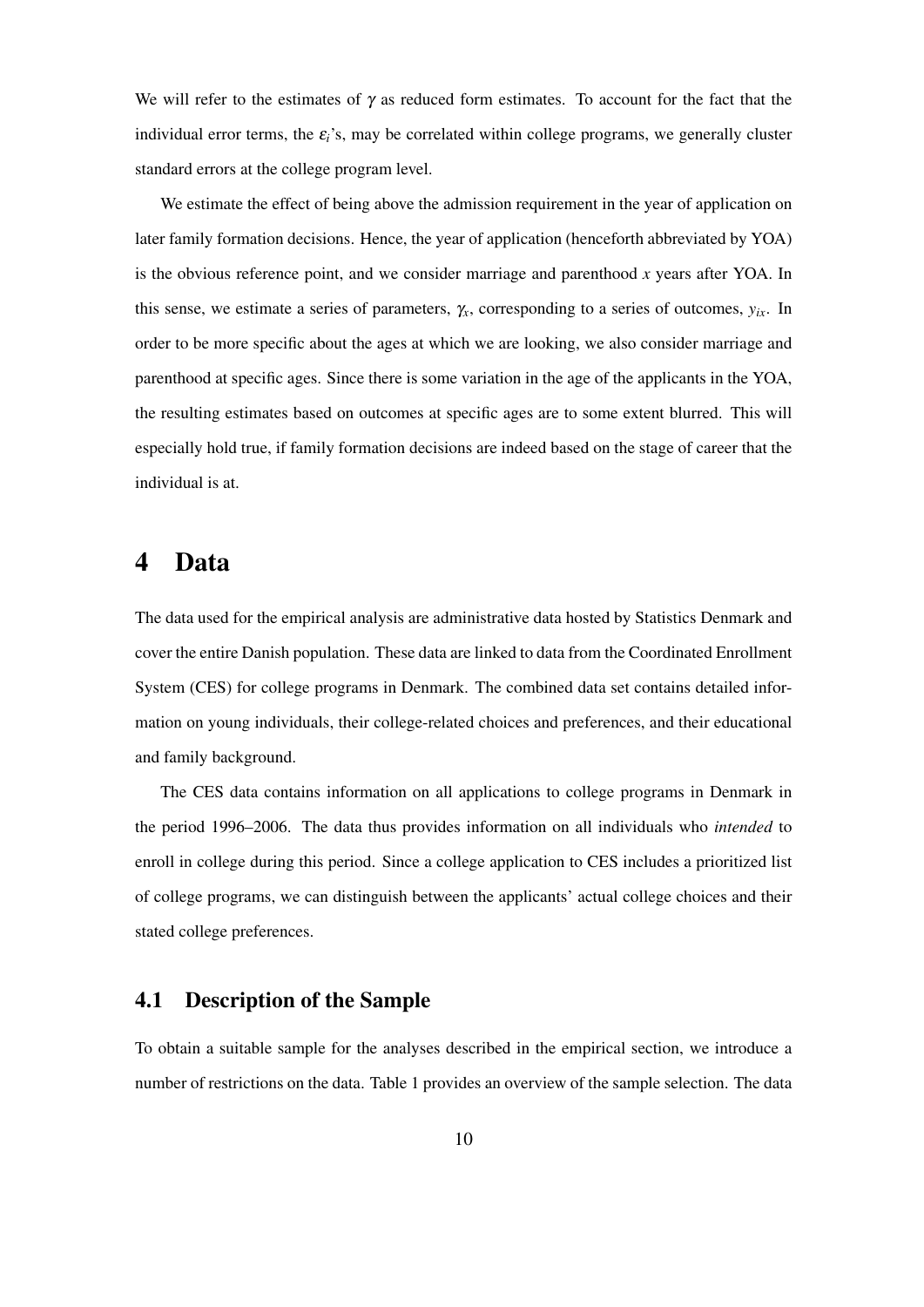contains information on about 600,000 applications to college programs in the period 1996–2006.

We focus on the first application<sup>8</sup> where the preferred program is a long-cycle college program.<sup>9</sup> By using only the first application, we ensure that the sample is more homogenous and we avoid giving more weight to individuals who apply repeatedly. It is a requirement for our empirical strategy that the preferred program has a grade requirement, i.e., that the admission requirement is a grade requirement, and, in addition, that the preferred program has a simple enrollment rule for the marginal applicants, cf. section 2. Whether or not a particular college program has a grade requirement can vary from year to year depending on the number of applicants relative to the number of slots. To be included in the sample, the preferred program has to have a grade requirement in the YOA. In other words, the capacity constraint for the preferred program has to be binding in that year. From Table 1, it is clear that the vast majority of individuals apply to programs with a grade requirement. However, many programs do not have a simple enrollment rule for marginal applicants.

In order to compute the distance to the admission requirement for each individual applicant, information about the high school GPA is required. The GPA is missing for a number of applicants which is mainly explained by the presence of applicants with a foreign high school degree or other types of qualifying education where the GPA was not registered.

In order to obtain a relatively homogenous sample in terms of age—which is arguably a very important factor in fertility decisions—we focus on applicants who were 20 years old or younger when they applied. Younger applicants are more likely to be affected by the admission system since they are less likely to have formed relationships and families at the time of application. Later, we will compare the results for young applicants with the results for older applicants.

After imposing all of the above restrictions on the sample, 19,327 observations remain. These include all applications that satisfy the above criteria, but as argued above, the empirical strategy is only valid for applicants whose GPA is in the vicinity of the admission requirement of their preferred program in the YOA. In the main analyses, a window of 0.3 is considered, i.e., 6,313

<sup>&</sup>lt;sup>8</sup>Since we only have application data from 1996 onwards, we cannot be sure that we can identify the first application. We therefore impose the additional restriction that only individuals who graduated high school in 1995 or later are included in the sample.

<sup>&</sup>lt;sup>9</sup>Long-cycle college programs are programs at university level.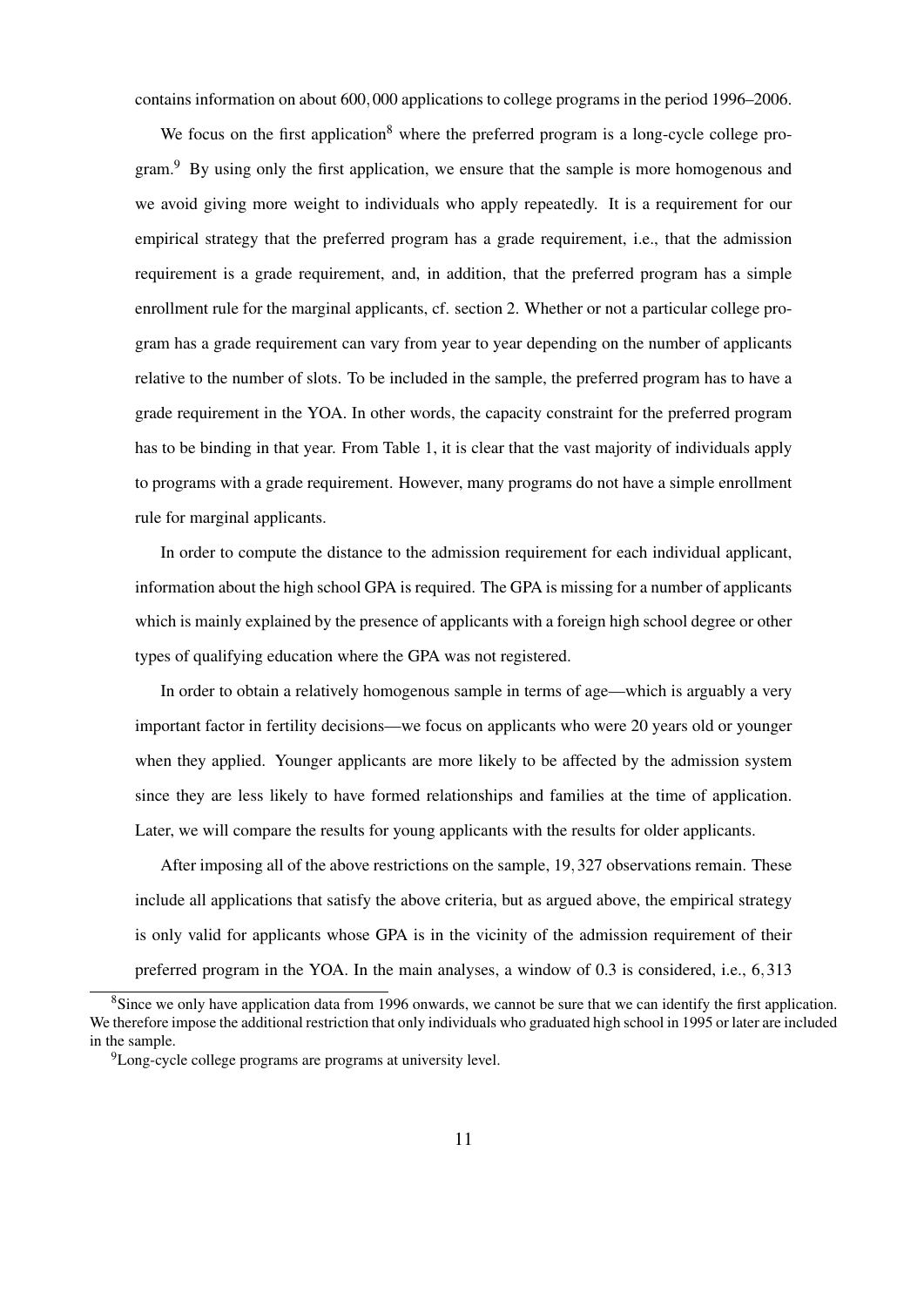observations.<sup>10</sup> Figure 1 shows the distribution of the distance from the admission requirement to the high school GPA before imposing the window restriction. The distribution is centered slightly to the left of zero and resembles a normal distribution. We highlight two features of this graph. First, there is a lot of variation around zero, so the window of 0.3 does not seem to be unreasonable. Secondly, there is no sign that individuals bunch just to the right of zero. This indicates that individuals cannot perfectly predict the admission requirement.

### 4.2 Descriptive Statistics

Given the restrictions imposed on the data, the estimation sample cannot be considered a random sample of college applicants. It consists mainly of applicants for relatively prestigious college programs at the two largest universities in Denmark. Table 2 shows the sample means for the included control variables, some relevant application and enrollment variables, and six selected outcomes by whether an individual was above or below the admission requirement. As suggested by Lee and Lemieux (2010), we test for covariate balance by estimating the size of the jump at the discontinuity point for each covariate separately. Specifically, we regress each covariate on *t<sup>i</sup>* , *di* , and their interaction including preferred college program-year fixed effects. In the table, we report the coefficient on  $t_i$  and the corresponding p-value. This exercise reveals a few significant jumps in the control variables—mainly for some of the indicators for missing data—but overall our interpretation is that covariates appear to be fairly balanced for individuals below and above the admission requirement. In addition, we run a joint test of covariate balance by estimating a set of seemingly unrelated regressions, where each covariate is regressed on *t<sup>i</sup>* , *d<sup>i</sup>* , and their interaction. A test of the null of all coefficients on *t<sup>i</sup>* being equal to zero cannot be rejected, and the p-value is about 0.40.

The statistics in Table 2 highlight that this is not a representative sample of young individuals. Almost 70 percent of the applicants are young women. The average age of the applicants is 19.6 years. Their parents tend to be well-educated. More than 50 percent of both mothers and fathers have a college degree. In addition, the high school GPA which is listed with the college enrollment variables is on average about 9 for this sample, which is considerably above the general

 $10$ See section 4.3 for further discussion of the choice of the size of the window and section 5.5.1 for a robustness check.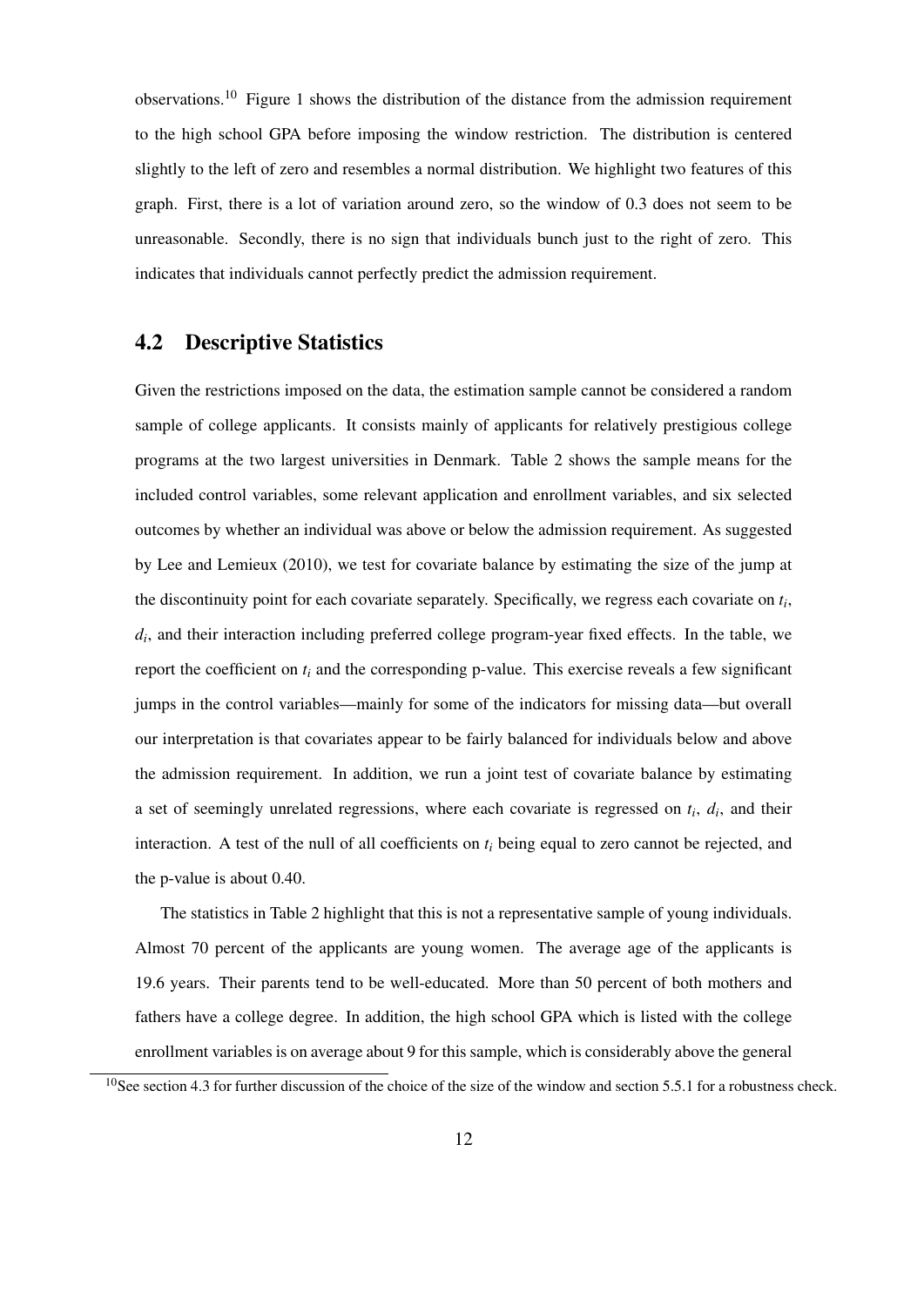average in a high school cohort.<sup>11</sup> Like the above covariates, the GPA does not appear to jump discontinuously at the discontinuity point. A division of applicants by the field of their preferred college program reveals that about 40 percent of the applicants prefer to enroll in a program in Social Science. Slightly less apply for a college program within Humanities and Health Science, and Natural Science is the least popular choice for the applicants in the sample.

In order to understand the mechanisms through which the admission system affects individuals' college-going behavior, we also consider different college enrollment outcomes. For this purpose, we focus on the four outcomes listed in Table 2: Enrolled in YOA, enrolled in YOA or later, enrolled in preferred college program in YOA, and enrolled in preferred college program in YOA or later. From this we can see some preliminary evidence that the admission system affects enrollment decisions. First, 42 percent of individuals below the admission requirement enroll in college in the YOA compared to 86 percent of those above the admission requirement. Testing for a jump at the discontinuity point, we can strongly reject that the jump is zero. The picture changes when we consider college enrollment in YOA *or later*. The figures do not suggest that there is a substantial difference in the probability of ever enrolling in college across the two groups. We also consider enrollment in one's preferred college program and see a similar pattern. We will explore these differences in enrollment further in section 5.1.

Generally, we consider the following three family formation outcomes: Being a parent, number of children, and being married. We measure each outcome *x* years after YOA and at age *a*. Table 2 includes just the above three outcomes 5 years after YOA and at age 26. Based on these, there is some initial indication that individuals above the admission requirement move faster into parenthood. In Denmark premarital cohabitation is widespread and therefore marriage is not the best indicator for family formation, but we include this outcome in lack of a better measure. Figure 2 shows how the probabilities of these outcomes evolve over time for the estimation sample. Generally, the probability of being a parent and the probability of being married are close to zero for very young individuals or around the YOA. The probabilities are increasing and at age 30, 40 percent are parents and 30 percent are married. The picture is roughly the same 10 years after

 $11$ The GPA is not included as a covariate in the estimations as the distance to the admission requirement and the GPA measure the same thing when we include college program-year fixed effects. For the same reason, we do not include indicators of YOA.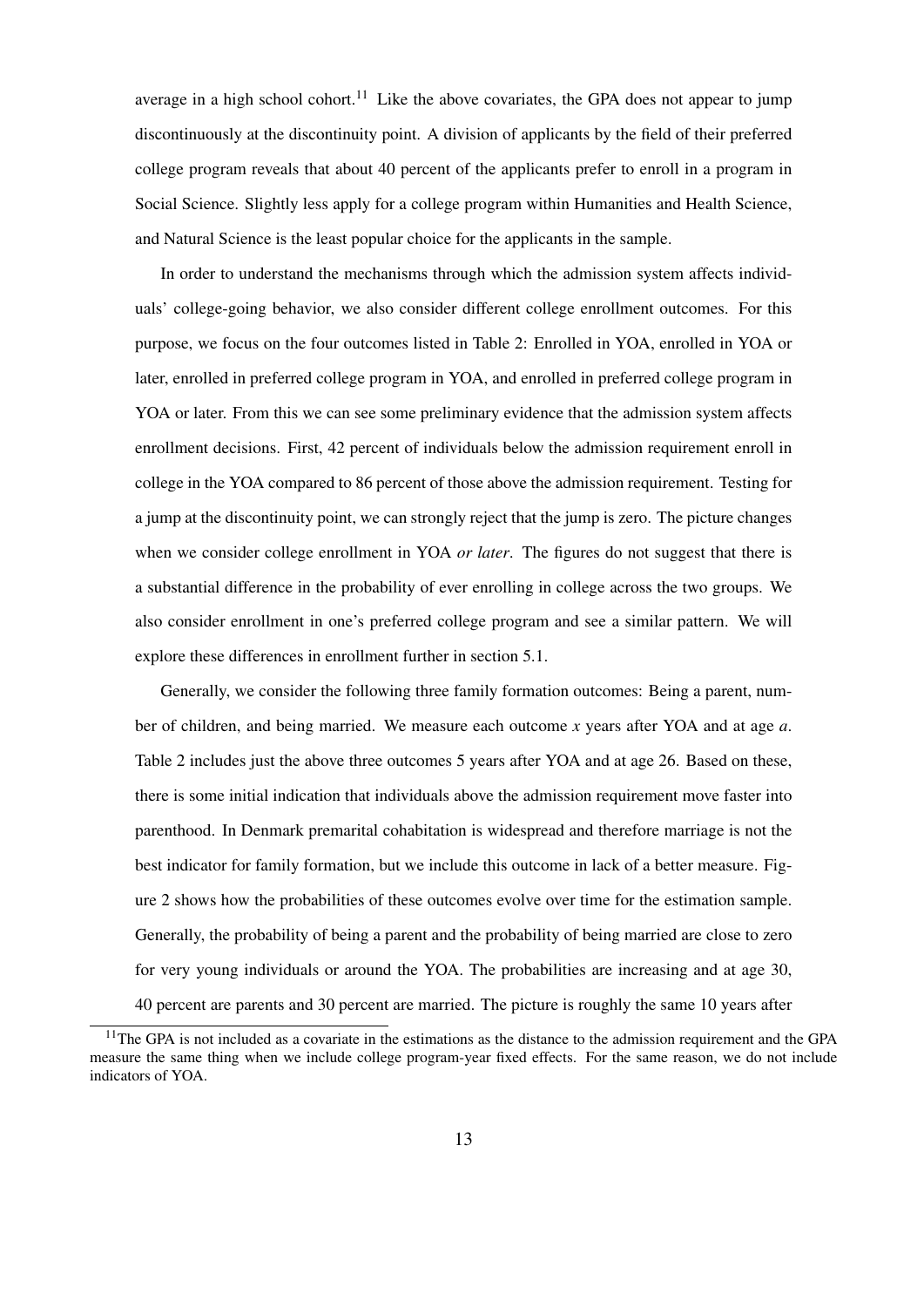YOA. Similarly, the average number of children is close to zero at young ages or around the YOA. Subsequently it increases steadily and reaches one when individuals are in their early 30s or 13 years after YOA. Clearly, the time period covered constitutes a stage in these individuals' lives where family formation is important.

### 4.3 Time Variation in Admission Requirements

If applicants are able to predict the admission requirement of their preferred college program in the YOA, applicants who are above and below the admission requirement are likely to be systematically different. It is therefore of interest to know how much the admission requirements vary from year to year. To this end, we compute the mean absolute change and the standard deviation of the absolute change in the admission requirement for each program in each year. The unweighted mean absolute change is about 0.33 and the corresponding standard deviation is 0.49. In order to find a measure that is more relevant in terms of the individuals in the estimation sample, we compute a corresponding weighted mean. The weights used are based on the number of applicants in the estimation sample that applies to a given program in a given year. The weighted mean absolute change is considerably lower than the unweighted mean at about 0.17 with a corresponding standard deviation of 0.27. This mean absolute change corresponds to a yearly change of approximately 2–4 percent, which implies that potential applicants will not be able to perfectly predict the admission requirement in the year they apply. The standard deviations are also quite high, which again makes it harder for potential applicants to forecast the admission requirement. Presently, these measures should be considered relatively conservative, as changes in admission requirements that reflect a change from a non-binding capacity constraint to a binding capacity constraint are not included. Such changes in admission requirements would tend to be larger. The estimation results will be based on applicants whose distance from the admission requirement to their GPA is −0.3 to 0.2 which we consider a reasonable window in light of the time variation in the admission requirements. However, as this is a crucial assumption in the analysis, the robustness of results with respect to this assumption will be investigated in section 5.5.1.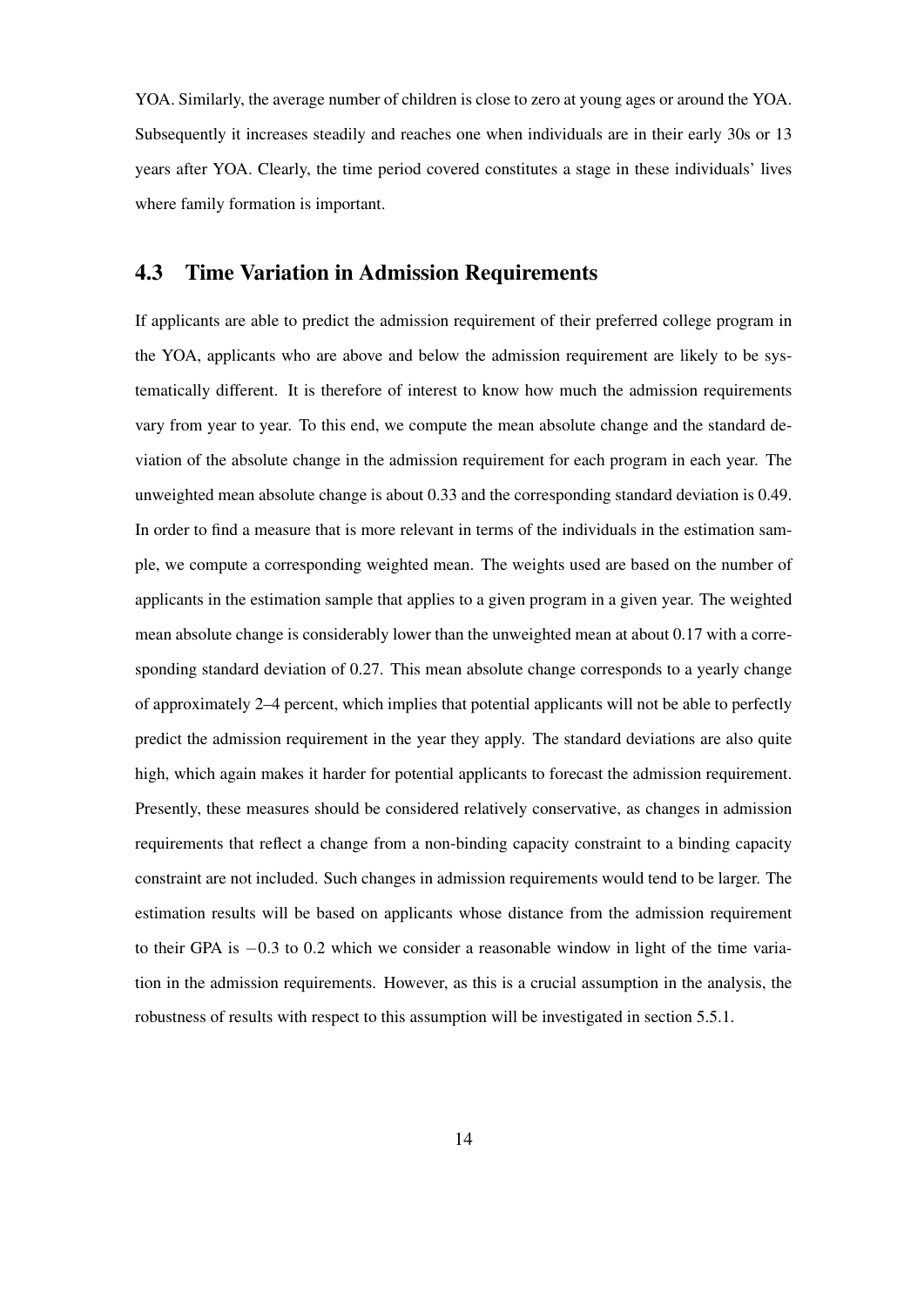## 5 Results

A natural first step of our analysis is to investigate how the admission system affects enrollment decisions by estimating the effect of being above the admission requirement on different measures of enrollment. We hypothesize that the admission system affects enrollment decisions and through these has effects on later family formation decisions. Once we have established how the admission system affects college enrollment, we proceed with the main analyses where we estimate the effect of being above the admission requirement on family formation outcomes. Subsequently, we discuss the potential mechanisms behind the effects in more detail and present some robustness checks.<sup>12</sup>

## 5.1 How Does the Admission System Affect Enrollment Decisions?

Based on the setup of the centralized admission system in Denmark, we hypothesize that the admission system—specifically, being above the admission requirement—potentially affects mainly three aspects of the college-going decision: Whether or not to enroll in college at all, the choice of specific college program, and the timing of college enrollment. Figure 3 shows how the collegegoing decision is affected by being above the admission requirement of one's preferred college program. Each graph plots a measure of college enrollment against distance from the admission requirement. These graphs confirm the picture we saw in Table 2. The probability of enrolling in college in the YOA and the probability of enrolling in one's preferred college program in the YOA both jump discontinuously at the discontinuity point. In comparison, the probability of *ever* enrolling in college clearly does not, although it does appear to have a kink at the discontinuity point. This suggests that the admission system does not discourage individuals from attending college, but that it does affect the timing of college enrollment. The linear fit is obviously not particularly good for the probability of ever enrolling in one's preferred college program, and based on the graph it is hard to argue that this probability jumps discontinuously at the discontinuity point. Overall, the graphical analysis suggests that the admission system affects mainly the timing of college enrollment and maybe—to some smaller extent—the choice of specific college

 $12$ Unless otherwise stated, the presented results are for a window of 0.3, i.e., for distances to the admission requirement of −0.3 to 0.2.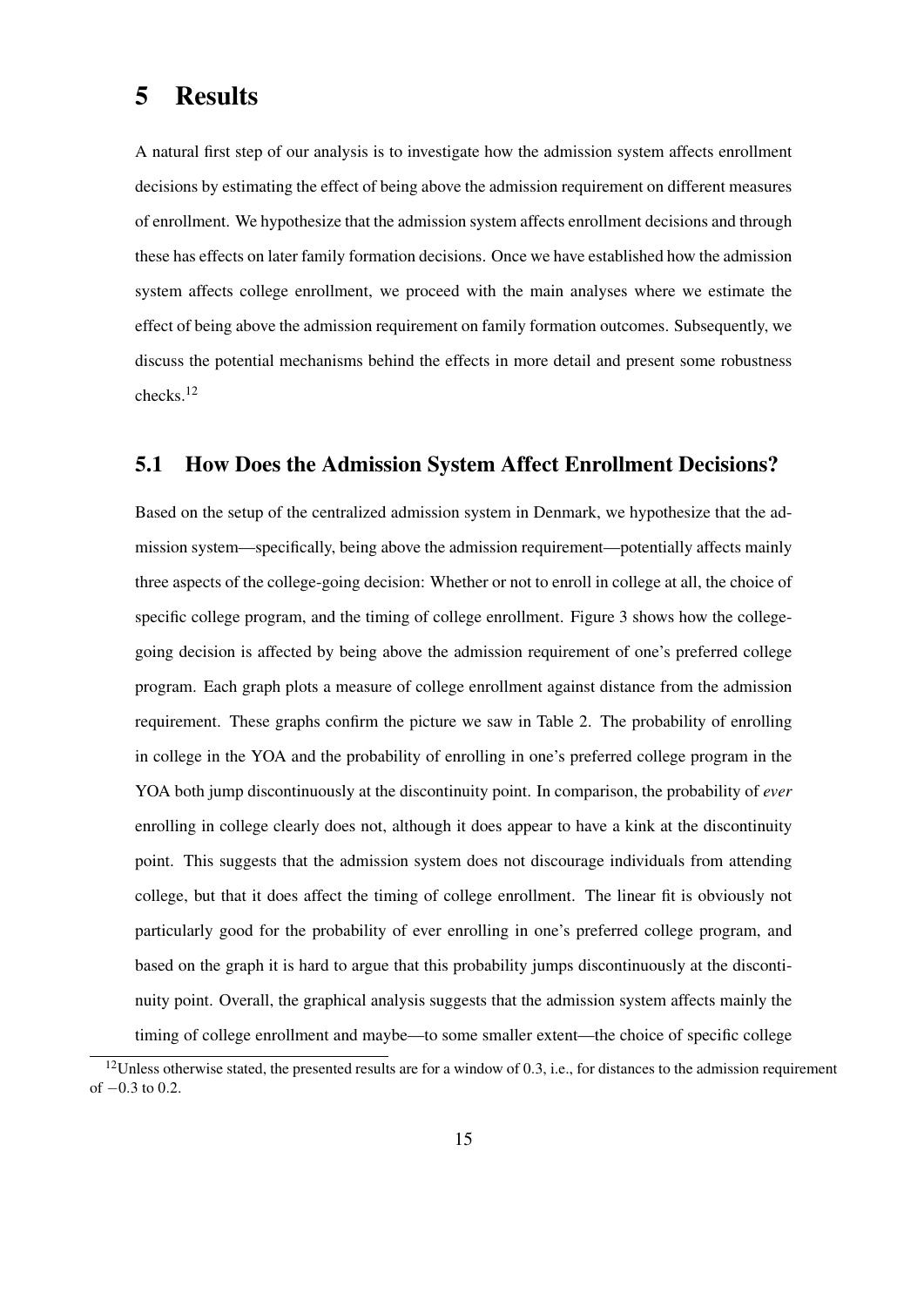program.

Why is it that we do not see a discontinuity in the probability of ever enrolling in the preferred college program? If we imposed a more flexible fit on the data instead of a linear fit, we would see a roughly continuous but kinked curve. There are two particular features of the admission system that we believe could generate this type of pattern. The first is that individuals can gain admission based on other criteria than the GPA, but the GPA may still carry some weight in the admission decision. This would generate the upward slope in the probability of enrolling in one's preferred college program to the left of the cutoff. It would not necessarily generate the polynomial shape in the probability of ever enrolling in one's preferred college program. However, the presence of standby slots for individuals just below the admission requirement is likely to generate such a pattern. If individuals just below the admission requirement are offered standby slots, being above the admission requirement will not affect your chance of being admitted to your preferred college program, only the timing of admission.

The vertical discontinuity in the probability of enrolling in college in the YOA is about 45 percentage points. This means that being above the admission requirement increases the probability of college enrollment by about 45 percentage points. Individuals who are not admitted to their preferred program may still be admitted to another college program. The probability of ever enrolling in college tends to be increasing in the distance from the admission requirement. This is consistent with higher GPA individuals being more likely to enroll. Even for individuals below the admission requirement, the college enrollment rate is above 95 percent. Individuals below the admission requirement have a positive probability of enrolling in their preferred college program nonetheless. This is due to the fact that individuals who are below the admission requirement can be admitted to their preferred program given that they meet a number of other criteria as mentioned briefly in section 2. Also, individuals above the admission requirement have a probability of enrolling in their preferred college program of less than 0.8. Again, there are a couple of potential explanations for this. First, individuals may decide not to enroll after all, even if offered a slot. Second, individuals may fail to meet some of the other official requirements, e.g., the high school course requirements.

Acknowledging the fact that the admission system may have heterogeneous effects on prospec-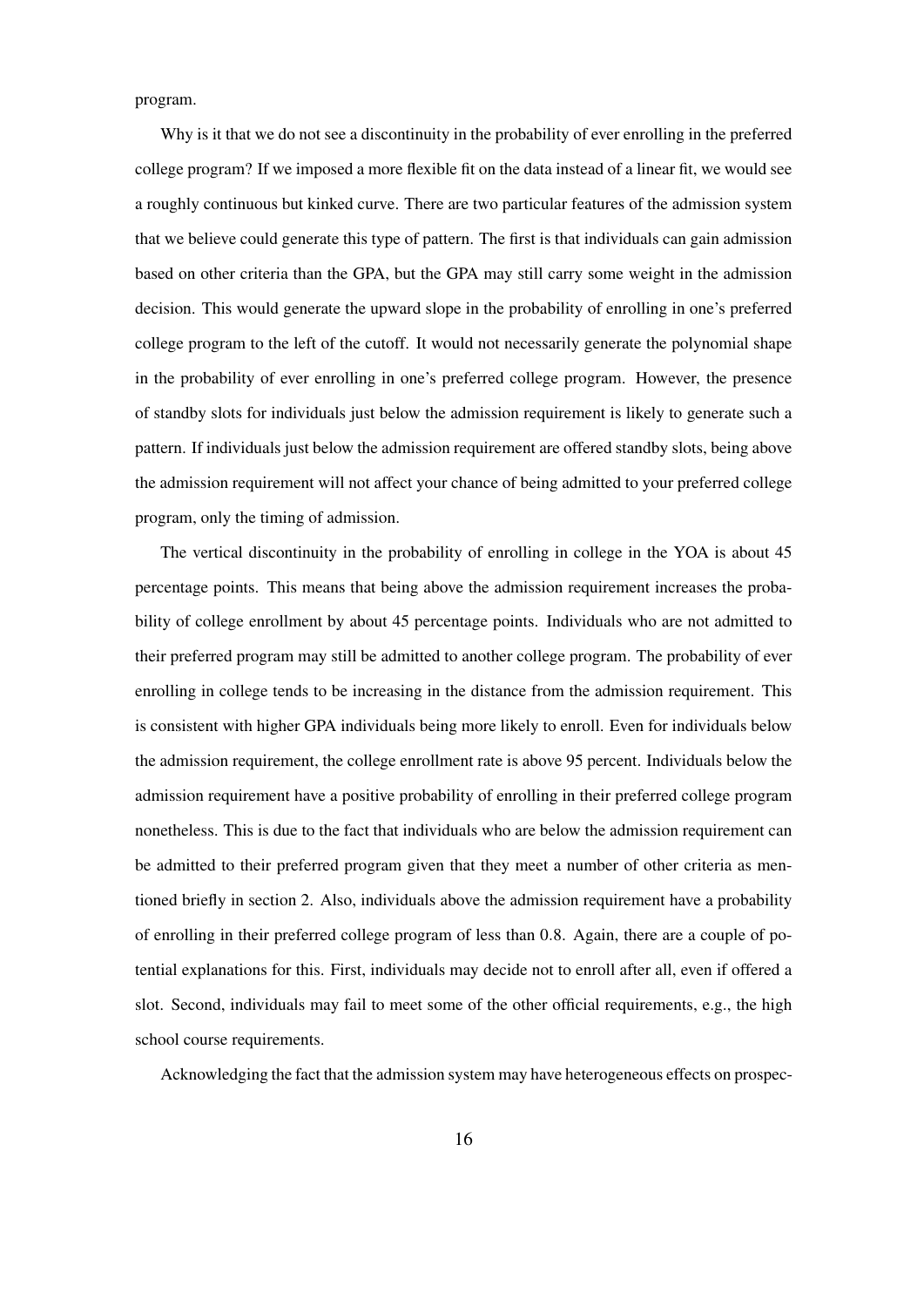tive students, we estimate the size of the discontinuous jumps in enrollment for both the estimation sample and for various subsamples that we shall consider in the empirical analysis. In Table 3, we report the estimated jumps for the four enrollment outcomes for various subgroups. For now, we note that for almost all subgroups, we observe a pattern similar to that observed in the estimation sample: The admission system affects whether you enroll in the YOA, but not whether you ever enroll.<sup>13</sup>

### 5.2 How Does the Admission System Affect Family Formation?

Now that we have an understanding of how enrollment decisions are affected by the admission system, we proceed with the analysis of the effects of the admission system on family formation decisions. First, we analyze in depth the effect on the three family formation outcomes at two specific points in time, namely at age 26 and 5 years after YOA. Next, we proceed by estimating the reduced form model for all ages and years after YOA for each outcome.<sup>14</sup>

By analyzing the effects at age 26 and 5 years after YOA, we do not consider the points in time where the estimated effects are largest, as will be evident later. However, we have chosen points in time where Figure 2 suggests that many individuals have begun making family formation decisions. In addition, 5 years after YOA, many individuals will have graduated from college.

Figure 4 provides a graphical illustration of how the RD strategy works for these selected outcomes. Note that the graphs are plotted for a window of 0.5 which differs from that of the estimation sample. The figure shows a graph of each outcome by distance from the admission requirement. For marriage, these graphs do not suggest any substantial effects of being above the admission requirement. For being a parent or the number of children, the graphs are consistent with the hypothesis that the admission system affects family formation. Particularly, being above the admission requirement appears to have a positive effect on being a parent and number of children both 5 years after YOA and at age 26.

<sup>&</sup>lt;sup>13</sup>The subgroup of individuals who are 21 years or older when they apply are not part of the estimation sample which includes only young applicants, cf. Table 1.

 $14$ Of course, it would be preferable to present both graphical evidence and detailed estimation results for outcomes measured at every point in time. However, due to spatial considerations we present only graphical evidence and detailed estimation results for a subset of outcomes. Detailed estimation results are available upon request for every outcome at every point in time.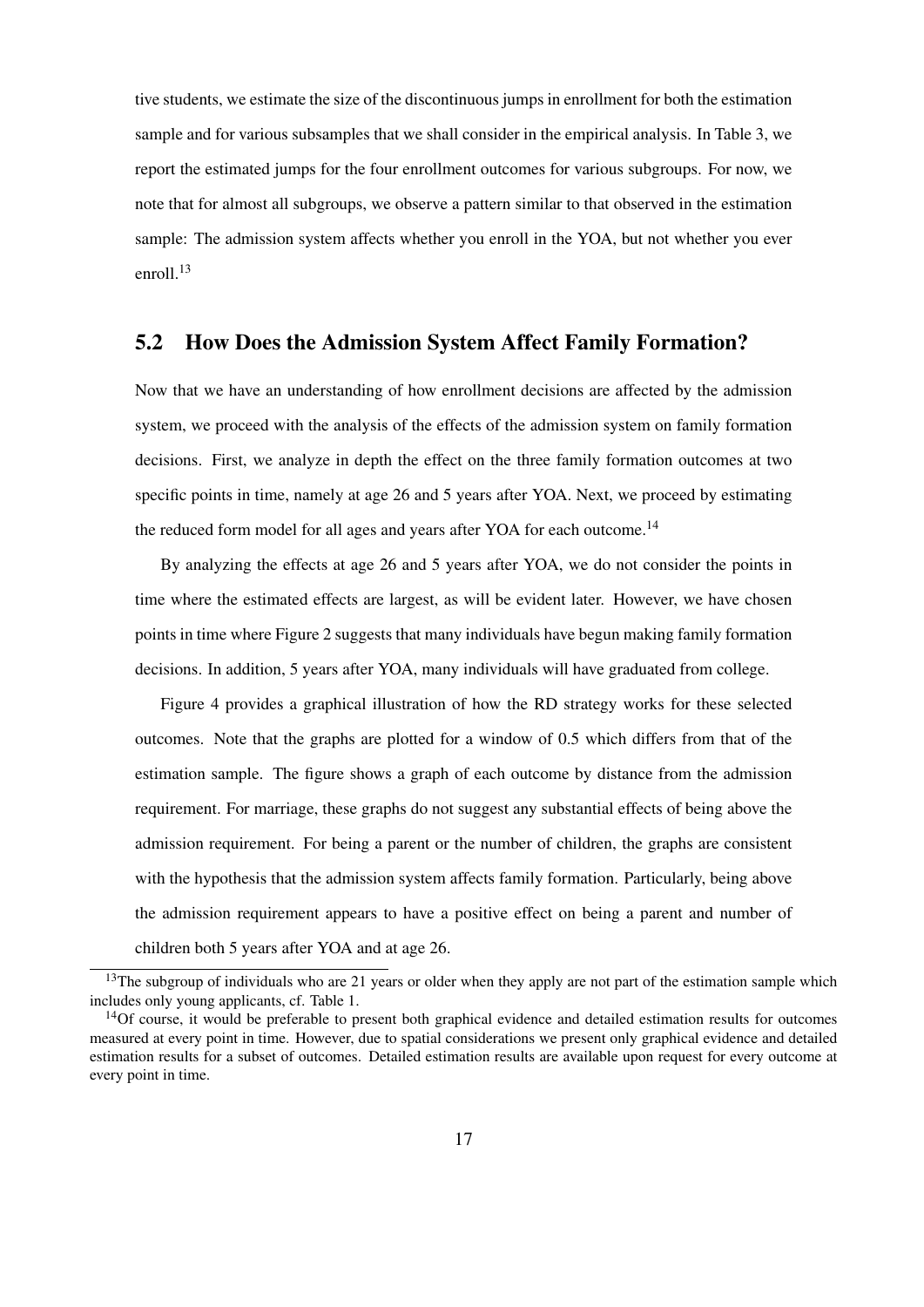Table 4 shows the reduced form estimates for the selected outcomes with different conditioning sets. The preferred specification is specification (5) with all controls. The estimates are very insensitive to the inclusion of controls. This is reassuring as it suggests that the RD assumption of covariate balance below and above the admission requirement is reasonable. Taking a closer look at the estimates for marriage, the estimated effects of being just above the admission requirement on the probability of being married at age 26 and 5 years after YOA are 1.8 and 1.0 percentage points, respectively. This indicates that family formation starts earlier for those who are just above the admission requirement. However, for the marriage outcomes, the estimates are generally insignificant. A clearer picture emerges when we consider the effects on the probability of being a parent and the number of children. These estimates are generally relatively large and statistically significant at the 1 percent level. Being above the admission requirement increases the probability of being a parent by 6.2 and 3.9 percentage points at age 26 and 5 years after YOA, respectively. Given that only about 10 percent of individuals in the sample are parents at age 26 and 5 percent 5 years after YOA, being above the admission requirement increases the probability of being a parent at these specific points in time by more than 50 percent. For number of children, the conclusion is similar, and coefficients are of the same order of magnitude. This is to be expected since many individuals in the sample will at most have one child at, for example, age 26. In the long run, it will be of interest to see whether the effects on these two parenthood outcomes differ.

In order to get a clear overview of how the timing of family formation is affected by the admission system, Figure 5 shows the reduced form estimates for each of the three outcomes plotted against years after YOA or age. Thus, these are estimates of the effect of being above the admission requirement on the entire range of family formation outcomes that we consider.

First, considering the effects on the probability of being married, we see that the estimates tend to be imprecise, but the overall pattern suggests that individuals who are above the admission requirement get married earlier. However, this positive effect disappears around 11 years after YOA. But, for example, around 8 years after YOA individuals who were above the admission requirement are more likely to be married. For age, the pattern is similar with a peak at age 29.

For the two parenthood outcomes, we see that individuals who were above or below the admission requirement tend to have similar tendencies to have children one to three years after YOA.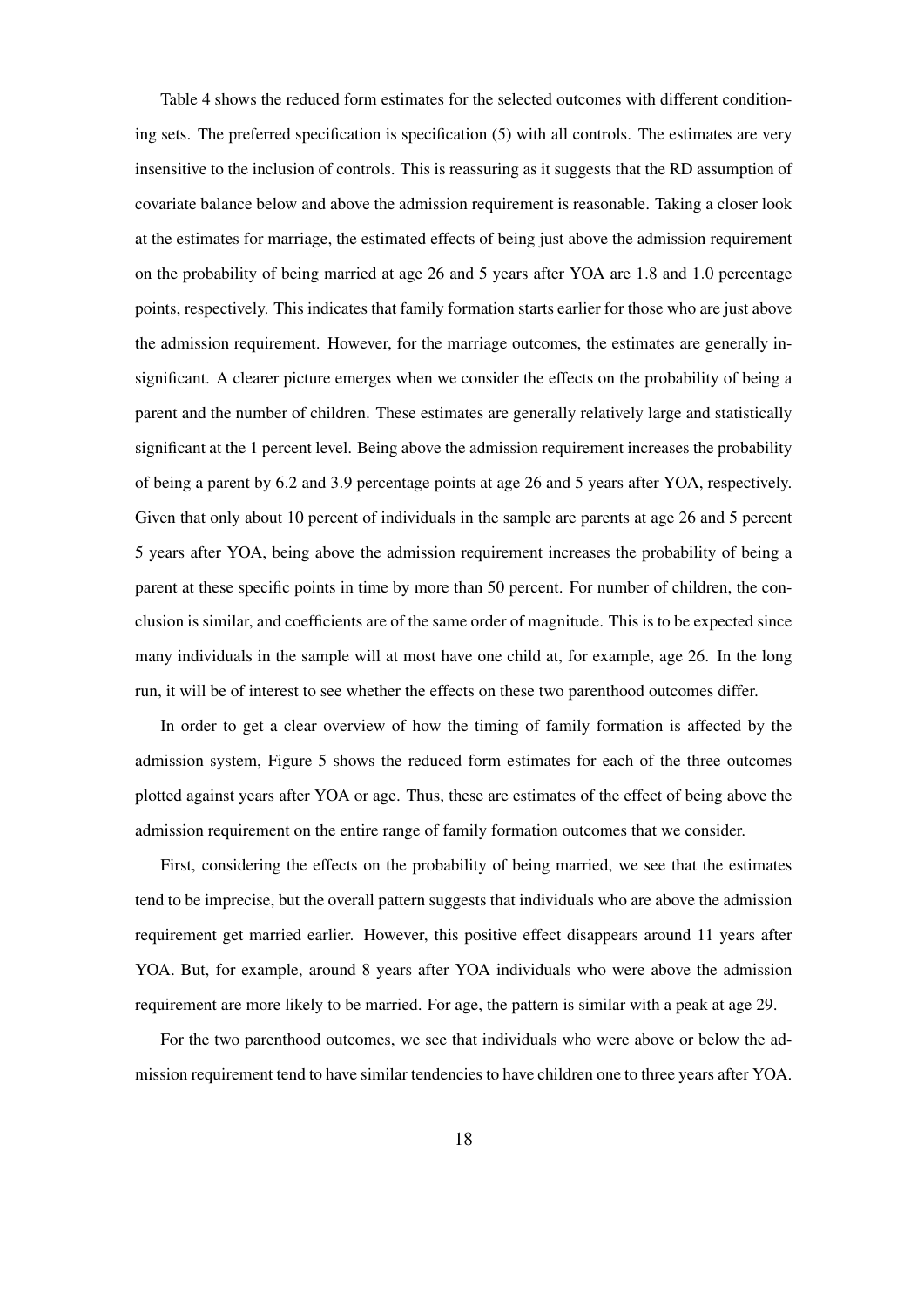But already four years after YOA, we find significant effects on the probability of being a parent and number of children. This positive effect continues to increase until about 10 years after YOA. For being a parent, the estimates again hover around zero about 12-14 years after YOA. These estimates are highly insignificant though. A similar pattern is seen for age. Also in this case, the effect appears to reach a maximum around age 27 after which it goes to zero. The main difference between the graphs for being a parent and number of children is that the dramatic decline in the estimates in the longer run described above, cannot be seen when we consider number of children.<sup>15</sup> There is a small decline in the estimated effect from age 31 to age 32, but the confidence intervals are also very wide. Even though we cannot follow the individuals in the sample long enough to draw definitive conclusions about completed fertility, we take this to be suggestive evidence that being above the admission requirement affects completed fertility as well as the timing of the first child. Often the decisions about the timing of the first child and completed fertility are considered linked, see e.g. Björklund (2006). D'Addio and d'Ercole (2005) remark that delays in family formation lead to decreases in fertility rates as well as increased health risks for mothers and their children and increases in the extent of childlessness. In the medical literature, postponement of childbearing has also been linked to changes in total fertility and involuntary childlessness, see Leridon and Slama (2008) and te Velde, Habbema, Leridon, and Eijkemans (2012). Thus, delayed family formation is likely to be associated with both economic and psychological costs.

#### 5.2.1 Subgroup Analysis

The admission system potentially affects different subgroups differently. We address this point by dividing the sample into different subgroups that we believe might be differentially affected.<sup>16</sup> In order to interpret differences in estimated effects across subgroups, it is important to keep in mind that there may be heterogeneous effects on enrollment decisions across subgroups. For example, a small effect on being a parent for a particular subgroup could be due to this subgroup being less affected by the admission system in terms of enrollment. In Table 3 we showed the

<sup>&</sup>lt;sup>15</sup>Given the similarity of the results for being a parent and number of children, we will focus on number of children in the remaining part of the analysis.

<sup>&</sup>lt;sup>16</sup>We have shortened the time period considered in these graphs since the breadth of the confidence bands would otherwise make the graphs very hard to read.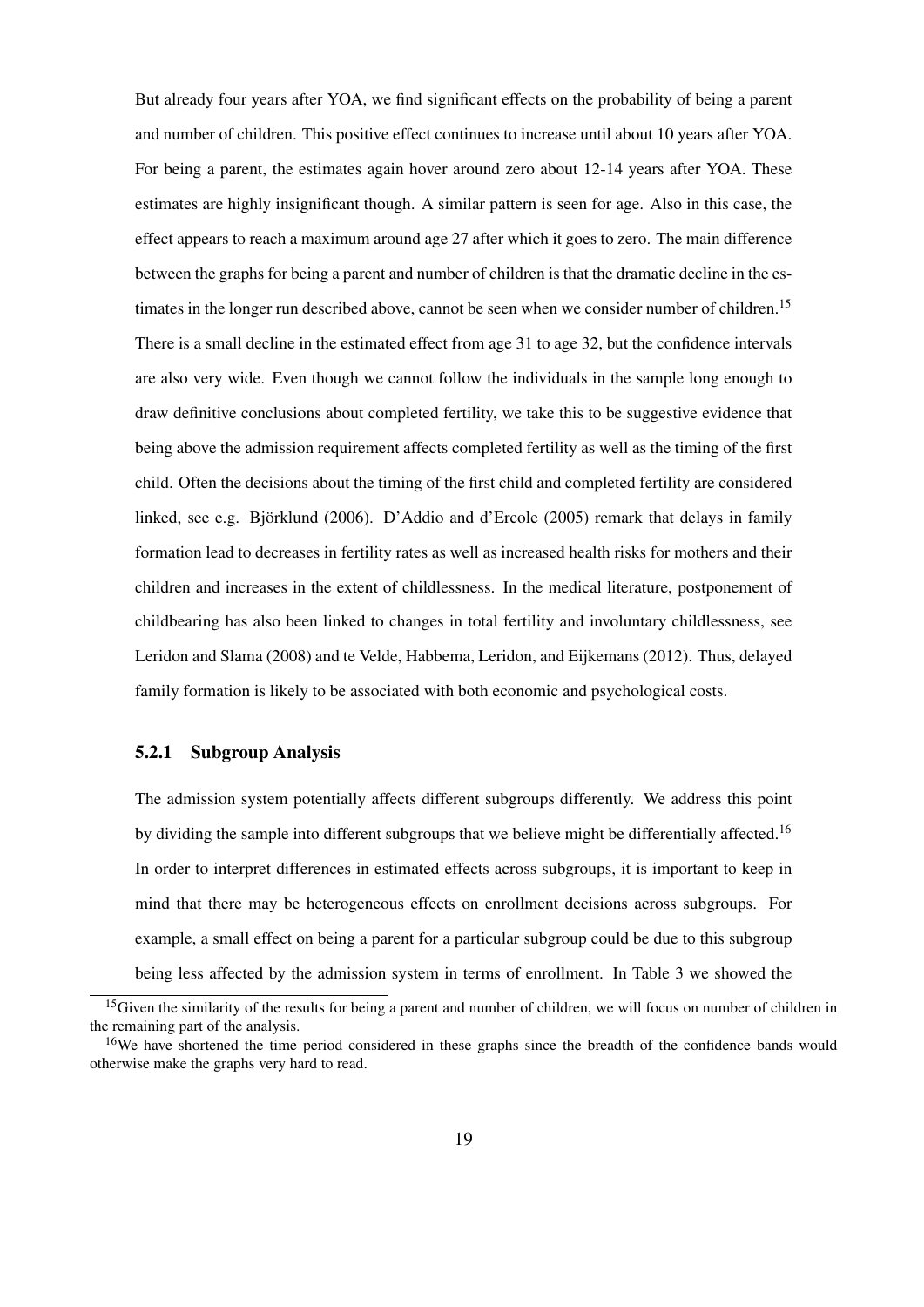estimates of being above the admission requirement on four different enrollment outcomes for each of the subgroups that we consider below. For some subgroups, there appears to be only slight differences. This is especially true for gender. Figure 6 shows that there is a tendency for the estimates on parenthood to be larger for women than for men, although the difference is never statistically significant for any one year. Since women's careers are usually more affected by childbearing than men's careers, it makes sense that any effects of the admission system would be larger for women than for men. In comparison, the estimated effects on marriage are roughly the same for men and women.

In the main analysis, we disregard old applicants, i.e. applicants that are 21 years or older when they apply. The results in Table 3 illustrate that the old applicants are affected somewhat differently by the admission system than their younger counterparts. In particular, being above the admission requirement increases the probability of enrolling in the YOA by about 56 percentage points for young applicants, but only about 27 percentage points for old applicants. A potential explanation is that it is likely to be more costly for old applicants to delay enrollment. Therefore, the admission system affects these individuals less in terms of timing, but more in terms of the specific college program attended. Figure 7 shows the reduced form estimates for young and old applicants. For old applicants, the estimated effects are never statistically different from zero and the confidence intervals are very wide. We can think of three main explanations for this. First, they constitute a more heterogeneous group. Second, they are less affected by the admission system in terms of timing of enrollment decisions, and finally, they are more likely to have already made their family formation decisions.

In Figure 8 we present the results by the field of the preferred college program. Again, the results for each subgroup are never significantly different, but there is a tendency that the positive results on parenthood are driven by those who preferred a college program within Medical Science and to some extent Social Science. Table 3 also reveals that these tend to be the two groups that are most affected by the admission system in terms of enrollment decisions. For example, for applicants who prefer a program within Natural Science being above the admission requirement only increases the probability of enrollment in the YOA by about 35 percentage points. Many programs within Natural Science have no GPA requirements due to low popularity making it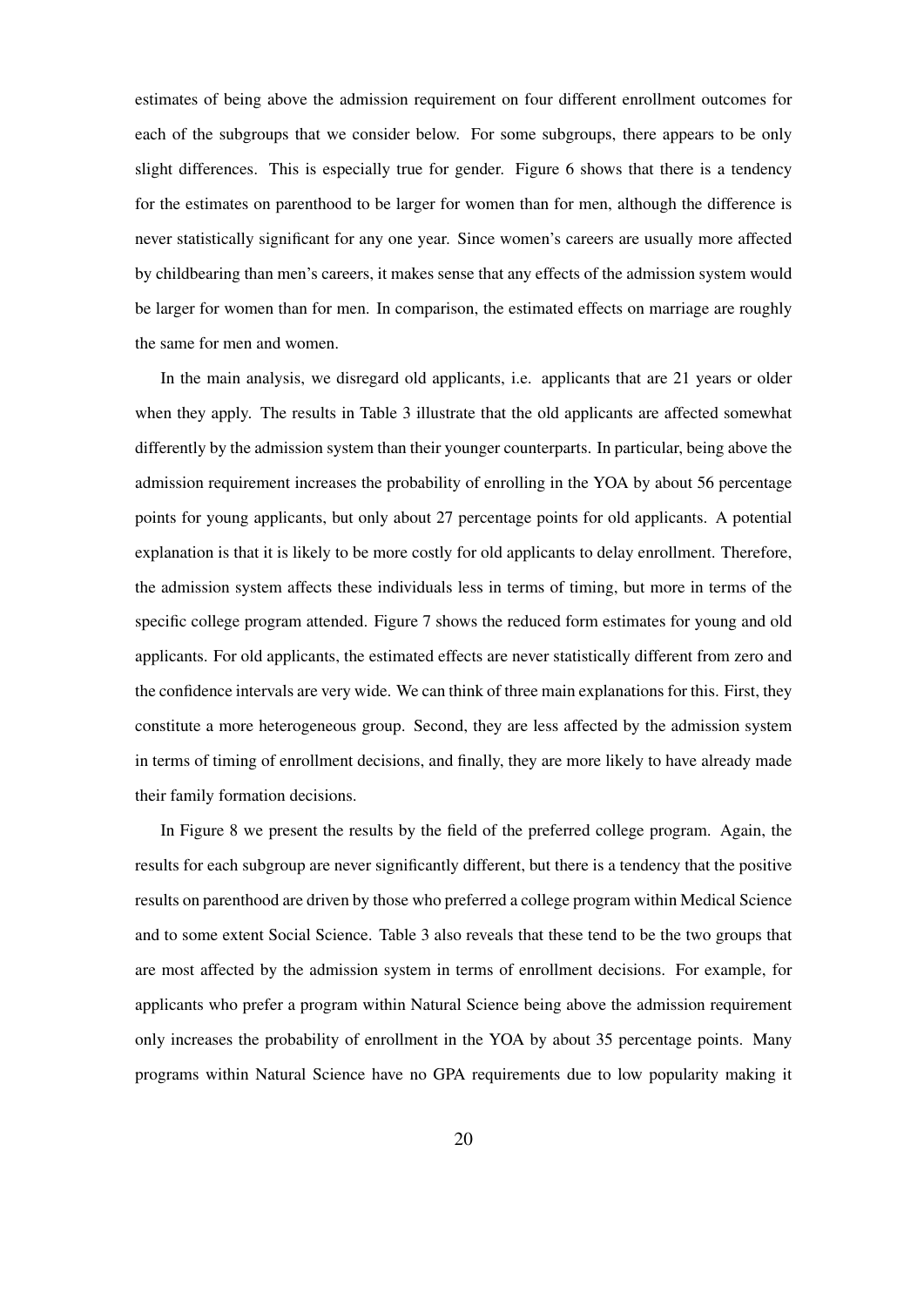easier for students to substitute between programs.

Another hypothesis could be that applicants are differently affected by the admission system depending on the popularity of the preferred college program. To investigate this issue, we split the sample into applicants who applied to a college program with an admission requirement below or above the median. In terms of enrollment Table 3 shows that the two groups are relatively similar. As one would expect, being above the admission requirement has the largest effect on enrollment in the YOA for applicants to the most popular programs. Figure 9 plots the estimated effects for the two subgroups. Based on the graphs, we do not find evidence of any substantial differences between the two groups. Generally, the estimates for applicants to the most popular programs tend to be a little bit larger.

### 5.3 A Discussion of the Underlying Mechanisms

We began our analysis with an investigation of the effects of the admission system on college enrollment decisions. Given that we have now also established that the admission system affects family formation decisions, we would like to elaborate a little bit on this issue, since it is crucial for interpretation of the estimates. It is not that interesting in itself that the admission system affects family formation. The interesting question is *why* the admission system affects family formation. Does it induce differences in the timing of enrollment across individuals? Does it induce differences in the type of college program attended? Or both?

While we cannot give a definitive answer to this question, we can interpret the empirical evidence at hand. The enrollment graphs in Figure 3 clearly suggest that the admission system has substantial effects on the timing of college enrollment, but only modest effects, if any, on enrollment in a specific program. Timing of enrollment may affect subsequent family formation decisions in a number of ways. The main point is that the timing of college enrollment is likely to determine the timing of many other career milestones, such as college completion and labor market entry. The timing of college enrollment is also likely to matter for an individual's future income stream. However, the choice of college program may also matter for future income and other aspects of life, e.g. marriage market opportunities, peers, social norms, which could all be expected to affect family formation decisions.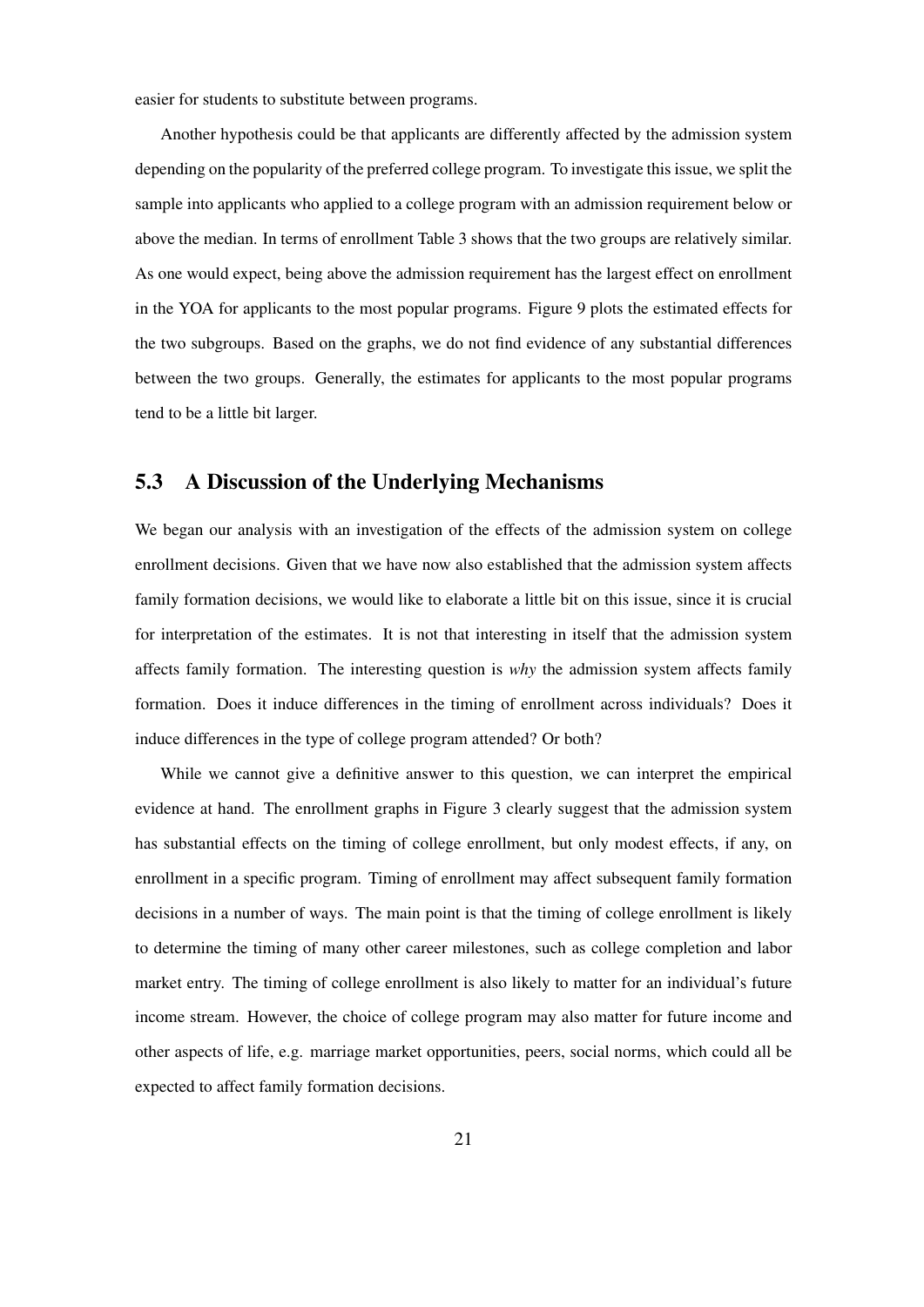To corroborate our claim that the admission system affects mainly the timing of college enrollment, we consider two additional outcomes, namely college completion and earnings. Figure 10 shows the estimated effects of being above the admission requirement on college completion and earnings. Specifically, college completion is defined as having completed at least a three-year college program.<sup>17</sup> In the short run, i.e. 3-4 years after YOA, there is a substantial positive effect on college completion of being above the admission requirement as we would expect. Individuals above the admission requirement enroll earlier on average and this translates into earlier college completion. In the long run, the estimates show that being above the admission requirement does not have a significant effect on the probability of completing college. Thus, differences in family formation behavior may be attributed to the timing of college completion, but not to whether you ever complete college. The graph is consistent with the notion that the main effect of the admission system is to delay some individuals in their educational career, but not to alter their career path as such.

Figure 10 also shows the estimated effects of being above the admission requirement on earnings. If individuals rank college programs according to earnings potential, and the college program realization differs for individuals below and above the admission requirement, we would expect individuals above the admission requirement to end up with higher earnings, ceteris paribus. Higher earnings are usually considered to increase one's value on the marriage market. As such, the differences in timing of family formation could be caused by differences in the expected match quality of individuals below and above the admission requirement. The graph shows that there is a naturally negative effect on earnings in the first year after YOA, since those who do not enroll typically 'take a year off' to work, implying that they have high earnings compared to college students. In addition, there are positive and more or less significant effects of being above the admission requirement on earnings 2-8 years after YOA. During this period, individuals who are above the admission requirement will be further ahead in their career. The size of the estimated effects is relatively small, and increases somewhat after 6 years when many of the individuals above the admission requirement will have graduated from college and entered the labor market.

<sup>&</sup>lt;sup>17</sup>This measure is chosen in order to have a comparable measure across college programs and to minimize problems with right censoring. Most long-cycle programs actually consist of two parts: A three-year degree and a two-year degree on top of that. The vast majority of college graduates from the long-cycle programs complete both degrees.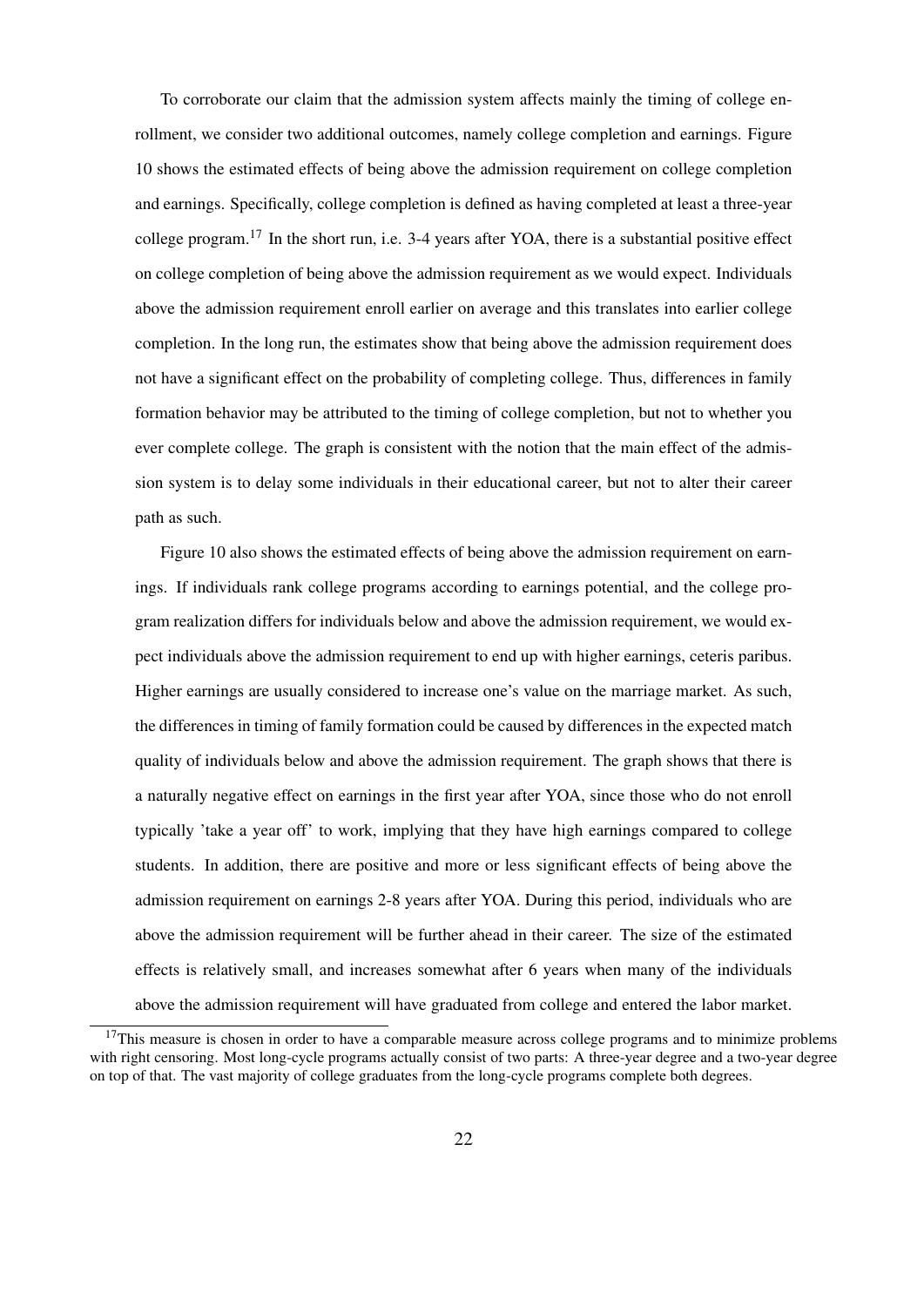Thus, the result that being above the admission requirement speeds up family formation can to some extent be driven by differences in the earnings trajectories. In this case earnings have a positive effect on the demand for children. In the long-run there is no significant effect of being above the admission requirement on earnings. Again this is consistent with the other evidence that we have presented and suggests that the admission system mainly affects the timing of college enrollment.<sup>18</sup>

To sum up, we have presented a variety of empirical evidence that is consistent with the admission system affecting the timing of college enrollment. We cannot definitively rule out that there are no effects of the admission system on the choice of specific college program. If we are willing to assume that only the timing of college enrollment is affected, we can estimate the effect of delayed college enrollment on family formation decisions by instrumental variables (IV).

# 5.4 The Effect of Timing of College Enrollment on Family Formation

Under the assumption that being above the admission requirement affects family formation only through the effect on timing of enrollment, we can estimate the effect of enrolling in YOA on later family formation outcomes. We simply instrument whether or not you enroll in YOA with the indicator for being above the admission requirement. Figure 11 shows the resulting IV estimates which basically correspond to the reduced form estimates divided by the jump in enrollment. Not surprisingly, we find a pattern similar to that found for the reduced form estimates. For marriage the effects tend to be insignificant with a few exceptions. For number of children the estimated effects are generally positive, significant, and relatively large. For example, the effect of enrolling in the YOA on number of children 10 years after YOA is about 0.3. This should be seen relative to a sample mean of about 0.6, implying that enrolling in the YOA increases the number of children 10 years later by 50 percent. We usually assume that responses are heterogeneous, and in this case the IV estimate can only be given a Local Average Treatment Effect (LATE) interpretation. In this case, LATE is a relevant policy parameter, since policy makers are able to change exactly

<sup>&</sup>lt;sup>18</sup>Another potential explanation is that there are very small differences in the monetary returns to college programs.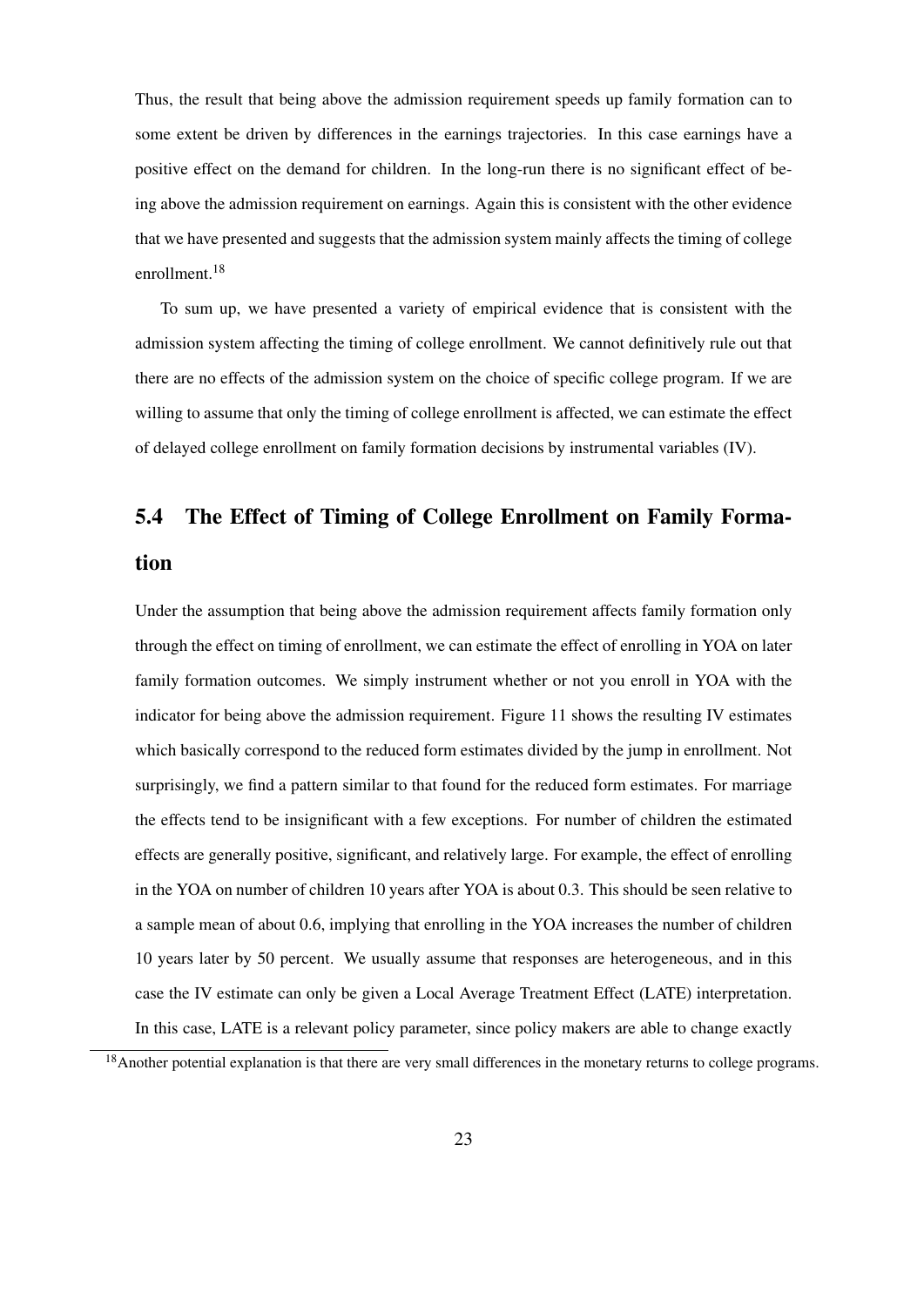this margin by e.g. alleviating the capacity constraints in the different college programs.

The estimates depicted in Figure 11 show a significant effect of timing of enrollment on number of children as soon as about 4 years after YOA. This roughly coincides with the time where individuals who do not delay enrollment begin to enter the labor market. This suggests that one of the channels through which timing of enrollment affects family formation is the timing of labor market entry. One reason for this could be that individuals want to postpone having children until they have established a labor market career. This would be consistent with Del Bono, Weber, and Winter-Ebmer (2012) who find that career oriented women who are laid off after a plant closure delay having children. We also found that the admission system appeared to have larger effects on women, cf. Figure 6. It is reasonable that women are more affected by institutions and policies that affect childbearing since they tend to incur the largest costs—pecuniary and non-pecuniary of childbearing. Relatedly, Bjorklund (2006) argues that the family policies in Sweden create an ¨ incentive for women to delay childbearing until they have finished their education and established themselves in the labor market. This is also a valid point in Denmark where, for example, the eligibility for high maternity leave benefits is conditional on a certain degree of attachment to the labor market.

### 5.5 Robustness

In this section we explore the robustness of our main results with respect to the estimation window and a placebo analysis.

#### 5.5.1 Window Size

The choice of window size is potentially very important. Figure 12 shows how sensitive the estimates are to smaller changes in the size of the window. The full lines correspond to the estimates in Figure 5 with a window of 0.3. Almost all estimates using different window sizes are well within the 95 percent confidence bands of the main estimates. As expected the confidence bands widen as the window is reduced and the number of observations becomes smaller.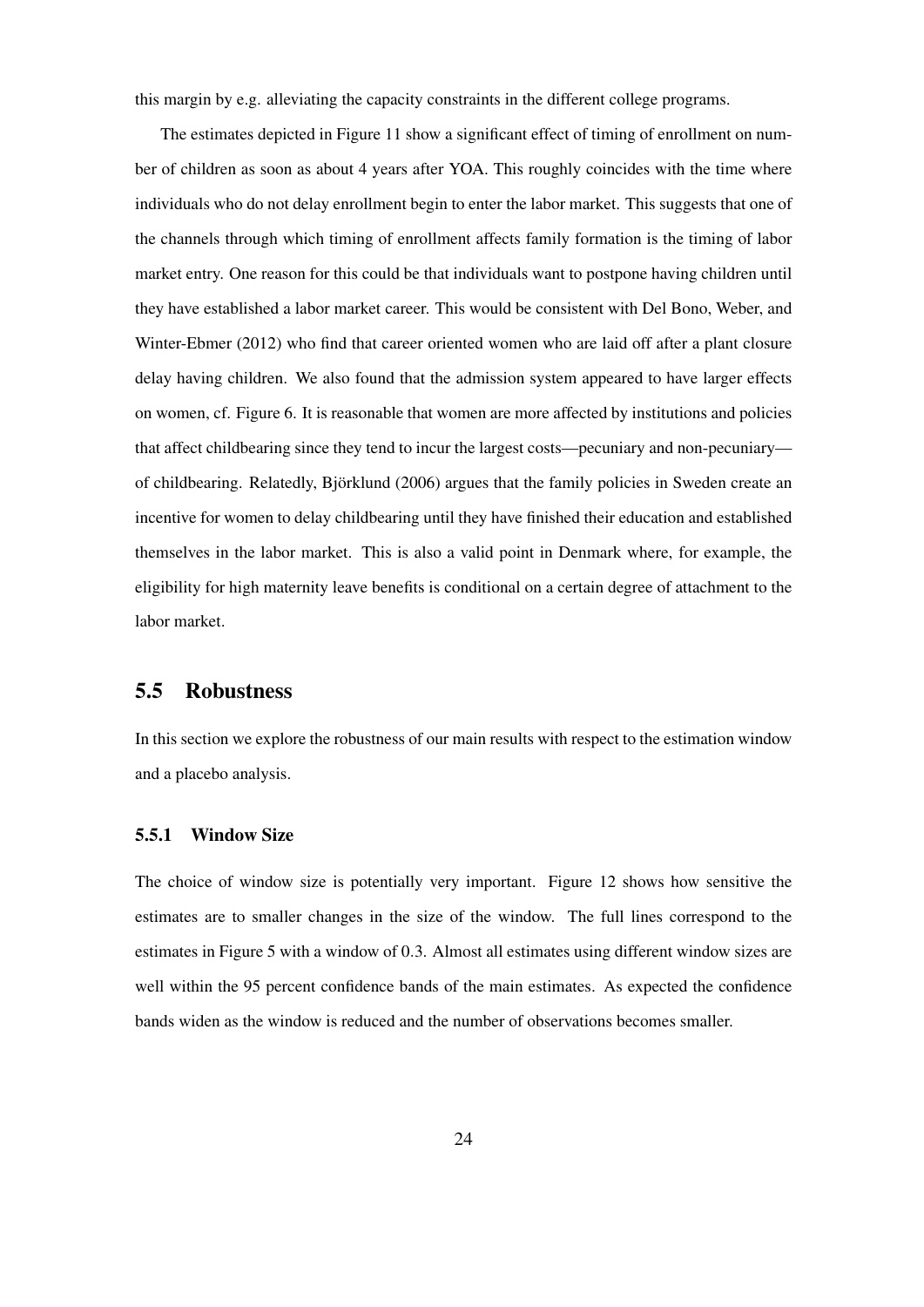In a type of placebo analysis, we pretend that the admission requirement is 0.6 GPA units above the real admission requirement and re-estimate our empirical model. Figure 13 shows the regular estimates as reported in Figure 5 and the placebo estimates. The placebo estimates are much closer to zero and are generally insignificant at a 5 percent level.

## 6 Conclusion

We analyze the effects of the college admission system in Denmark on family formation decisions. In doing so, we establish that the admission system has its primary effect on the timing of college enrollment. Therefore, we are able to provide evidence on a problem that has not been paid much attention in the literature on educational choices, namely how delays in the educational career affect the timing of family formation and especially fertility decisions. Other studies have sought to estimate effects of education on family formation, but they have focused on earlier educational interventions such as rules regarding school starting age and compulsory schooling laws that may have both timing and human capital effects.

We find strong evidence that being above the admission requirement affects the timing of later family formation decisions. The estimated effects tend to be substantial. We find that being above the admission requirement increases the number of children 8 years after YOA by about 0.1, i.e. about 40 percent. The overall pattern of the estimates suggests that being above the admission requirement speeds up family formation. We cannot observe completed fertility for this sample, but during the period for which data is currently available, we see that individuals just below and above the admission requirement tend to converge in terms of the probability of being married and being a parent. However, for number of children there appear to be more long-lasting effects.

To understand the mechanisms behind the effects of the admission system on family formation, we analyze in detail the effects of the admission system on college enrollment decisions, college completion and earnings. These analyses clearly suggest that the admission system affects family formation mainly through the timing of college enrollment. Using the admission system as an instrument for the timing of college enrollment, we can estimate the effect of enrolling in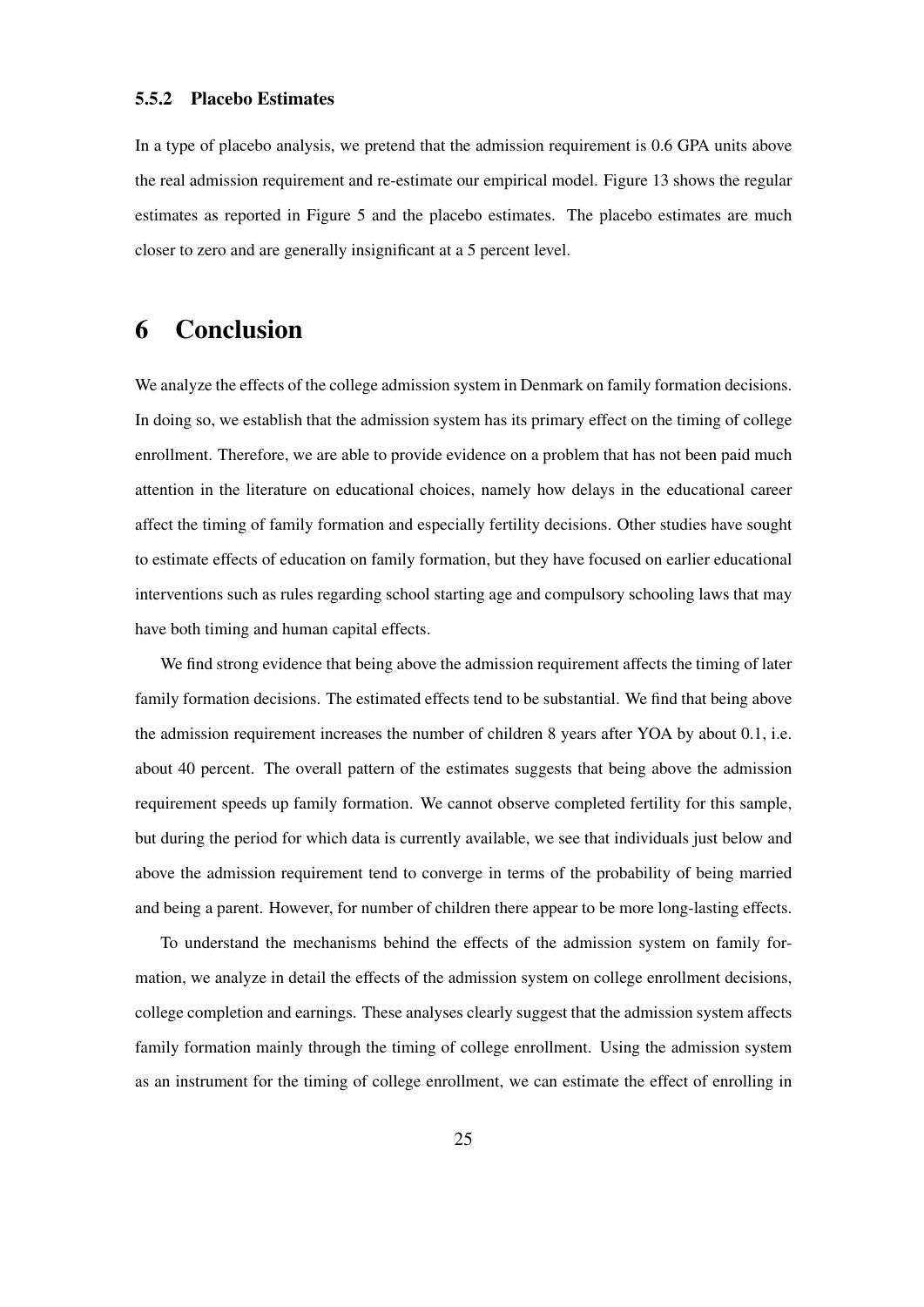the YOA on later family formation outcomes. Again, we find substantial effects: The effect of enrolling in the YOA on number of children 10 years after YOA is about 0.3. This corresponds to an increase of about 50 percent.

Theoretically, our results are consistent with several underlying explanations. First, potential parents may wish to smooth consumption and therefore postpone parenthood until they reach a certain income level. Secondly, career-oriented individuals may want to establish themselves on the labor market before starting a family.

From a policy perspective, our results highlight another potential cost of educational policies that induce delays or interruptions in the educational career, namely delayed family formation and childbearing. Many educational policies potentially affect not only the human capital formation of children and youth, but also the timing of that human capital, e.g., school entry rules, compulsory schooling laws etc. Our study highlights the importance of considering other consequences of educational policies than just the 'pure' human capital effects. Also, if lowering the age at first birth and increasing fertility rates are policy objectives, our results suggest that providing incentives for individuals to progress faster in the educational system might be desirable. In the specific context of delayed college enrollment, policy makers may want to consider how to increase incentives to enroll earlier, e.g., by increasing the quality of guidance counseling in high school.

# References

BECKER, G. (1965): "A theory of the allocation of time," *Economic Journal*, 75, 493–517.

- BECKER, G. S., AND H. G. LEWIS (1973): "On the Interaction between the Quality and Quantity of Children," *Journal of Political Economy*, 81, 279–288.
- BECKER, G. S., AND N. TOMES (1976): "Child Endowments and the Quantity and Quality of Children," *Journal of Political Economy*, 84, 143–162.
- BJÖRKLUND, A. (2006): "Does family policy affect fertility?," *Journal of Population Economics*, 19(1), 3–24.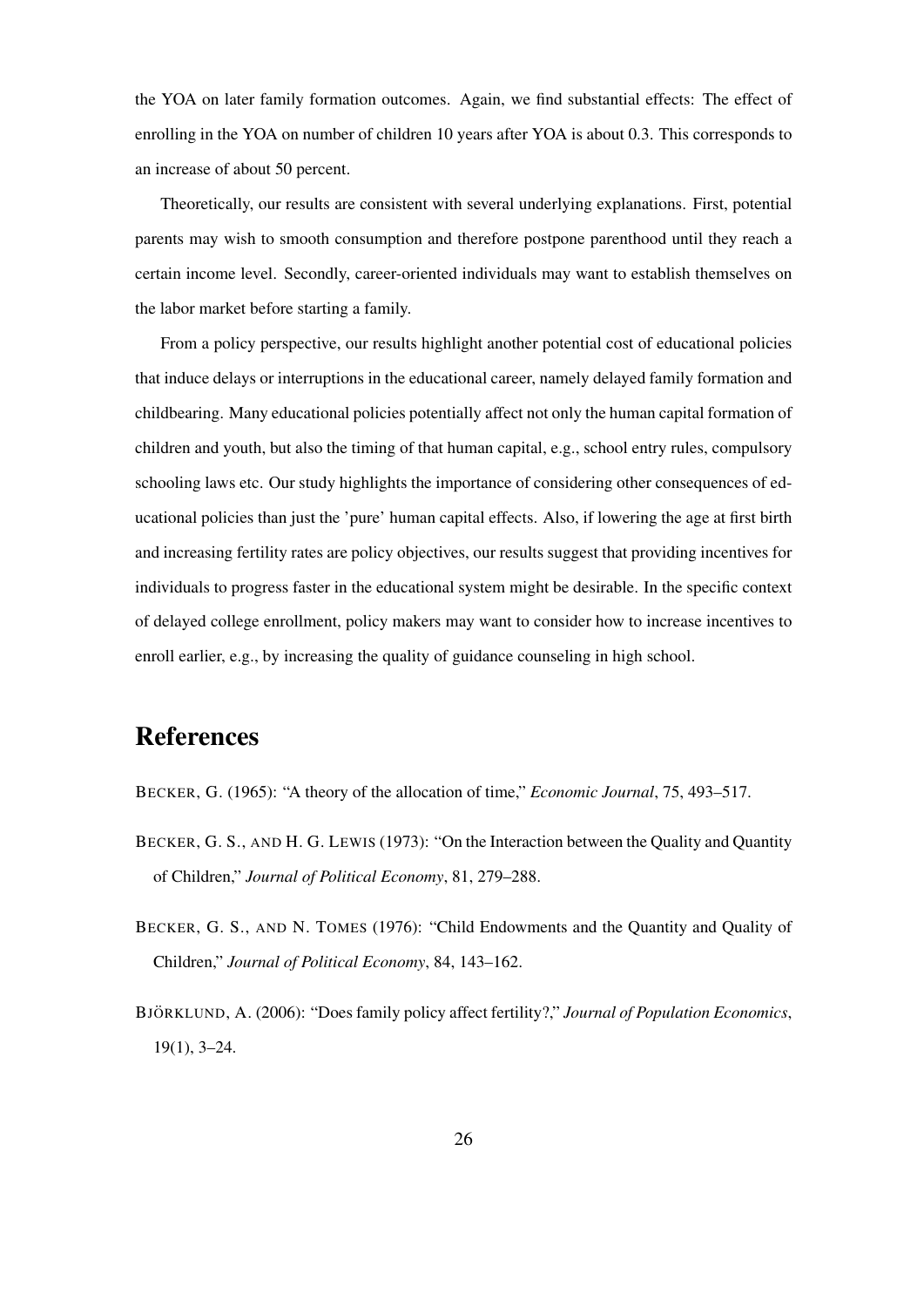- BLACK, S. E., P. J. DEVEREUX, AND K. G. SALVANES (2008): "Staying in the Classroom and out of the maternity ward? The effect of compulsory schooling laws on teenage births," *Economic Journal*, 118(530), 1025–1054.
- BLACK, S. E., P. J. DEVEREUX, AND K. G. SALVANES (2011): "Too Young to Leave the Nest? The Effects of School Starting Age," *The Review of Economics and Statistics*, 93(2), 455–467.
- BOZICK, R., AND S. DELUCA (2005): "Better Late than Never? Delayed Enrollment in the High School to College Transition," *Social Forces*, 84, 531–554.
- CAMMELLI, A., G. ANTONELLI, A. DI FRANCIA, G. GASPERONI, AND M. SGARZI (2011): in *Employment and mobility of bachelor graduates in Europe. Key results of the Bologna Process*, ed. by H. Schomburg, and U. Teichlerchap. Mixed outcomes of the Bologna Process in Italy, pp. 143–170. Rotterdam: Sense Publishers.
- CILIBERTO, F., A. MILLER, H. S. NIELSEN, AND M. SIMONSEN (2013): "Playing the Fertility Game at Work: An Equilibrium Model of Peer Effects," Available at SSRN: http://ssrn.com/abstract=2242606 or http://dx.doi.org/10.2139/ssrn.224260.
- CURRIE, J., AND E. MORETTI (2003): "Mother's education and the intergenerational transmission of human capital: Evidence from college openings.," *Quarterly Journal of Economics*, 118(4), 1495 – 1532.
- D'ADDIO, A. C., AND M. M. D'ERCOLE (2005): "Trends and Determinants of Fertility Rates: The Role of Policies," OECD Social, Employment and Migration Working Papers 27, OECD Publishing.
- DEL BONO, E., A. WEBER, AND R. WINTER-EBMER (2012): "Clash of career and family: Fertility decisions after job displacement," *Journal of the European Economic Association*, 10(4), 659–683.
- DEVEREUX, P. J., AND G. TRIPATHI (2009): "Optimally combining censored and uncensored datasets," *Journal of Econometrics*, 151(1), 17 – 32.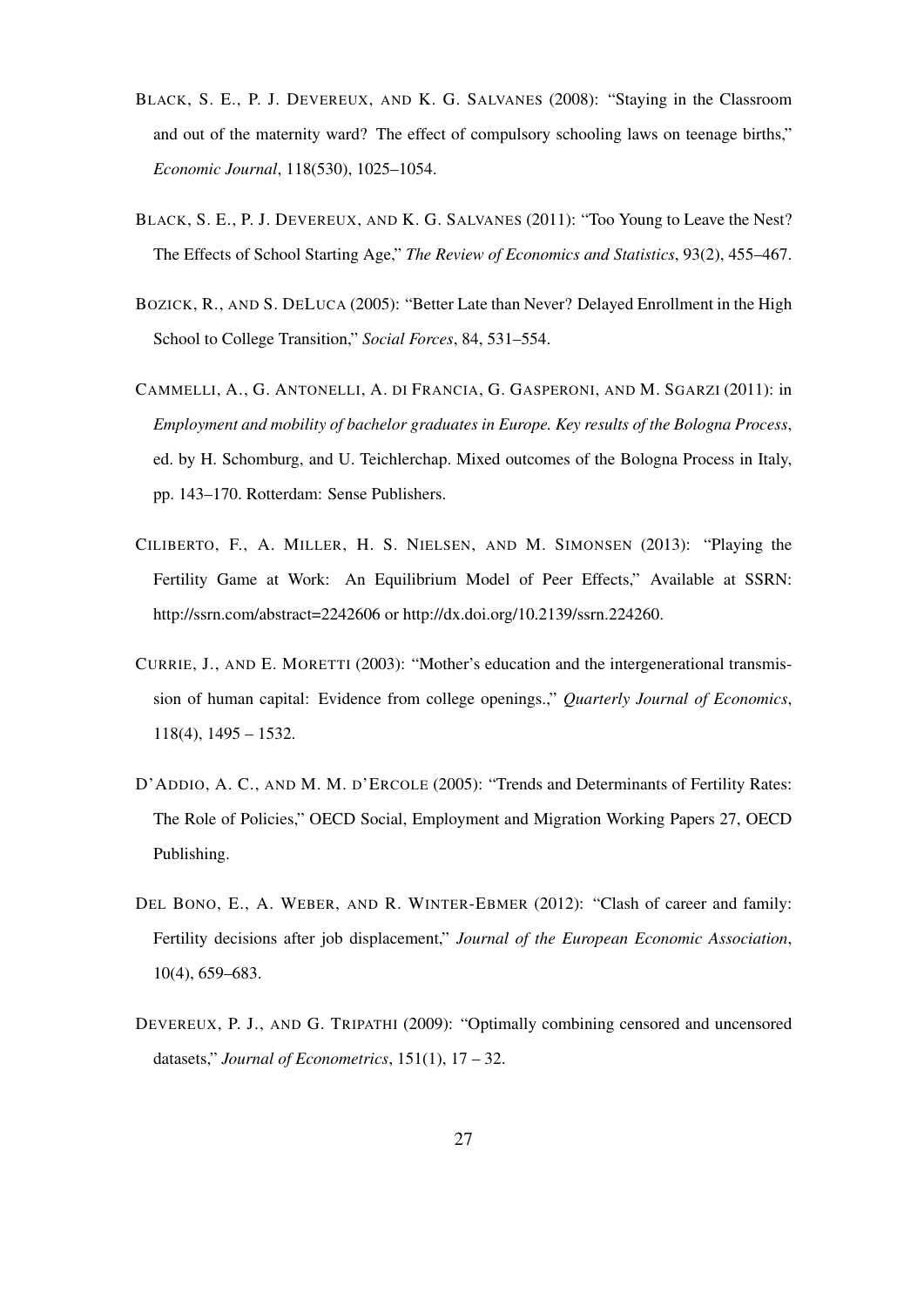- FEYRER, J., B. SACERDOTE, AND A. D. STERN (2008): "Will the Stork Return to Europe and Japan? Understanding Fertility within Developed Nations," *Journal of Economic Perspectives*, 22(3), 3–22.
- FORT, M., N. SCHNEEWEIS, AND R. WINTER-EBMER (2011): "More Schooling, More Children: Compulsory Schooling Reforms and Fertility in Europe," *IZA DP*, (No. 6015).
- GOLDIN, C., AND L. KATZ (2002): "The Power of the Pill: Oral Contraceptives and Women's Career and Marriage Decisions," *Journal of Political Economy*, 110(4), 730–770.
- GRÖNQVIST, H., AND C. HALL (2013): "Education policy and early fertility: Lessons from an expansion of upper secondary schooling," *Economics of Education Review*, 37(0), 13 – 33.
- HAPPEL, S. K., J. K. HILL, AND S. A. LOW (1984): "An Economic Analysis of the Timing of Childbirth," *Population Studies*, 38(2), pp. 299–311.
- HOLMLUND, B., Q. LIU, AND O. N. SKANS (2008): "Mind the Gap? Estimating the Effects of Postponing Higher Education," *Oxford Economic Papers*, 60(4), 683–710.
- HORN, L., E. F. CATALDI, A. SIKORA, AND C. D. CARROLL (2005): "Waiting to Attend College: Undergraduates Who Delay Their Postsecondary Enrollment (NCES 2005 152)," Discussion paper, U.S. Department of Education, National Center for Education Statistics, Washington, DC: Government Printing Office.
- IMBENS, G. W., AND T. LEMIEUX (2008): "Regression discontinuity designs: A guide to practise," *Journal of Econometrics*, 142(2), 615–635.
- KUZIEMKO, I. (2006): "Is Having Babies Contagious? Estimating Fertility Peer Effects Between Siblings," *Mimeo, Harvard University*.
- LEE, D. S., AND T. LEMIEUX (2010): "Regression Discontinuity Designs in Economics," *Journal of Economic Literature*, 48(2), 281–355.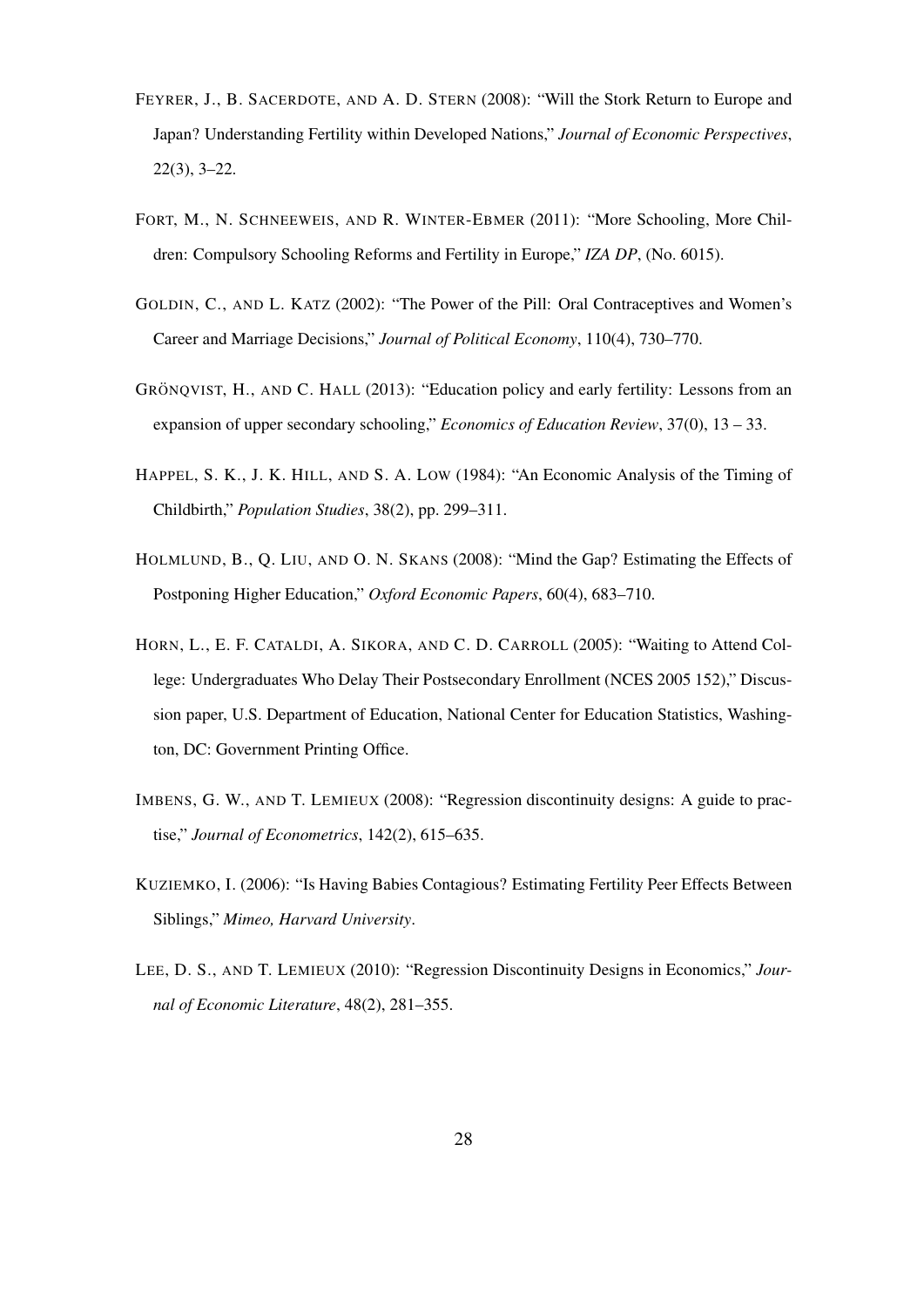- LERIDON, H., AND R. SLAMA (2008): "The impact of a decline in fecundity and of pregnancy postponement on final number of children and demand for assisted reproduction technology," *Human Reproduction*, 23(6), 1312–1319.
- MCCRARY, J., AND H. ROYER (2011): "The Effect of Female Education on Fertility and Infant Health: Evidence from School Entry Laws Using Exact Date of Birth," *American Economic Review*, 101(1), 158–195.
- MONSTAD, K., C. PROPPER, AND K. G. SALVANES (2008): "Education and fertility: Evidence from a natural experiment," *Scandinavian Journal of Economics*, 110(4), 827–852.
- ÖCKERT, B. (2010): "What's the value of an acceptance letter? Using admissions data to estimate the return to college," *Economics of Education Review*, 29(4), 504 – 516.
- SILLES, M. (2011): "The effect of schooling on teenage childbearing: evidence using changes in compulsory education laws," *Journal of Population Economics*, 24, 761–777.
- SKIRBEKK, V., H.-P. KOHLER, AND A. PRSKAWETZ (2004): "Birth Month, School Graduation, and the Timing of Births and Marriages," *Demography*, 41(3), 547–568.
- TE VELDE, E., D. HABBEMA, H. LERIDON, AND M. EIJKEMANS (2012): "The effect of postponement of first motherhood on permanent involuntary childlessness and total fertility rate in six European countries since the 1970s," *Human Reproduction*, 27(4), 1179–1183.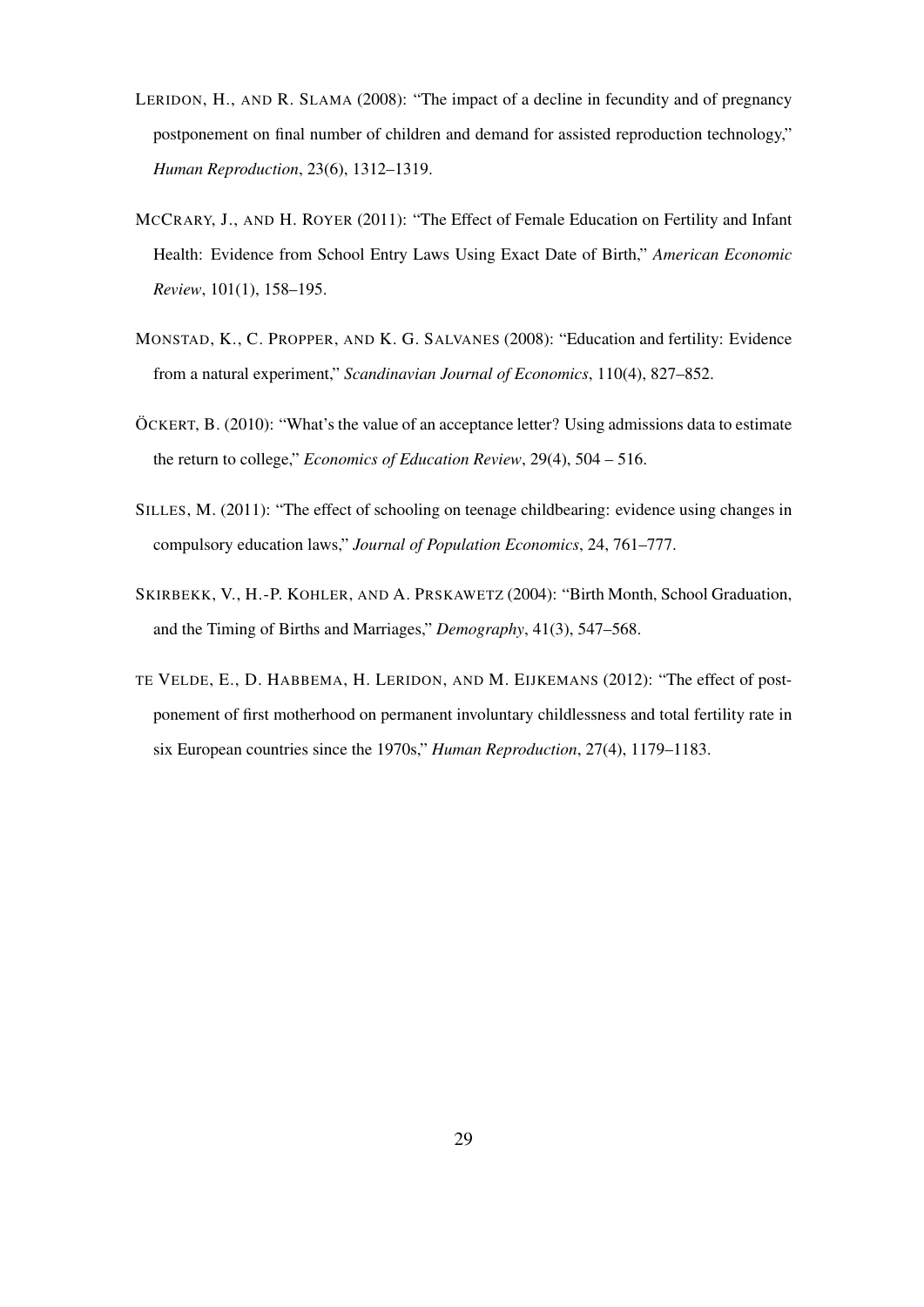# A Figures



Figure 1: Distribution of distance from admission requirement.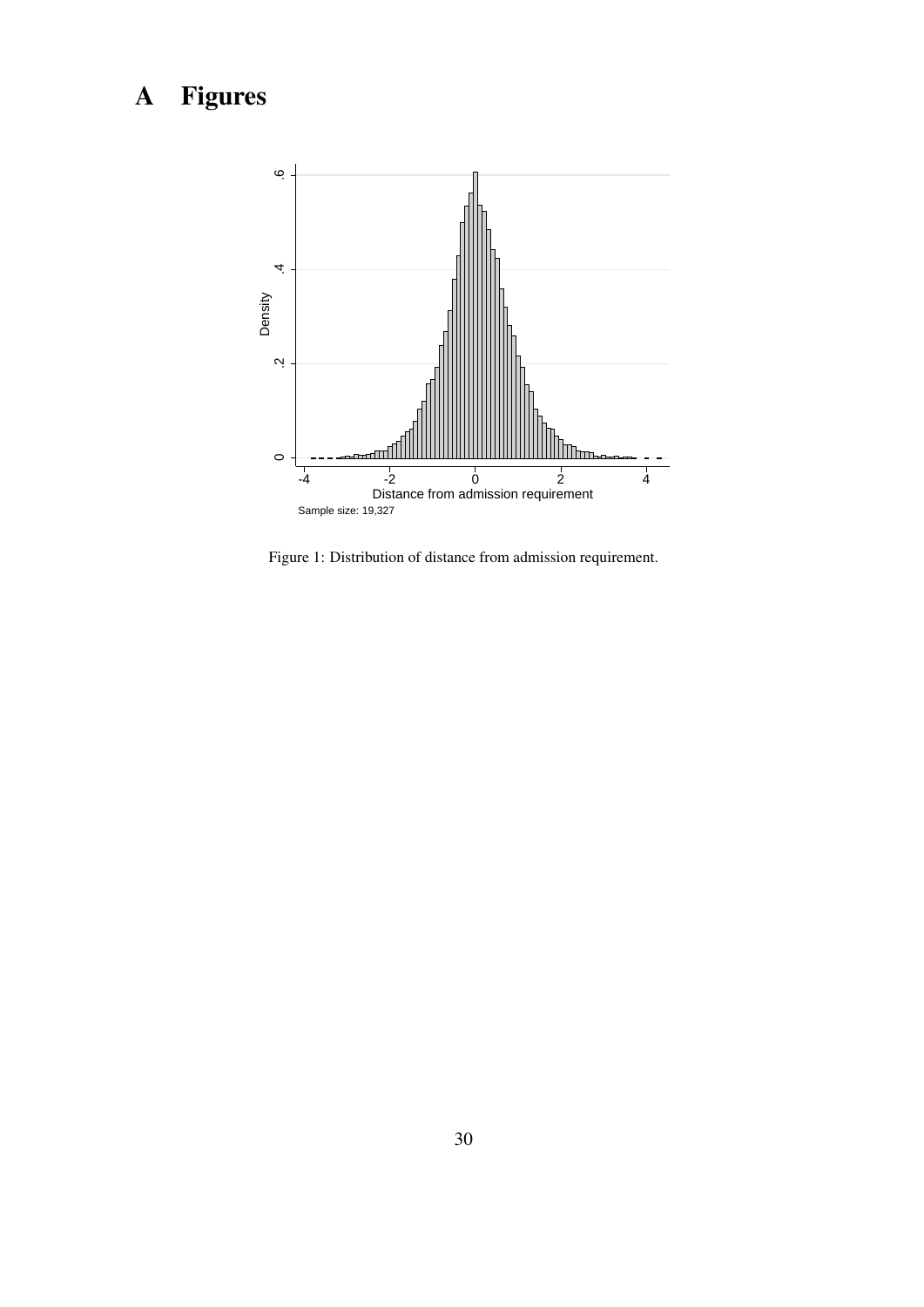

Figure 2: Probability of being a parent, being married, and number of children by age and YOA. 95 percent confidence bands.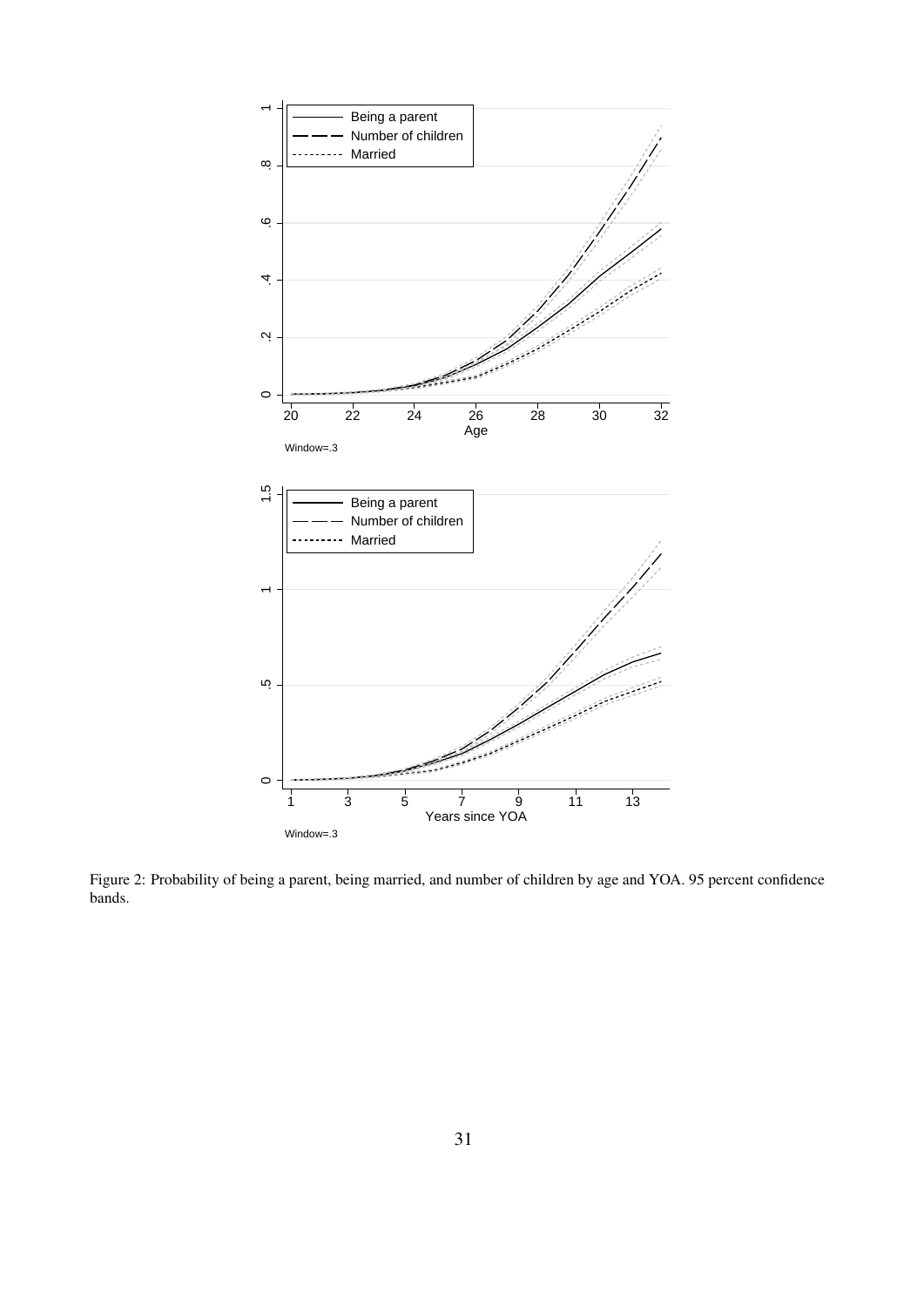

Figure 3: College enrollment by distance from admission requirement. Scatter plots are overlaid with fitted values and 95 percent confidence bands from a linear regression on distance, an indicator for being above the admission requirement, and an interaction of the two.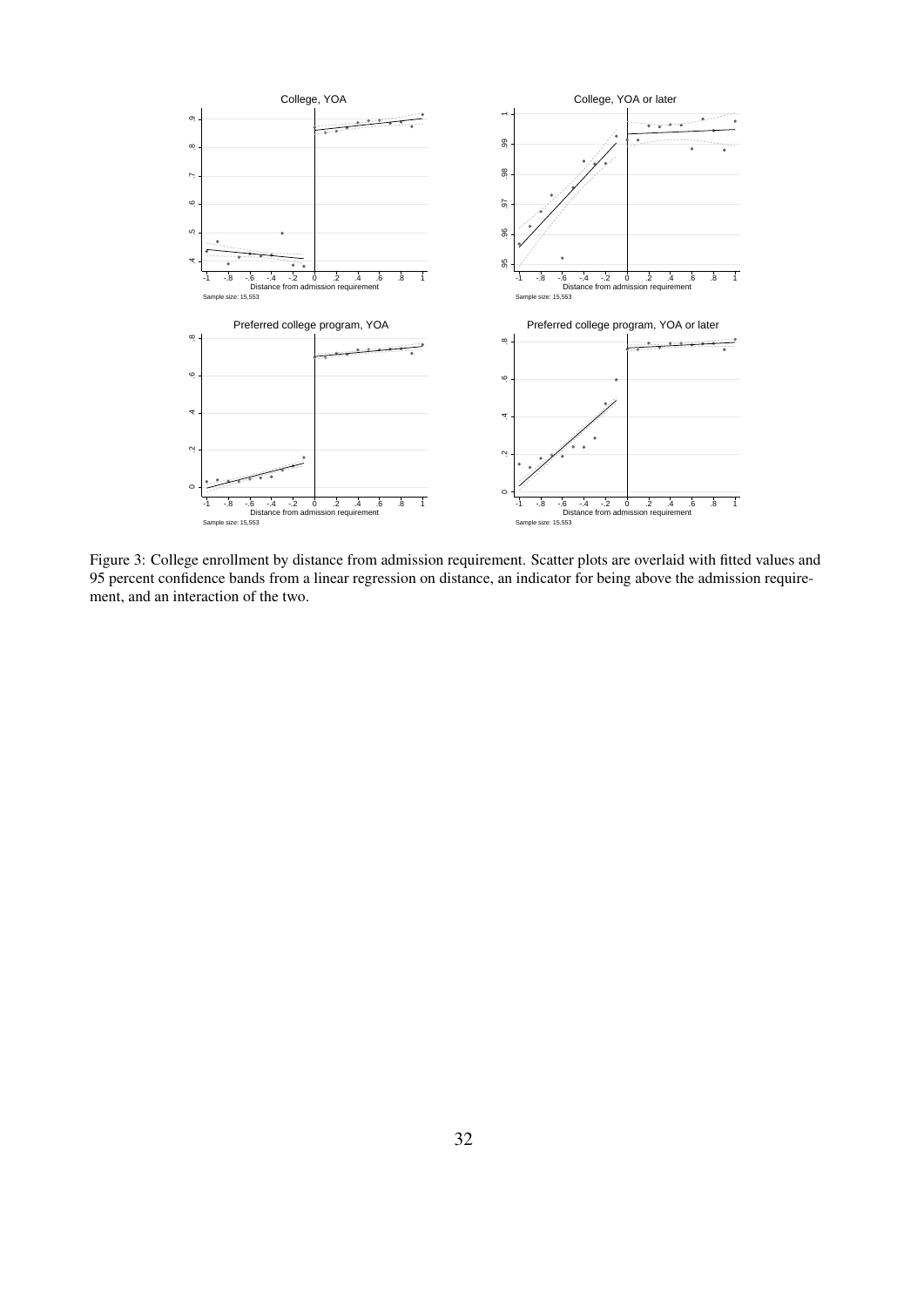

Figure 4: Selected outcomes by distance from admission requirement. Scatter plots are overlaid with fitted values and 95 percent confidence bands from a linear regression on distance, an indicator for being above the admission requirement, and an interaction of the two.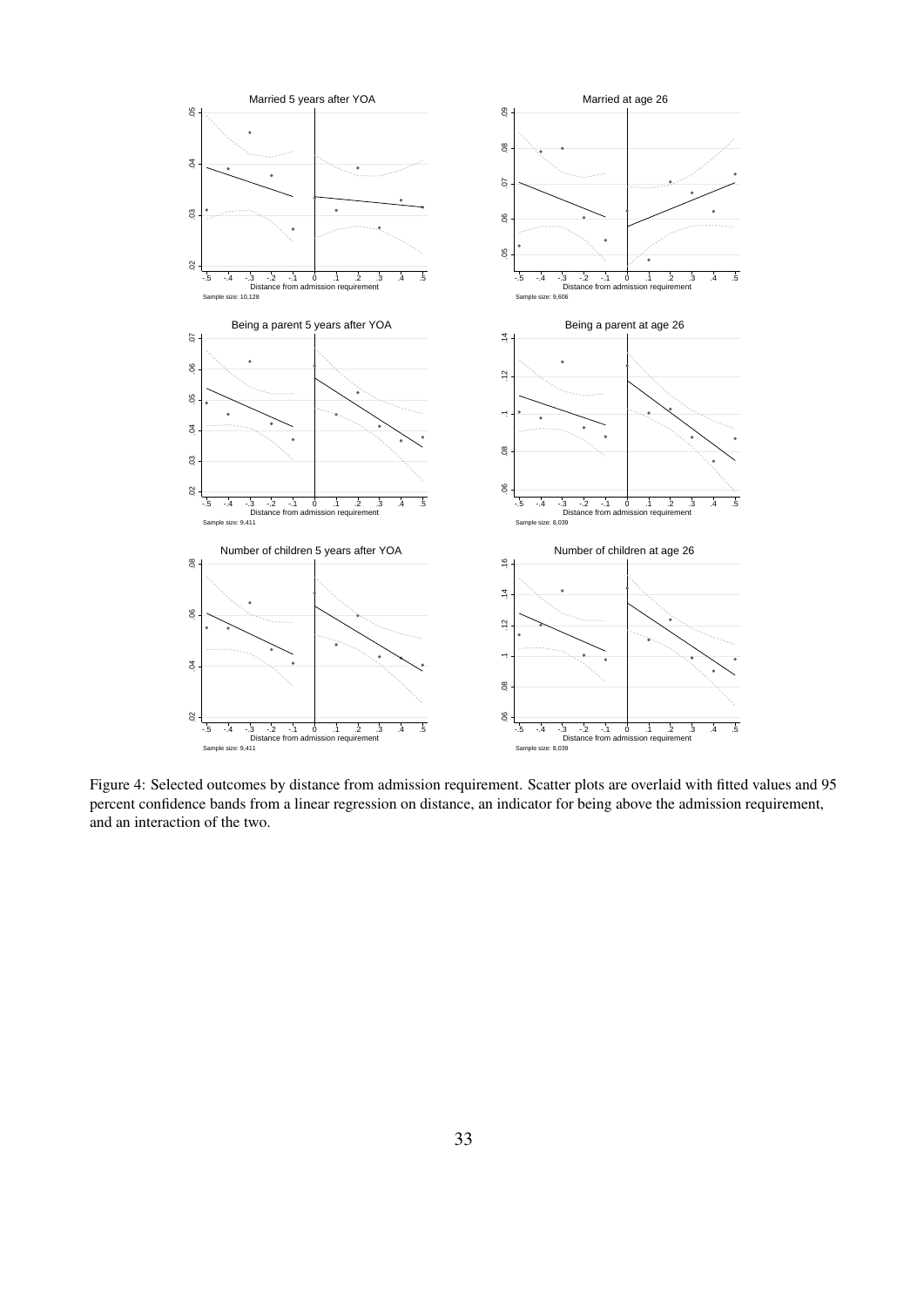

Figure 5: Reduced form estimates of the effect of being above the admission requirement on main outcomes and 95 percent confidence bands. Includes all covariates. Standard errors are clustered at the college program level.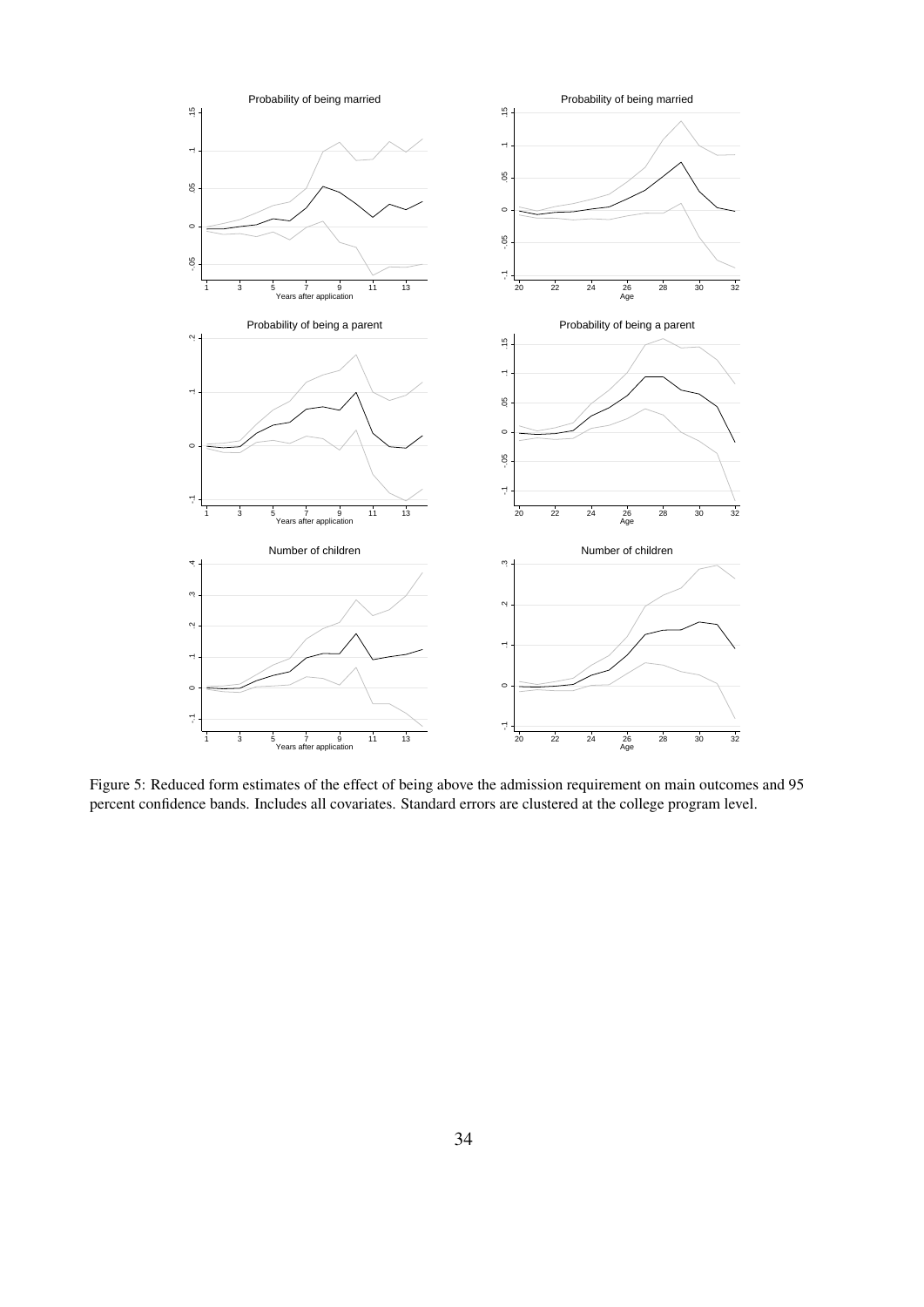

Figure 6: Reduced form estimates of the effect of being above the admission requirement on main outcomes and 95 percent confidence bands by gender. Includes all covariates. Standard errors are clustered at the college program level.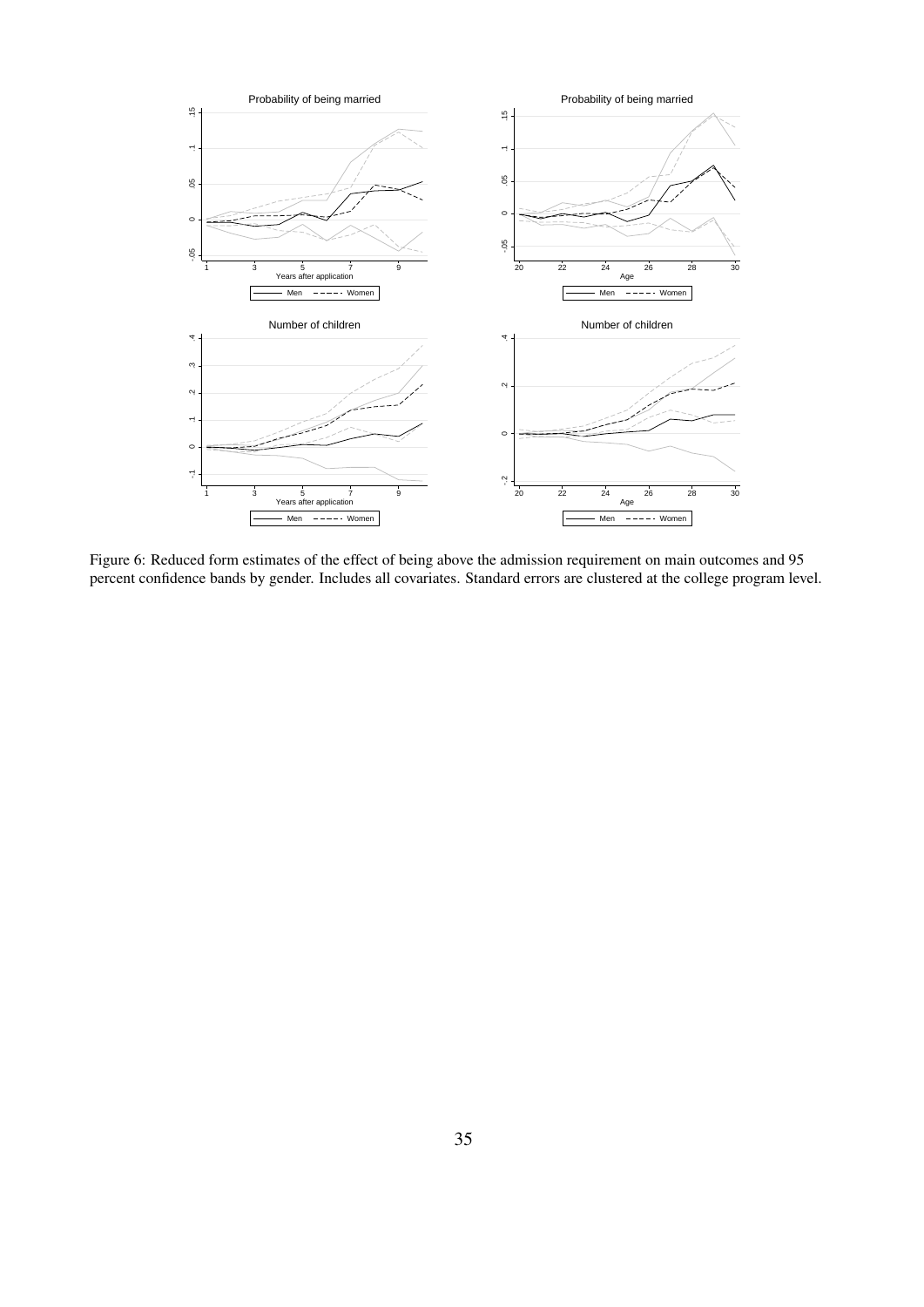

Figure 7: Reduced form estimates of the effect of being above the admission requirement on main outcomes and 95 percent confidence bands by age in YOA. Includes all covariates. Standard errors are clustered at the college program level.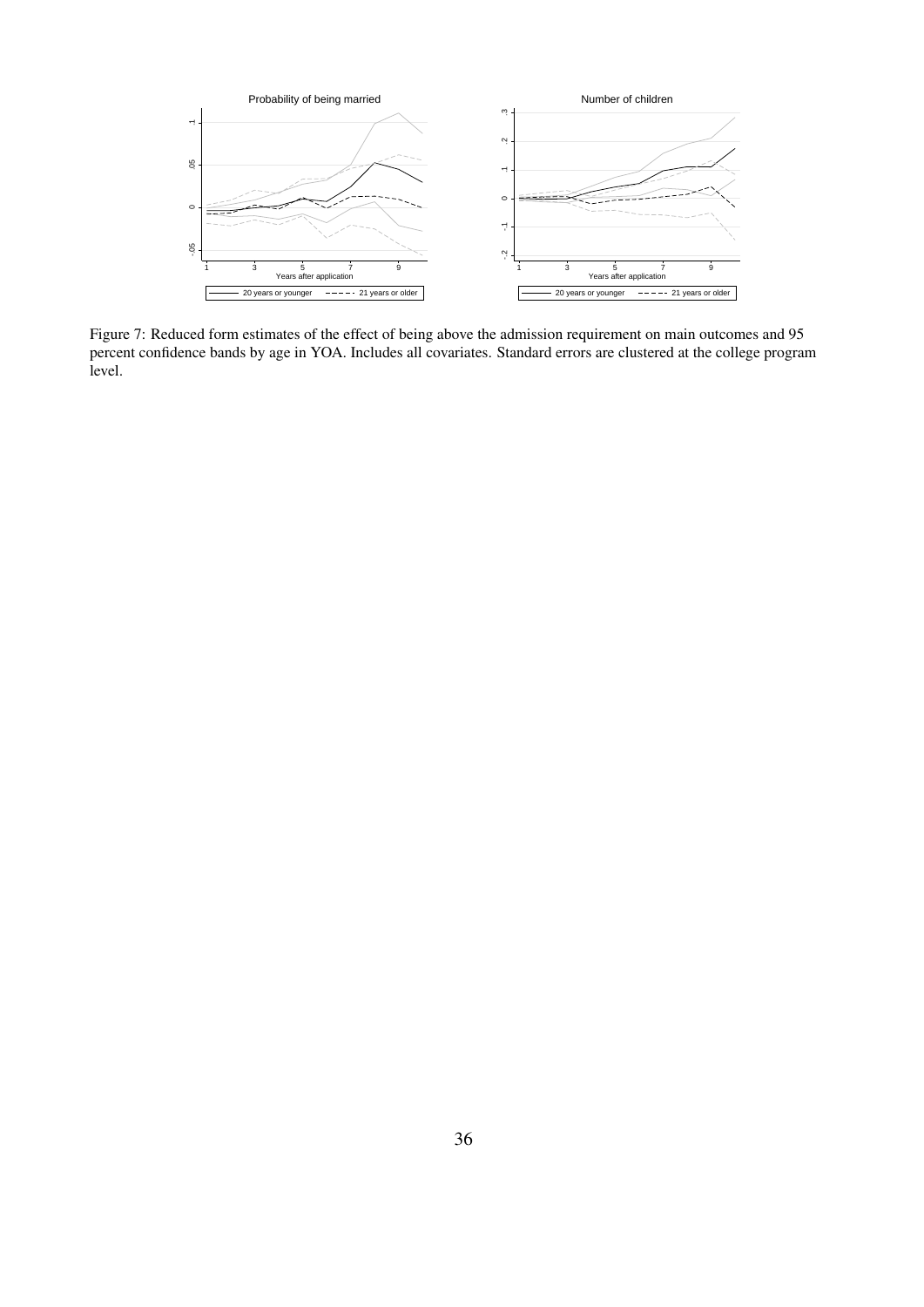

Figure 8: Reduced form estimates of the effect of being above the admission requirement on main outcomes and 95 percent confidence bands by field of preferred college program. Includes all covariates. Standard errors are clustered at the college program level.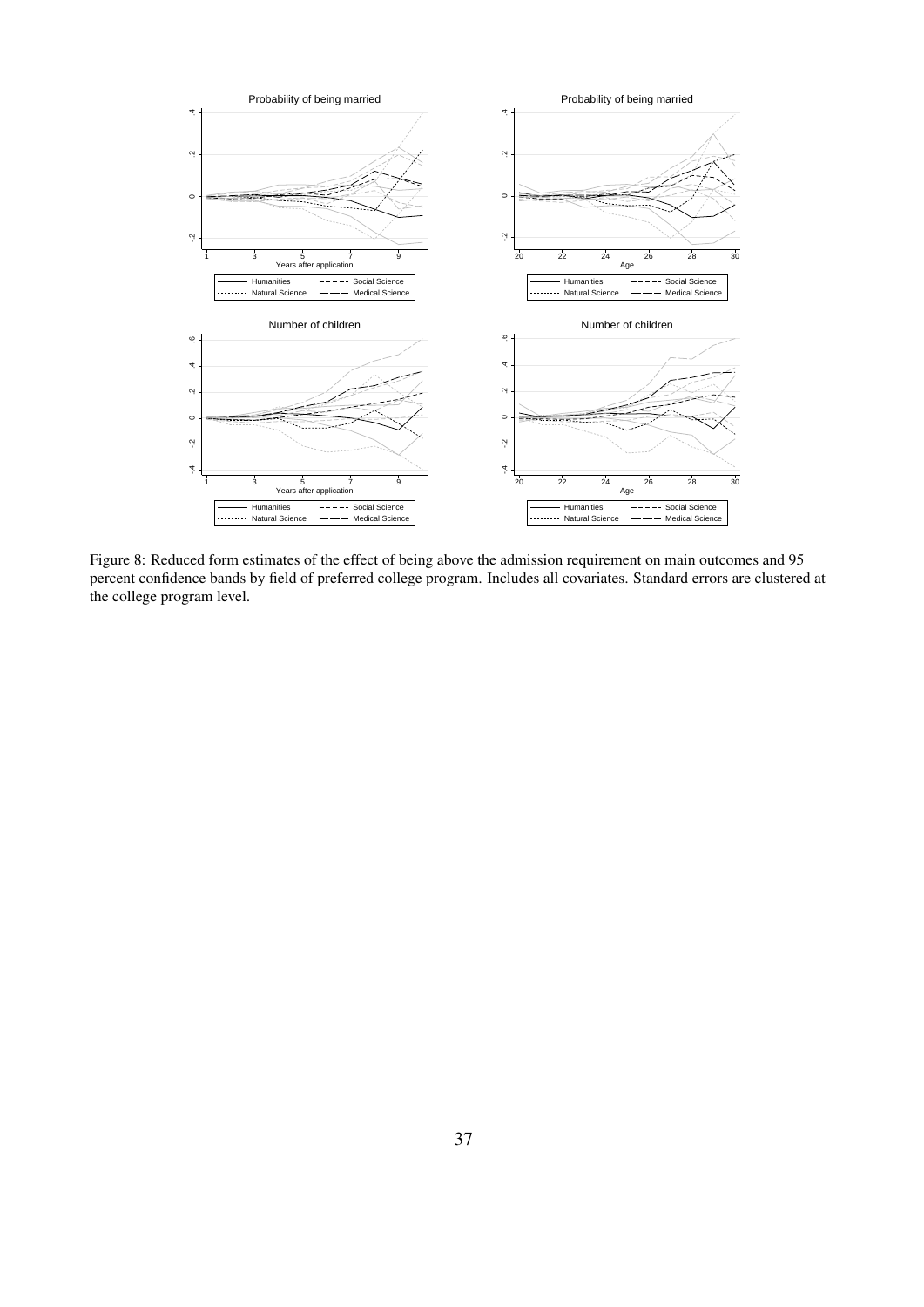

Figure 9: Reduced form estimates of the effect of being above the admission requirement on main outcomes and 95 percent confidence bands by admission requirement (AR) of preferred college program. Includes all covariates. Standard errors are clustered at the college program level.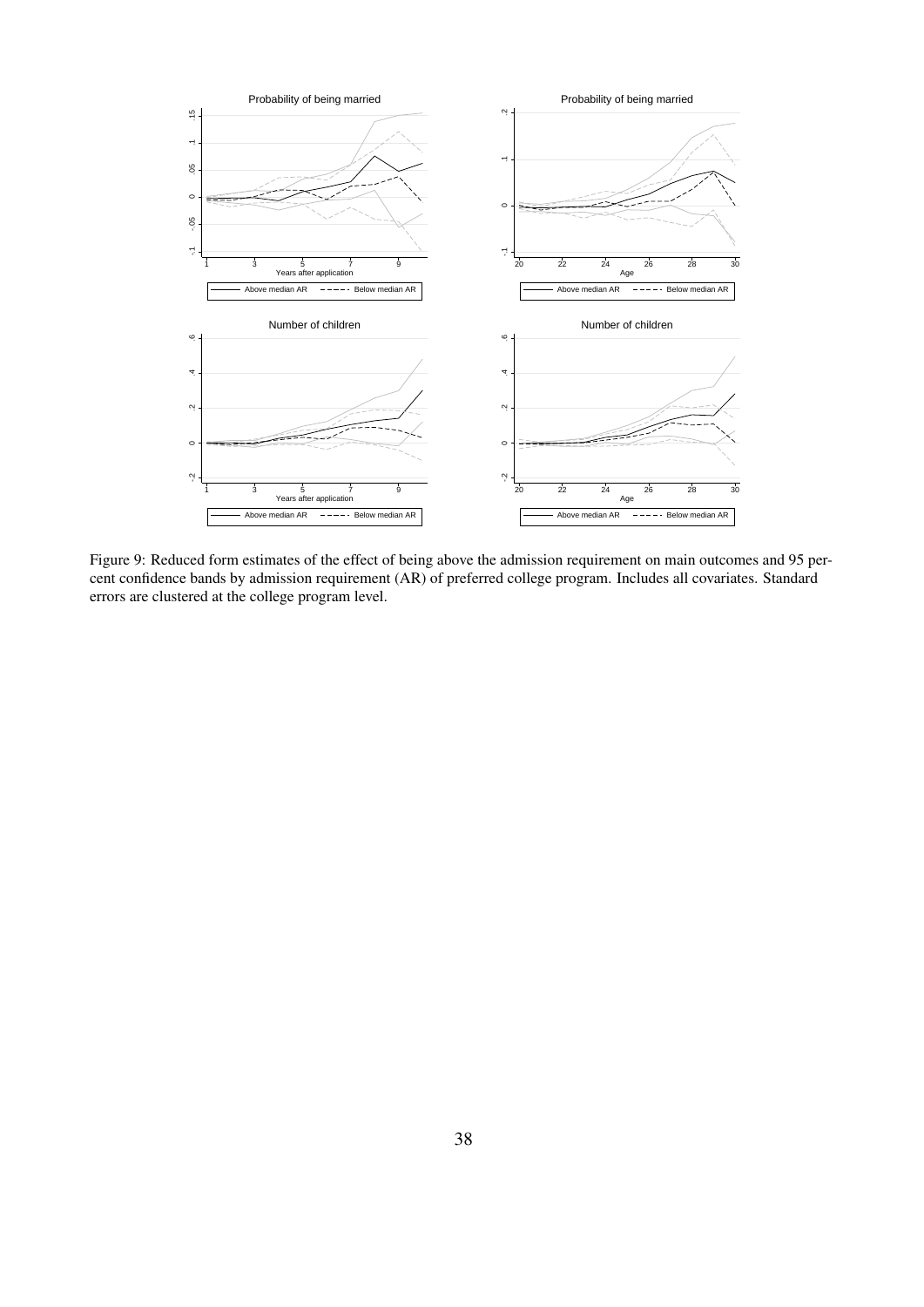

Probability of having completed a college program (long)

Figure 10: Reduced form estimates of the effect of being above the admission requirement on college completion and earnings and 95 percent confidence bands. Includes all covariates. Standard errors are clustered at the college program level.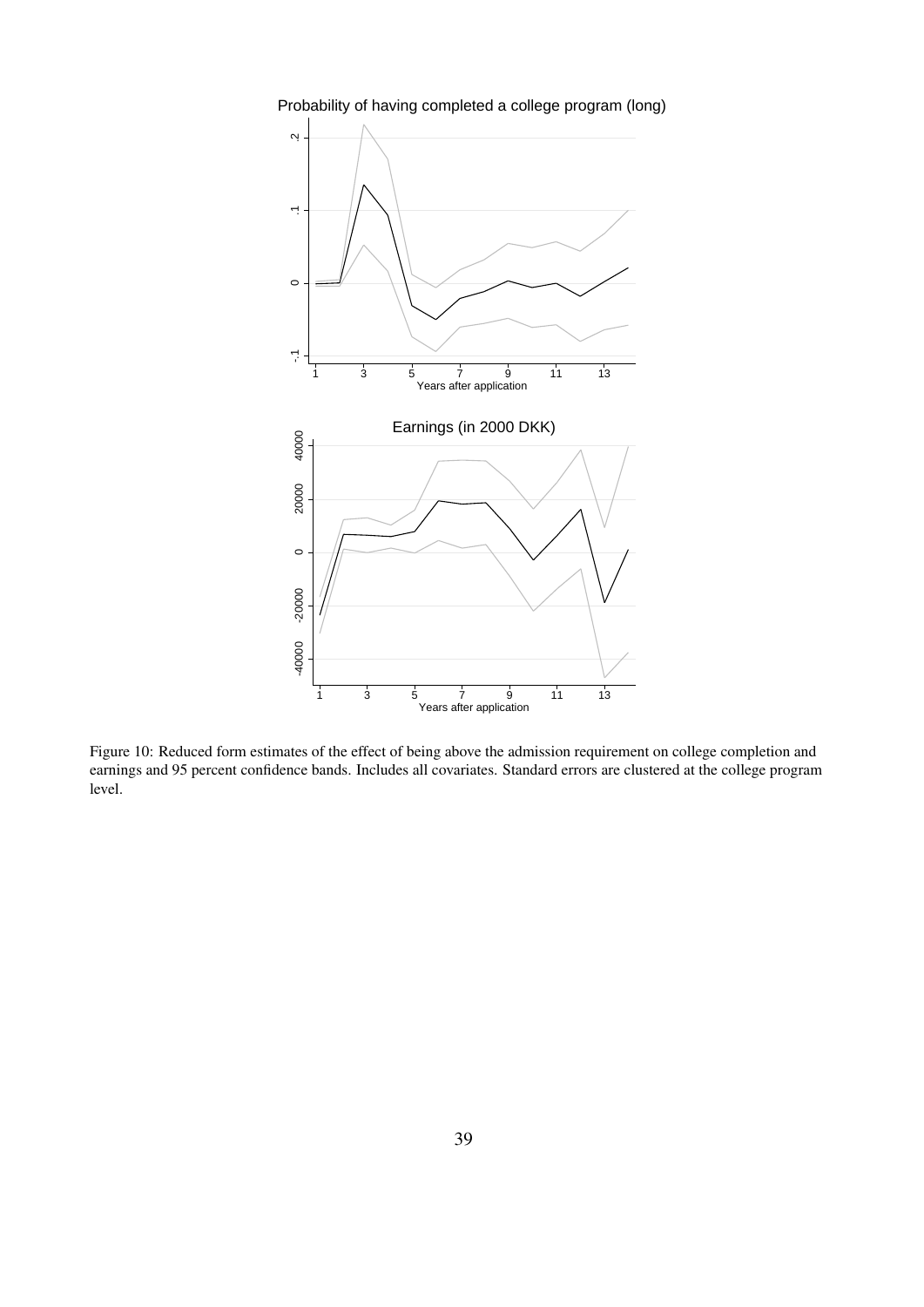

Figure 11: IV estimates of the effect of enrollment in YOA on main outcomes and 95 percent confidence bands. Includes all covariates. Standard errors are clustered at the college program level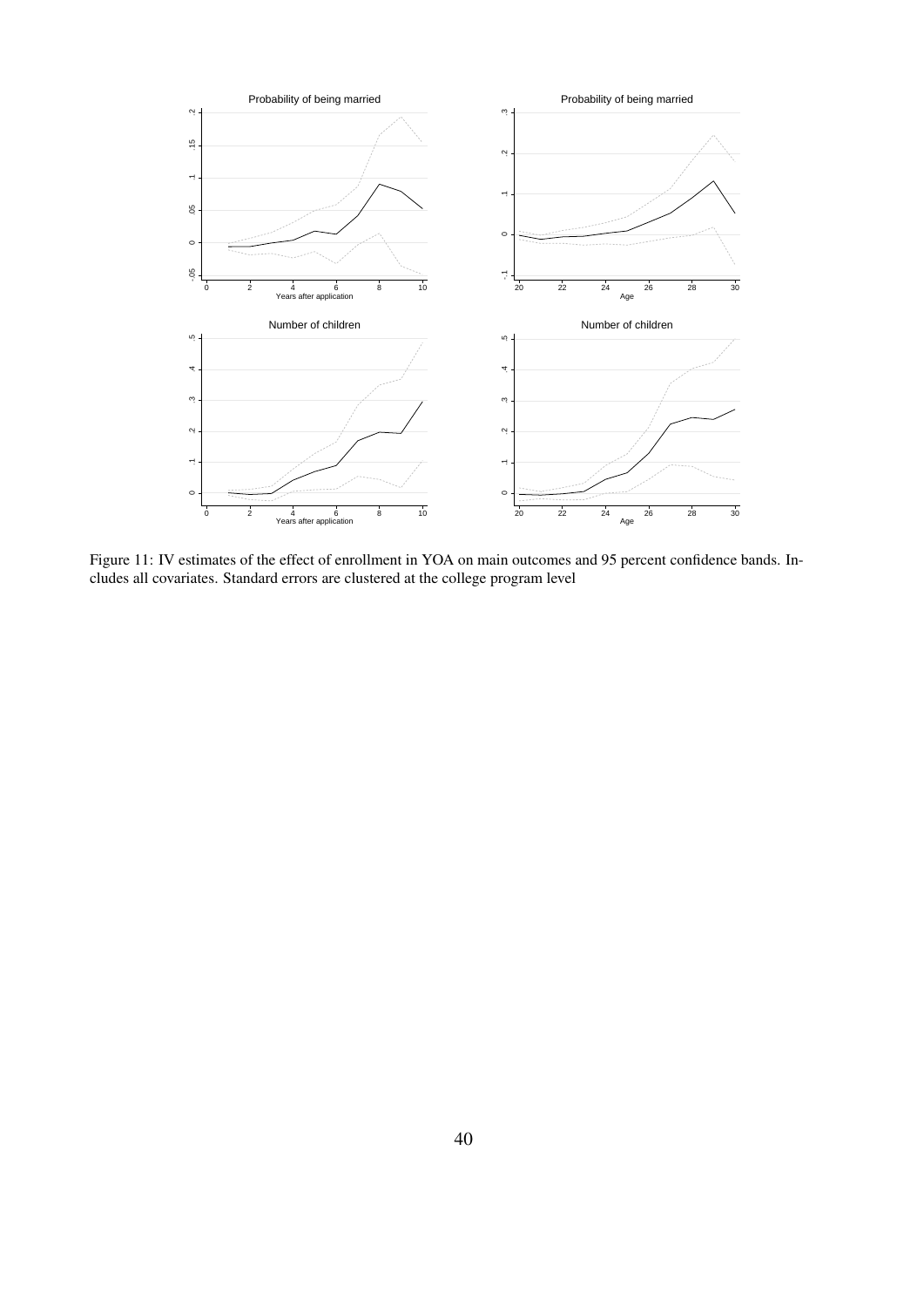

Figure 12: Reduced form estimates of the effect of being above the admission requirement on main outcomes and 95 percent confidence bands for varying window widths. Includes all covariates. Standard errors are clustered at the college program level.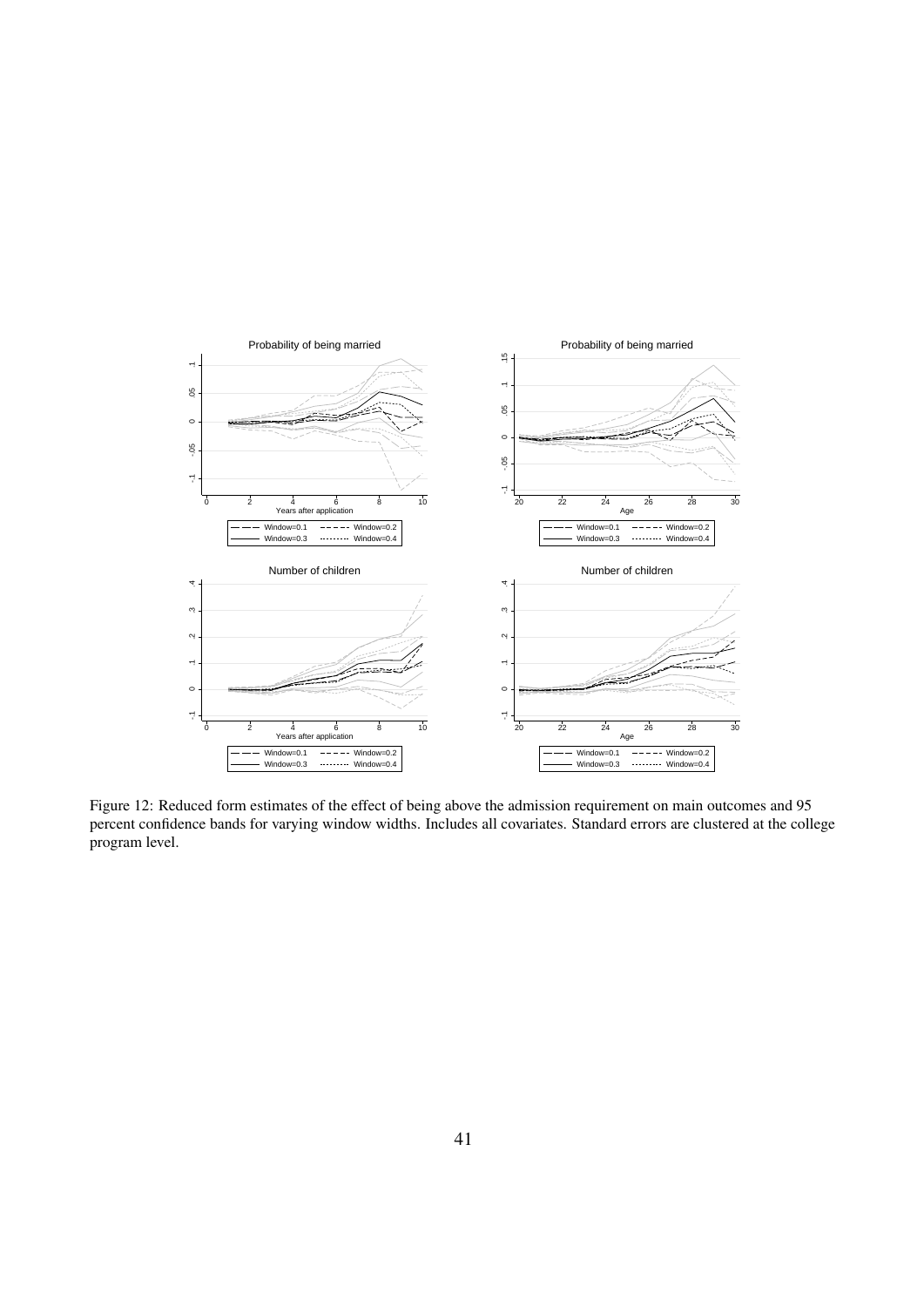

Figure 13: Placebo reduced form estimates of the effect of being above the admission requirement on main outcomes and 95 percent confidence bands. Placebo distance is defined as distance from the admission requirement minus 0.6. Includes all covariates. Standard errors are clustered at the college program level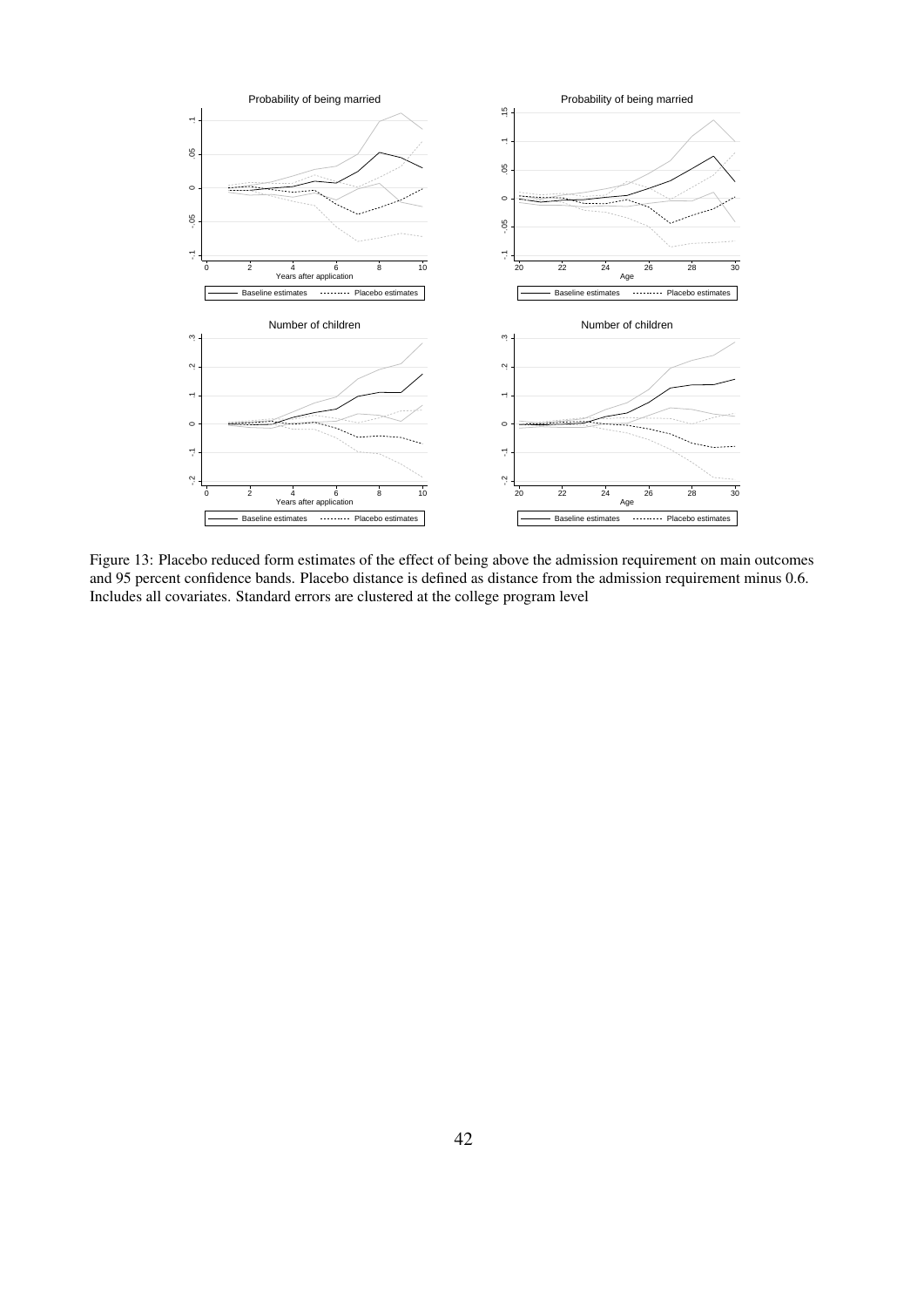# B Tables

| Description                                                | Number of    | Percentage |
|------------------------------------------------------------|--------------|------------|
|                                                            | observations | of total   |
| Applications to college programs 1996-2006                 | 621,695      | 100.0      |
| Applications to college (long)                             | 288,531      | 46.4       |
| First application                                          | 195,576      | 31.5       |
| The preferred college program has a grade requirement      | 133,735      | 21.5       |
| The preferred college program has a simple enrollment rule |              |            |
| for those who exactly meet the grade requirement           | 66,871       | 10.8       |
| Non-missing GPA                                            | 44.945       | 7.2        |
| Young applicants                                           | 19,327       | 3.1        |
|                                                            |              |            |
| $Window=0.3$                                               | 6.313        | 1.0        |

#### Table 1: SAMPLE SELECTION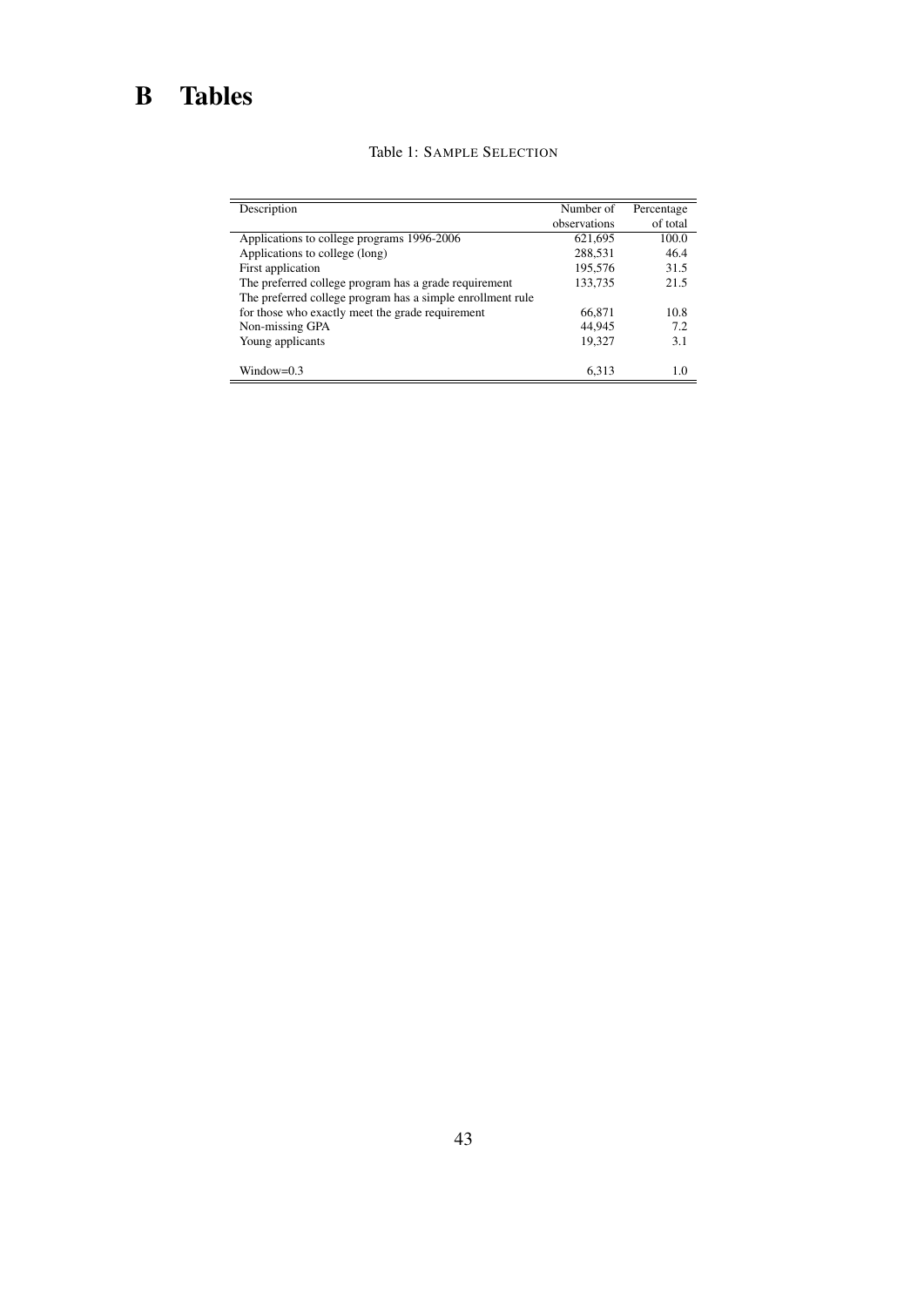|                                 | Below      |                       | Above  |                       | Test for jump |            |
|---------------------------------|------------|-----------------------|--------|-----------------------|---------------|------------|
|                                 |            | admission requirement |        | admission requirement |               |            |
|                                 | Mean       | Std. dev.             | Mean   | Std. dev.             | Coef.         | p-value    |
| <b>Controls</b>                 |            |                       |        |                       |               |            |
| Female                          | 0.673      |                       | 0.657  |                       | 0.004         | 0.849      |
| Age in YOA                      | 19.643     | (0.538)               | 19.651 | (0.544)               | 0.001         | 0.972      |
| Mother's age at birth           |            |                       |        |                       |               |            |
| $<$ 25                          | 0.161      |                       | 0.167  |                       | 0.022         | 0.290      |
| 25 to 34                        | 0.718      |                       | 0.697  |                       | $-0.056$      | $0.007***$ |
| >34                             | 0.109      |                       | 0.124  |                       | 0.025         | $0.047**$  |
| Missing                         | 0.013      |                       | 0.012  |                       | 0.009         | $0.062*$   |
| Father's age at birth           |            |                       |        |                       |               |            |
| $<$ 25                          | 0.065      |                       | 0.060  |                       | 0.007         | 0.532      |
| 25 to 34                        | 0.659      |                       | 0.659  |                       | $-0.001$      | 0.957      |
| >34                             | 0.247      |                       | 0.243  |                       | $-0.015$      | 0.432      |
| Missing                         | 0.029      |                       | 0.038  |                       | 0.009         | 0.276      |
| Mother's education              |            |                       |        |                       |               |            |
| Basic                           | 0.178      |                       | 0.185  |                       | 0.006         | 0.683      |
| Vocational                      | 0.228      |                       | 0.220  |                       | 0.013         | 0.511      |
| College                         | 0.547      |                       | 0.555  |                       | $-0.024$      | 0.392      |
| Missing                         | 0.047      |                       | 0.040  |                       | 0.005         | 0.650      |
| Father's education              |            |                       |        |                       |               |            |
| <b>Basic</b>                    | 0.156      |                       | 0.165  |                       | 0.016         | 0.403      |
| Vocational                      | 0.227      |                       | 0.225  |                       | 0.019         | 0.258      |
| College                         | 0.531      |                       | 0.518  |                       | $-0.051$      | $0.066*$   |
| Missing                         | 0.086      |                       | 0.092  |                       | 0.016         | 0.235      |
| Mother missing                  | 0.013      |                       | 0.012  |                       | 0.009         | $0.062*$   |
| Father missing                  | 0.029      |                       | 0.038  |                       | 0.009         | 0.276      |
| Mother's log earnings at age 18 | $10.670\,$ | (4.276)               | 10.733 | (4.193)               | $-0.153$      | 0.488      |
| Mother's earnings missing       | 0.031      |                       | 0.027  |                       | 0.008         | 0.424      |
| Father's log earnings at age 18 | 12.643     | (1.021)               | 12.681 | (0.937)               | 0.074         | $0.050*$   |
| Father's earnings missing       | 0.213      |                       | 0.225  |                       | 0.041         | $0.009***$ |
| Prior enrollments               | 0.008      |                       | 0.010  |                       | 0.001         | 0.779      |
| Being a parent in YOA           | 0.000      |                       | 0.001  |                       | 0.000         | 0.990      |
| Cohabiting in YOA               | 0.025      |                       | 0.025  |                       | $-0.006$      | 0.454      |
| - Missing                       | 0.026      |                       | 0.024  |                       | $-0.020$      | $0.013**$  |

#### Table 2: DESCRIPTIVE STATISTICS

This table continues on the next page.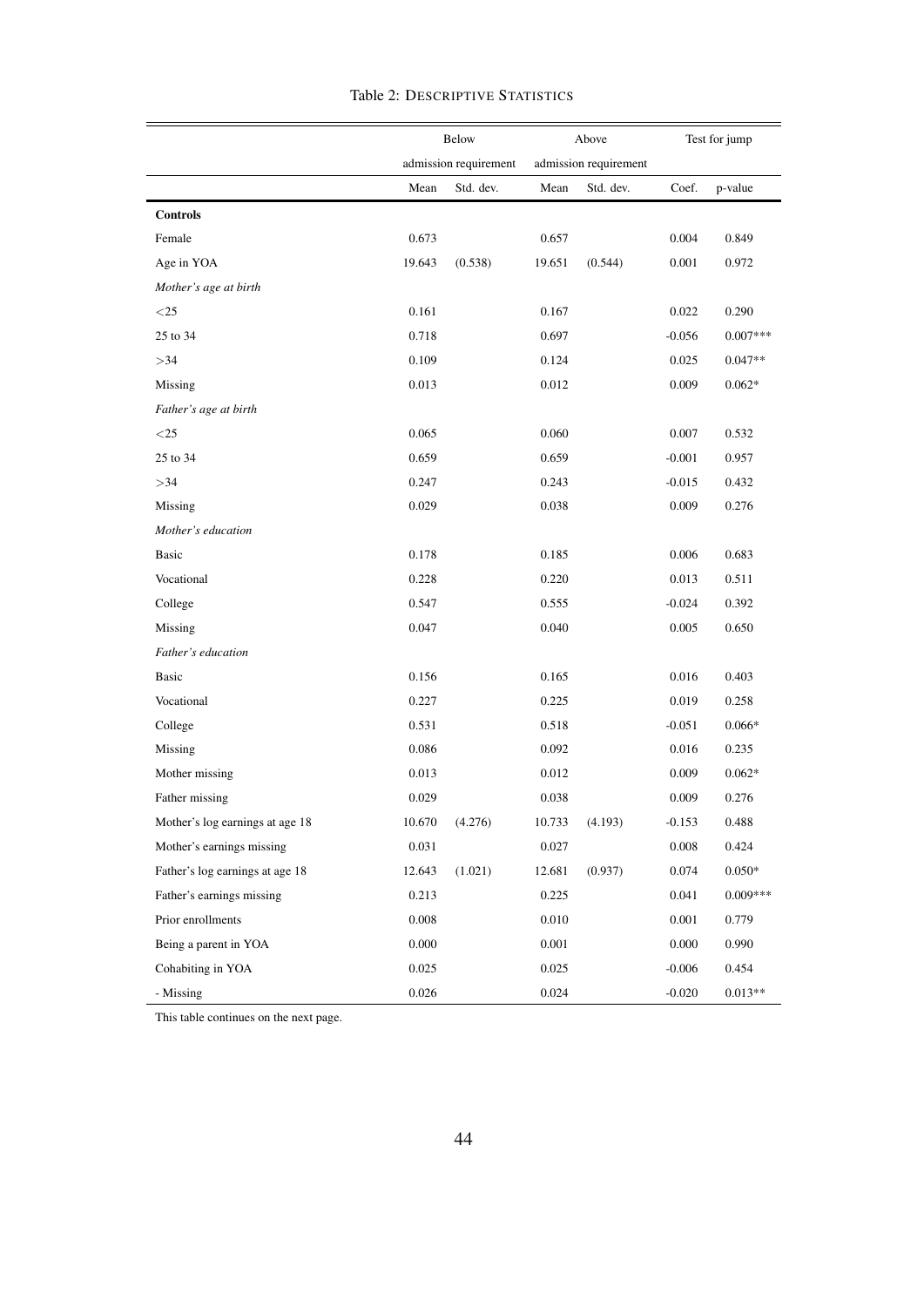|                                               | Below                 |           | Above                 |           | Test for jump |            |
|-----------------------------------------------|-----------------------|-----------|-----------------------|-----------|---------------|------------|
|                                               | admission requirement |           | admission requirement |           |               |            |
|                                               | Mean                  | Std. dev. | Mean                  | Std. dev. | Coef.         | p-value    |
| College application and enrollment            |                       |           |                       |           |               |            |
| High school GPA                               | 8.945                 | (0.554)   | 9.180                 | (0.465)   | 0.001         | 0.721      |
| Preferred field                               |                       |           |                       |           |               |            |
| Humanities                                    | 0.246                 |           | 0.283                 |           | n.a.          |            |
| Social Science                                | 0.404                 |           | 0.391                 |           | n.a.          |            |
| <b>Natural Science</b>                        | 0.076                 |           | 0.081                 |           | n.a.          |            |
| <b>Medical Science</b>                        | 0.274                 |           | 0.245                 |           | n.a.          |            |
| Enrolled in YOA                               | 0.420                 |           | 0.861                 |           | 0.563         | $0.000***$ |
| Enrolled in YOA or later                      | 0.987                 |           | 0.993                 |           | $-0.007$      | $0.097*$   |
| Enrolled in preferred program in YOA          | 0.124                 |           | 0.706                 |           | 0.507         | $0.000***$ |
| Enrolled in preferred program in YOA or later | 0.458                 |           | 0.770                 |           | $-0.008$      | 0.759      |
| <b>Selected outcomes</b>                      |                       |           |                       |           |               |            |
| Being a parent 5 years after YOA              | 0.047                 |           | 0.053                 |           | 0.040         | $0.007***$ |
| No. of children 5 years after YOA             | 0.050                 | (0.235)   | 0.059                 | (0.261)   | 0.041         | $0.019**$  |
| Married 5 years after YOA                     | 0.037                 |           | 0.034                 |           | 0.012         | 0.185      |
| Being a parent at age 26                      | 0.102                 |           | 0.110                 |           | 0.065         | $0.001***$ |
| No. of children at age 26                     | 0.113                 | (0.350)   | 0.127                 | (0.382)   | 0.079         | $0.001***$ |
| Married at age 26                             | 0.064                 |           | 0.061                 |           | 0.018         | 0.163      |
| Number of observations                        | 3,089                 |           | 3,224                 |           | 6,313         |            |

#### Table 2 – continued from previous page.

Notes:

a) '\*\*\*', '\*\*', and '\*' indicate statistical significance at the 1, 5, and 10 percent levels, respectively.

b) In the analyses in section 5, we include indicators for age in stead of the continuous variable.

c) For a couple of the variables listed the number of observations differs from the size of the estimation sample:

Mother's log earnings: 6,130; and father's log earnings: 4,931. For the selected outcomes, see Table 4.

d) To test for a jump, each covariate is regressed on  $t_i$ ,  $d_i$ , and an interaction of the two. The coefficient and

corresponding p-value are reported. Preferred college program-year fixed effects are included and standard errors are clustered at the college program level.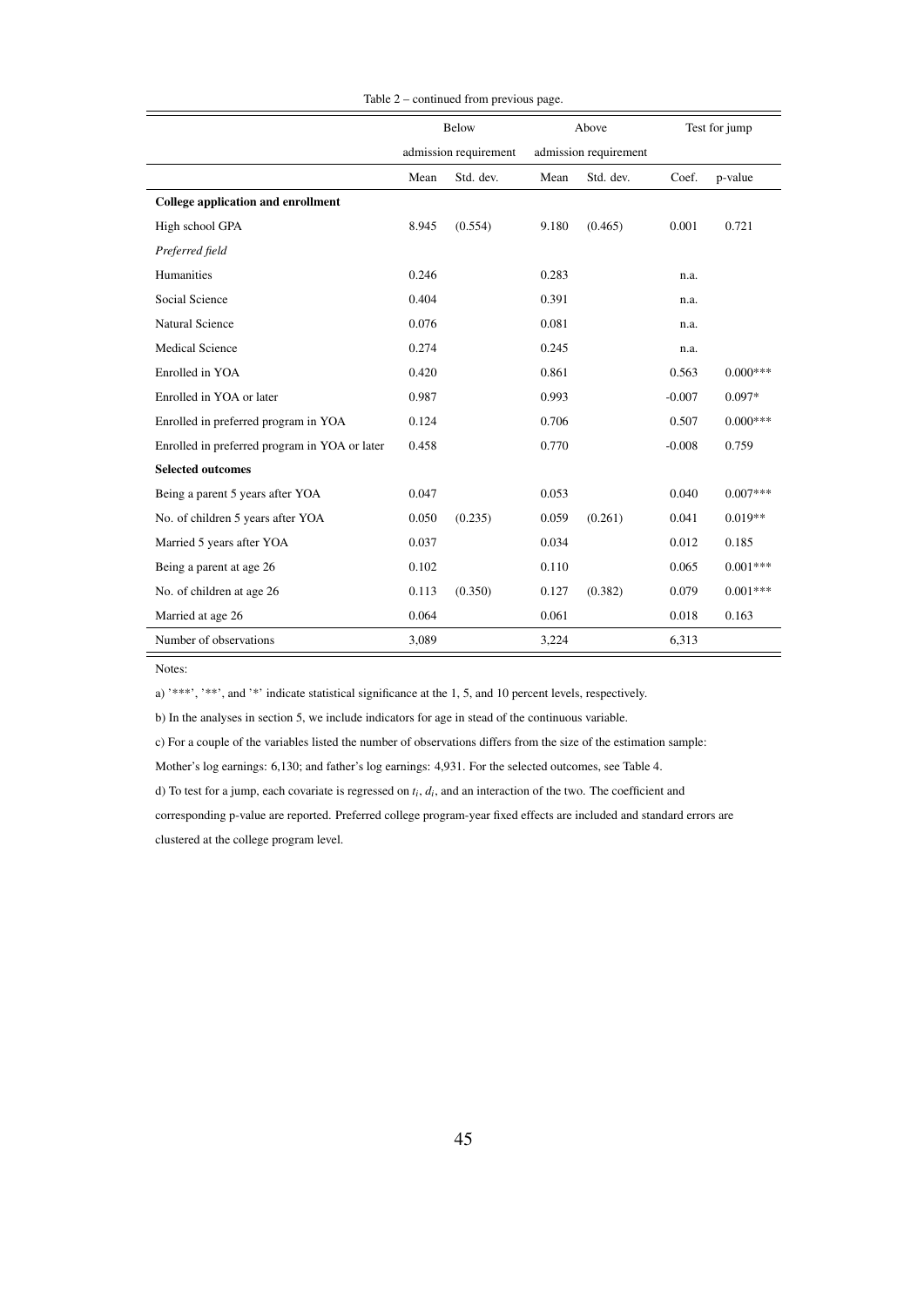#### Table 3: HETEROGENEOUS EFFECTS OF THE ADMISSION SYSTEM ON ENROLLMENT

| <b>Enrollment</b>        | <b>College</b> |                 |                 | Preferred college program |                 |  |  |
|--------------------------|----------------|-----------------|-----------------|---------------------------|-----------------|--|--|
|                          |                | YOA             | YOA or later    | YOA                       | YOA or later    |  |  |
|                          | No. of obs.    | Coef./Std. Err. | Coef./Std. Err. | Coef./Std. Err.           | Coef./Std. Err. |  |  |
| <b>Estimation</b> sample | 6,313          | $0.563***$      | $-0.007$        | $0.507***$                | $-0.008$        |  |  |
|                          |                | (0.034)         | (0.006)         | (0.035)                   | (0.027)         |  |  |
| Subgroups                |                |                 |                 |                           |                 |  |  |
| Men                      | 2,116          | $0.567***$      | $-0.002$        | $0.503***$                | $-0.019$        |  |  |
|                          |                | (0.051)         | (0.008)         | (0.050)                   | (0.046)         |  |  |
| Women                    | 4,197          | $0.562***$      | $-0.015**$      | $0.512***$                | 0.001           |  |  |
|                          |                | (0.037)         | (0.007)         | (0.037)                   | (0.032)         |  |  |
| 20 years or younger      | 6,313          | $0.563***$      | $-0.007$        | $0.507***$                | $-0.008$        |  |  |
|                          |                | (0.034)         | (0.006)         | (0.035)                   | (0.027)         |  |  |
| 21 years or older        | 7,304          | $0.272***$      | $-0.005$        | $0.372***$                | $0.088***$      |  |  |
|                          |                | (0.028)         | (0.008)         | (0.029)                   | (0.024)         |  |  |
| Humanities               | 1,670          | $0.512***$      | $-0.015**$      | $0.519***$                | 0.095           |  |  |
|                          |                | (0.054)         | (0.007)         | (0.048)                   | (0.058)         |  |  |
| Social Science           | 2,511          | $0.607***$      | $-0.006$        | $0.659***$                | $-0.001$        |  |  |
|                          |                | (0.052)         | (0.012)         | (0.043)                   | (0.032)         |  |  |
| <b>Natural Science</b>   | 496            | $0.352***$      | 0.008           | $0.211**$                 | $-0.154$        |  |  |
|                          |                | (0.110)         | (0.022)         | (0.101)                   | (0.103)         |  |  |
| <b>Medical Science</b>   | 1,636          | $0.595***$      | $-0.007$        | $0.352***$                | $-0.060$        |  |  |
|                          |                | (0.069)         | (0.006)         | (0.083)                   | (0.061)         |  |  |
| Below median AR          | 3,083          | $0.519***$      | $-0.004$        | $0.480***$                | 0.013           |  |  |
|                          |                | (0.052)         | (0.011)         | (0.054)                   | (0.036)         |  |  |
| Above median AR          | 3,230          | $0.597***$      | $-0.009**$      | $0.527***$                | $-0.022$        |  |  |
|                          |                | (0.044)         | (0.004)         | (0.048)                   | (0.039)         |  |  |
|                          |                |                 |                 |                           |                 |  |  |

Notes:

a) '\*\*\*', '\*\*', and '\*' indicate statistical significance at the 1, 5, and 10 percent levels, respectively.

b) To test for a jump, each covariate is regressed on  $t_i$ ,  $d_i$ , and an interaction of the two. The coefficient and standard errors are reported. Preferred college program-year fixed effects are included and standard errors are clustered at the college program level.